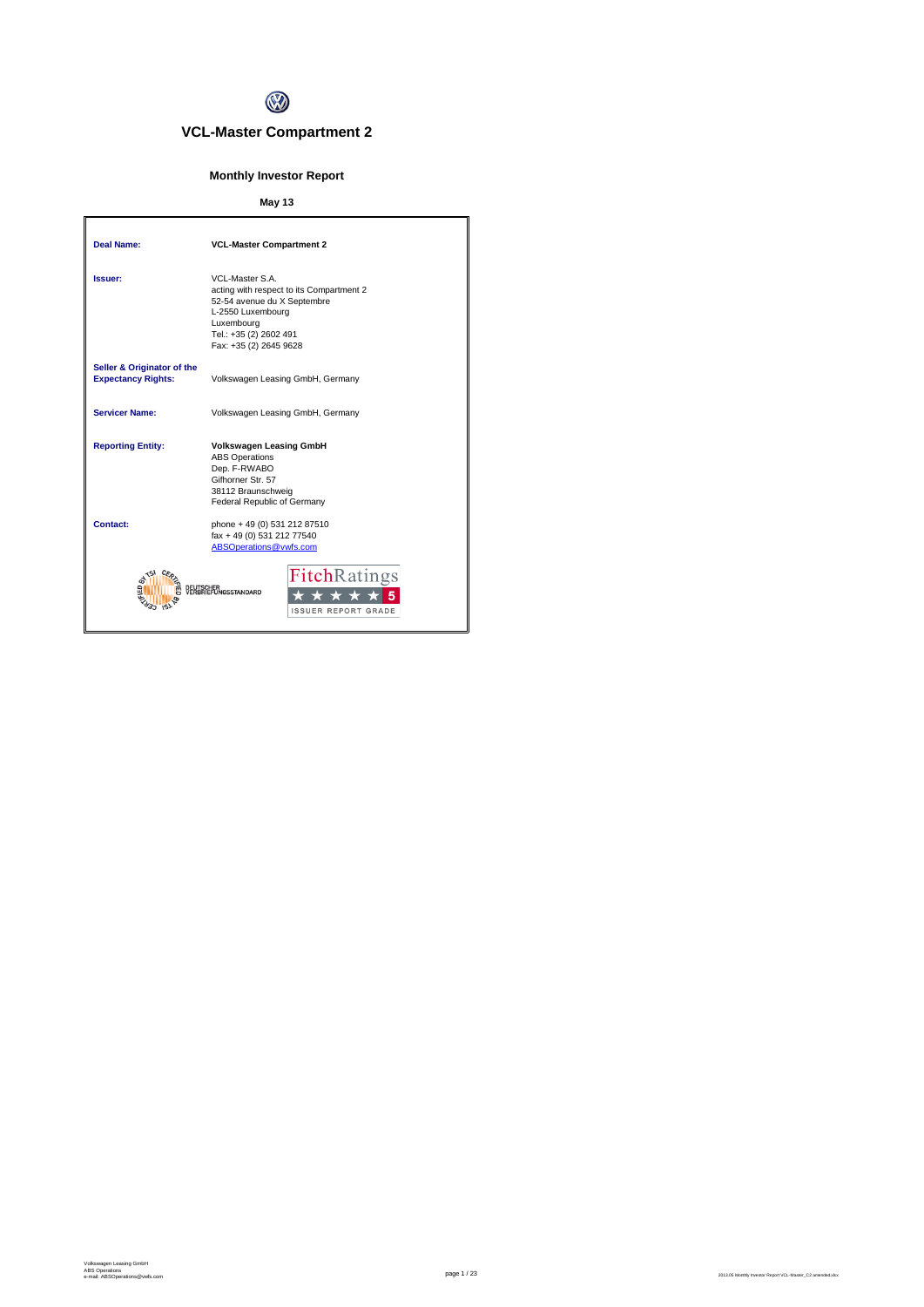|                                 | Date:                                 |    | 18.06.2013 |
|---------------------------------|---------------------------------------|----|------------|
| <b>VCL-Master Compartment 2</b> | <b>Monthly Period:</b>                |    | May 13     |
| <b>Monthly Investor Report</b>  | Payment Date:                         |    | 25.06.2013 |
|                                 | Period No.:                           |    | 40         |
|                                 | Interest Accrual Period:              |    | 28.05.2013 |
|                                 | to                                    |    | 25.06.2013 |
| Contents                        | (≕                                    | 28 | days)      |
|                                 | Base Interest Rate (1-Month Euribor): |    | 0,1120%    |
|                                 |                                       |    |            |

| Page           | <b>Table of Contents</b>                                                 |
|----------------|--------------------------------------------------------------------------|
| $\mathbf{1}$   | Cover                                                                    |
| $\overline{2}$ | Contents                                                                 |
| 3              | <b>Reporting Details</b>                                                 |
| 4              | <b>Parties Overview</b>                                                  |
| 5/6            | Transaction Events & Trigger                                             |
| $\overline{7}$ | <b>Transaction Party Ratings</b>                                         |
| 8              | Information regarding the Notes (I)                                      |
| 9              | Information regarding the Notes (II)                                     |
| 10             | Credit Enhancement                                                       |
| 11             | Waterfall                                                                |
| 12             | (Expected) Amortisation Profile                                          |
| 13             | Run Out Schedule                                                         |
| 14             | Information Regarding the Expectancy Rights Pool - Outstanding Contracts |
| 15             | Early Settlements/ Collections                                           |
| $16 - 19$      | Information regarding the Expectancy Rights Pool - Remaining Pool Data   |
| 20/21          | Contracts in Arrears I. *)                                               |
| 22             | Write Offs*                                                              |
|                |                                                                          |
|                |                                                                          |
|                |                                                                          |
|                |                                                                          |
|                |                                                                          |
|                |                                                                          |
|                |                                                                          |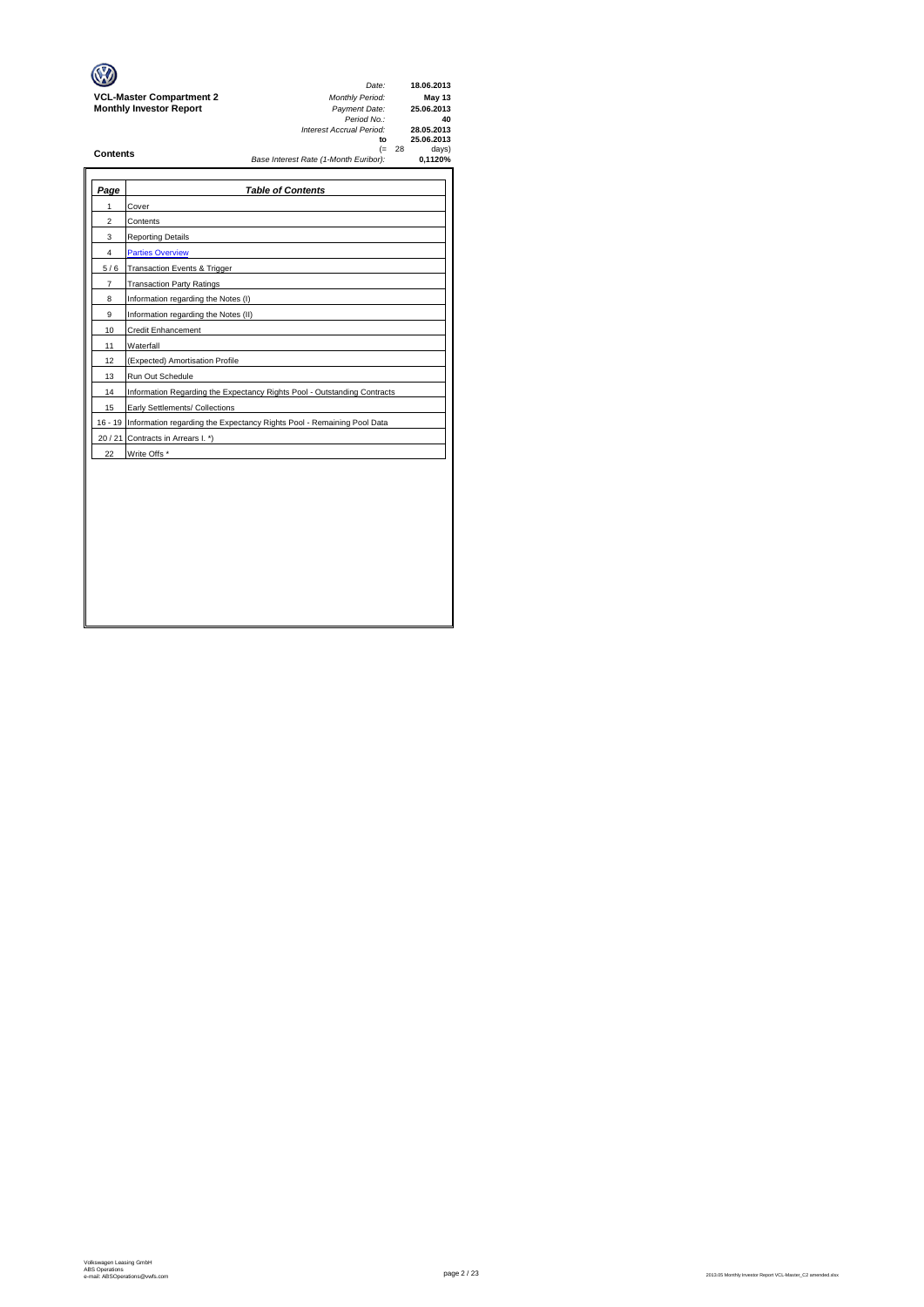| <b>VCL-Master Compartment 2</b><br><b>Monthly Investor Report</b>                                                                          |                               |                                                        | Date:<br>Monthly Period:<br>Payment Date:<br>Period No.:<br>Interest Accrual Period:<br>$\mathbf{f}$ | 18.06.2013<br>May 13<br>25.06.2013<br>40<br>28.05.2013<br>25.06.2013 |
|--------------------------------------------------------------------------------------------------------------------------------------------|-------------------------------|--------------------------------------------------------|------------------------------------------------------------------------------------------------------|----------------------------------------------------------------------|
| <b>Reporting Details</b>                                                                                                                   |                               |                                                        | Base Interest Rate (1-Month Euribor):                                                                | $(= 28)$<br>davs)<br>0,1120%                                         |
| <b>Initial Cut-Off Date:</b><br><b>Issue Date:</b>                                                                                         |                               | 31.01.2010<br>25.02.2010                               |                                                                                                      |                                                                      |
| <b>Scheduled Repayment Date as</b><br>of Cut-Off Date:                                                                                     | Payment Date in December 2013 |                                                        |                                                                                                      |                                                                      |
| <b>Legal Maturity Date:</b>                                                                                                                |                               |                                                        | Payment Date in November 2019                                                                        |                                                                      |
| <b>Reporting Date:</b><br><b>Payment Date:</b>                                                                                             | 18.06.2013<br>25.06.2013      |                                                        | 5 days prior to Payment Date<br>(for previous month)<br>25 <sup>th</sup> of each month               |                                                                      |
| <b>Monthly Period:</b>                                                                                                                     | May 13                        |                                                        | (for previous month)                                                                                 |                                                                      |
| <b>Period No.:</b>                                                                                                                         | 40                            |                                                        |                                                                                                      |                                                                      |
| <b>Collection Period:</b><br><b>Interest Accrual Period</b><br><b>Days Accrued:</b><br><b>Note Payment Period:</b><br><b>Days Accrued:</b> | from<br>from<br>from          | 01.05.2013<br>28.05.2013<br>28<br>$($ =<br>28<br>$($ = | to 31.05.2013<br>to 25.06.2013<br>days)<br>28.05.2013 to 25.06.2013<br>days)                         |                                                                      |
|                                                                                                                                            |                               |                                                        |                                                                                                      |                                                                      |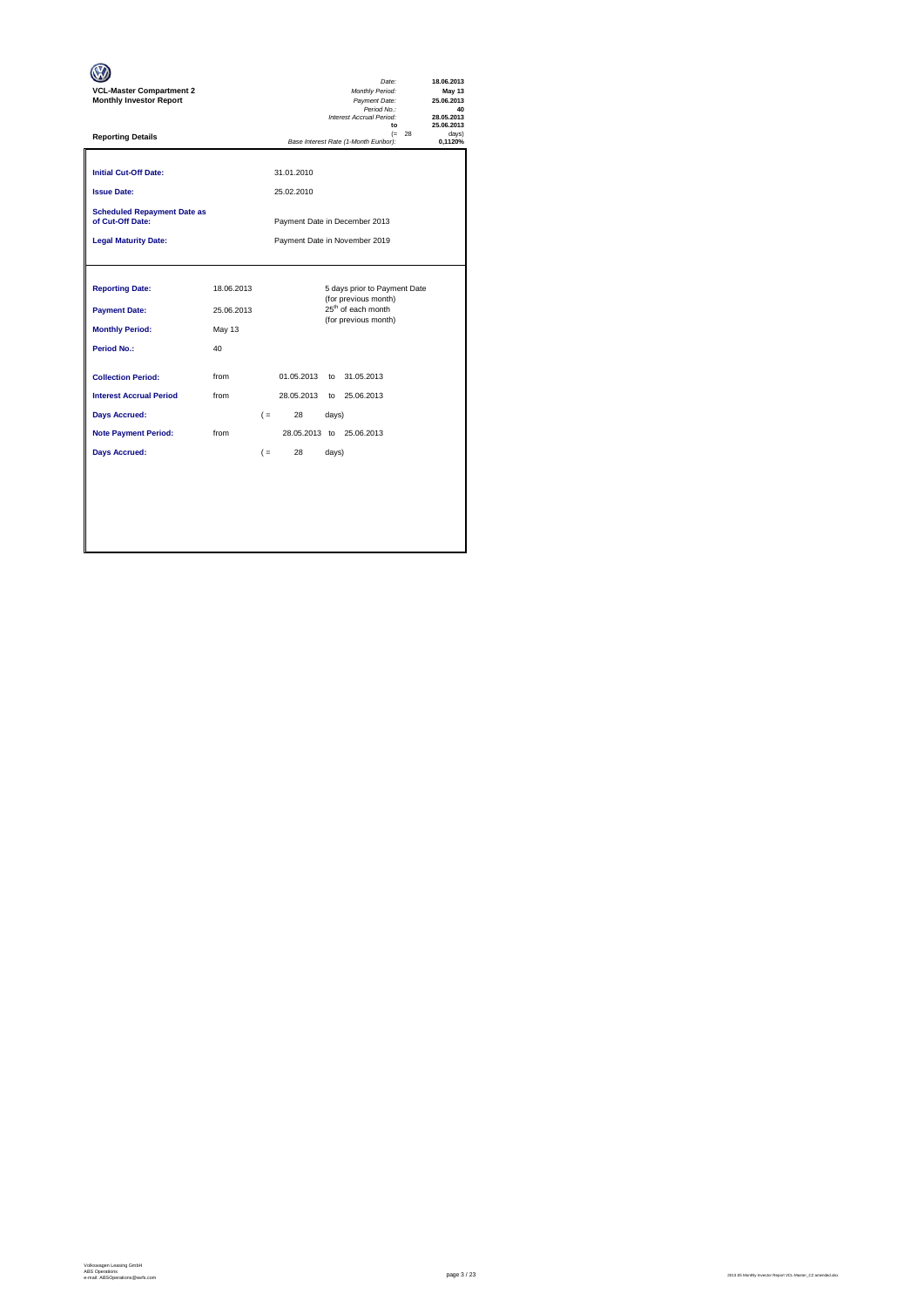

## **Parties Overview**

*Reporting Date:* **18.06.2013** *Period No.:* **40** *Interest Accrual Period:* **28.05.2013**

**25.06.2013 28**

*Base Interest Rate (1-Month Euribor):* **0,1120%**

| <b>Lead Manger:</b><br><b>In-House Structuring:</b>                                       | <b>HSBC Bank plc</b><br>8 Canada Square<br>London E14 5HQ<br>United Kingdom<br>Email: ctla.securitisation@hsbc.com<br>Volkswagen Bank GmbH                                                                                                                                                                                                                                        | <b>Security Trustee/</b><br><b>Process Agent:</b> | <b>Wilmington Trust SP</b><br>Services (Frankfurt) GmbH<br>Steinweg 3-5<br>60313 Frankfurt am Main<br>Germany<br>fax +49 (0) 69 2992 5387<br>email: fradirectors@wilmingtontrust.com                                                                                                                                                                                                                                                                                  |
|-------------------------------------------------------------------------------------------|-----------------------------------------------------------------------------------------------------------------------------------------------------------------------------------------------------------------------------------------------------------------------------------------------------------------------------------------------------------------------------------|---------------------------------------------------|-----------------------------------------------------------------------------------------------------------------------------------------------------------------------------------------------------------------------------------------------------------------------------------------------------------------------------------------------------------------------------------------------------------------------------------------------------------------------|
|                                                                                           | Gifhorner Str. 57<br>38112 Braunschweig<br>Germany<br>email: abs.structuring@vwfs.com                                                                                                                                                                                                                                                                                             | <b>Data Protection</b><br><b>Trustee:</b>         | Volkswagen Bank GmbH<br>Gifhorner Straße 57<br>38112 Braunschweig                                                                                                                                                                                                                                                                                                                                                                                                     |
| <b>Account Bank:</b>                                                                      | <b>BNY Mellon</b><br>One Canada Square<br>London E14 5AL<br>United Kingdom<br>Email: luke.ashby@bnymellon.com                                                                                                                                                                                                                                                                     |                                                   | Germany<br>email: ABSOperations@vwfs.com<br>fax: +49 (0) 531 212 7 23 67                                                                                                                                                                                                                                                                                                                                                                                              |
| <b>Paying Agent/</b><br><b>Calculation Agent/</b><br><b>Interest Determination Agent:</b> | <b>HSBC Bank plc</b><br>8 Canada Square<br>London E14 5HQ<br>United Kingdom<br>Email: ctla.securitisation@hsbc.com                                                                                                                                                                                                                                                                | <b>Clearing Systems:</b>                          | <b>Clearstream Banking S.A.</b><br>42 Avenue JF Kennedy<br>L-1885 Luxembourg<br>Luxembourg<br>email: web@clearstream.com                                                                                                                                                                                                                                                                                                                                              |
| <b>Swap Counterparties:</b>                                                               | Crédit Agricole and Investment Bank<br>9, quai du Président Paul Doumer<br>92920 Paris La Défense Cedex<br>France<br>Email: ird_exotic_processing@ca-cib.com                                                                                                                                                                                                                      |                                                   | Euroclear Banking S.A./ N.V.<br>1 Boulevard du Roi Albert II.<br>B-1210 Brussels<br>Belgium<br>tel.: +32 (0)2 326 1211                                                                                                                                                                                                                                                                                                                                                |
|                                                                                           | <b>Commerzbank AG</b><br>Kaiserstraße 16<br>60261 Frankfurt<br>Germany<br>Email: manuel.alvarez@commerzbank.com<br>Landesbank Hessen-Thüringen GZ<br>Neue Mainzer Straße 52<br>60311 Frankfurt am Main<br>Germany<br>email: OTCconfirmations@helaba.de<br>The Bank of Nova Scotia<br>40 King Street West<br>Toronto ON M5H 3Y2<br>Kanada<br>email: allison.gloudon@scotiabank.com | <b>Rating Agencies:</b>                           | <b>Fitch Ratings Limited</b><br>Attn.: Structured Finance Surveillance<br>4th Floor, 101 Finsbury Pavement<br>London EC2A 1RS<br>United Kingdom<br>fax. +44 (20) 7417 6262<br>email: abssurveillance@fitchratings.com<br><b>Standard &amp; Poor's Ratings Group</b><br>Attn.: Structured Finance<br>Standard & Poor's Ratings Services<br>20 Canada Square<br>Canary Wharf<br>London E14 5LH<br>United Kingdom<br>email: ABSeuropeansurveillance@standardandpoors.com |
| <b>Corporate Services</b><br>Provider:                                                    | <b>Wilmington Trust SP Services</b><br>(Luxembourg) S.A.<br>52-54 avenue du X Septembre<br>L-2550 Luxembourg<br>Luxembourg<br>email: VCL@WilmingtonTrust.com<br>fax: (+352) 2645 9628<br>tel.: (+352) 2602 491                                                                                                                                                                    |                                                   |                                                                                                                                                                                                                                                                                                                                                                                                                                                                       |
| Servicer:                                                                                 | <b>Volkswagen Leasing GmbH</b><br>Gifhorner Str. 57<br>38112 Braunschweig<br>Germany<br>email: ABSOperations@vwfs.com<br>fax + 49 (0) 531 212 77540<br>tel.: +49 (0) 531 212 84952                                                                                                                                                                                                |                                                   |                                                                                                                                                                                                                                                                                                                                                                                                                                                                       |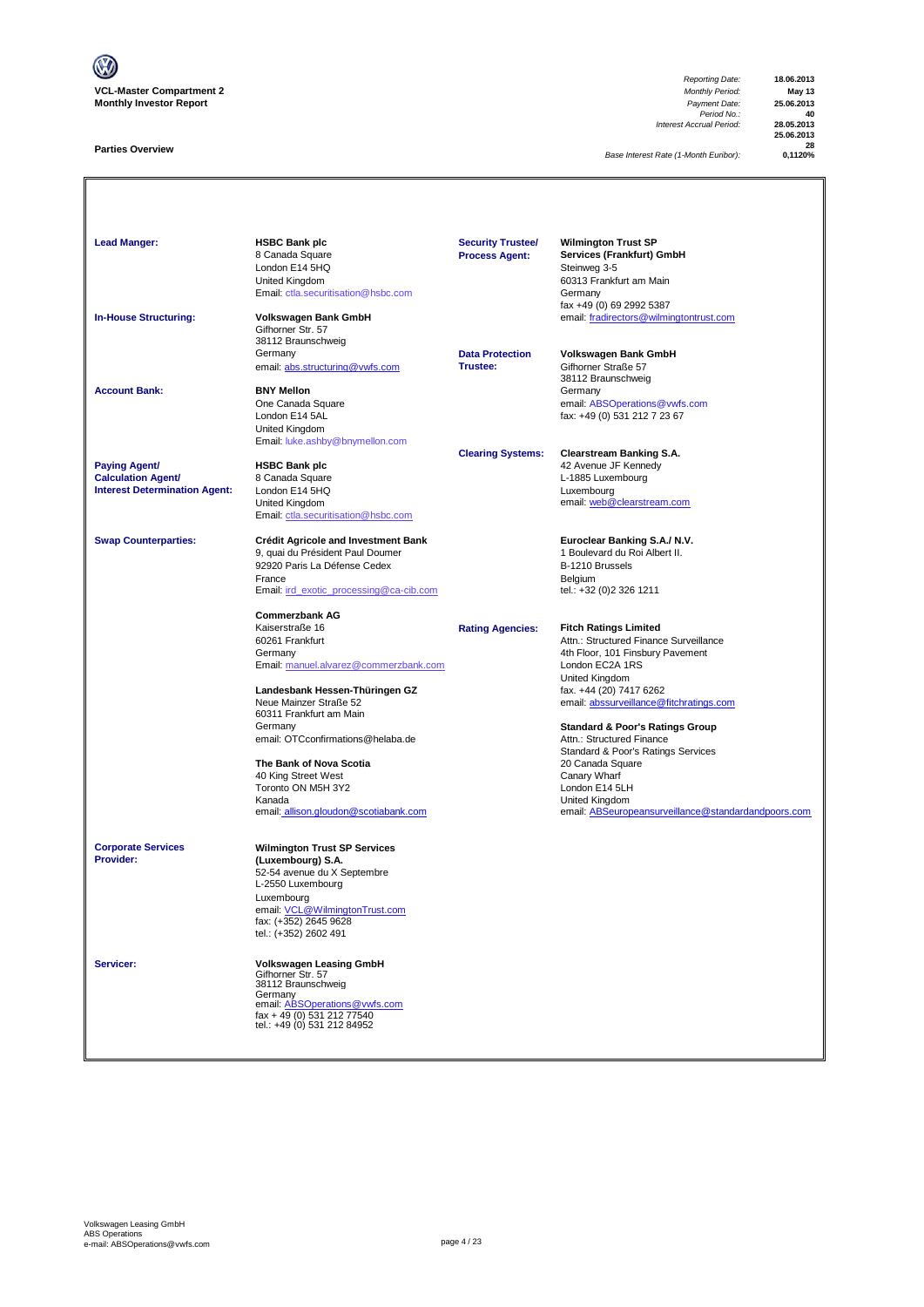|     |                                                                                                                                                                                    |                         |                                            |                                                                         | Date:                                      | 18.06.2013                                               |
|-----|------------------------------------------------------------------------------------------------------------------------------------------------------------------------------------|-------------------------|--------------------------------------------|-------------------------------------------------------------------------|--------------------------------------------|----------------------------------------------------------|
|     | <b>VCL-Master Compartment 2</b><br><b>Monthly Investor Report</b>                                                                                                                  |                         |                                            |                                                                         | <b>Monthly Period:</b><br>Payment Date:    | <b>May 13</b><br>25.06.2013                              |
|     |                                                                                                                                                                                    |                         |                                            |                                                                         | Period No.:<br>Interest Accrual Period:    | 40<br>28.05.2013                                         |
|     | <b>Transaction Events &amp; Trigger</b>                                                                                                                                            |                         |                                            |                                                                         | to                                         | 25.06.2013                                               |
|     | *N.B.: many of the Trigger criteria are determined by the performance of VCL Master S.A. Compartment 1                                                                             |                         |                                            |                                                                         |                                            |                                                          |
|     | <b>Revolving Period</b>                                                                                                                                                            |                         |                                            |                                                                         |                                            |                                                          |
|     | Expiration Date Date of Revolving Period (C2)                                                                                                                                      | 24.11.2011              |                                            | (i.e. the last Purchase of additional Exp. Rights occurs on 24.11.2011) |                                            |                                                          |
|     | Date of occurance of an Early Amortisation Event                                                                                                                                   | ./.                     |                                            |                                                                         |                                            |                                                          |
|     | Compartment 1 Revolving Period                                                                                                                                                     | 25.11.2013              |                                            |                                                                         |                                            |                                                          |
|     |                                                                                                                                                                                    |                         |                                            |                                                                         |                                            |                                                          |
|     | <b>Accumulation Account Balance</b>                                                                                                                                                |                         |                                            |                                                                         |                                            |                                                          |
|     | Funds not yet invested for the Purchase of Additional                                                                                                                              | <b>Reporting Period</b> |                                            | <b>Account Balance</b>                                                  |                                            | in %                                                     |
|     | <b>Expectancy Rights</b>                                                                                                                                                           | May 13                  |                                            |                                                                         | 1.260.440,62                               | 0,10%                                                    |
|     | (Accumulation Account Balance)                                                                                                                                                     | April 13                |                                            |                                                                         | 1.260.440,62                               | 0.00%                                                    |
|     |                                                                                                                                                                                    | March 13                |                                            |                                                                         | $\overline{\phantom{a}}$                   | 5,46%                                                    |
|     | Trigger of VCL Master S.A. Compartment 1                                                                                                                                           |                         |                                            |                                                                         |                                            |                                                          |
|     | <b>Dynamic Net Loss Ratio</b>                                                                                                                                                      |                         |                                            |                                                                         |                                            |                                                          |
|     | <b>Reporting Period</b>                                                                                                                                                            | in %                    | > 0.4%                                     | $>=1.0%$                                                                | $>=2,0%$                                   | $>=2,8%$                                                 |
|     | May 13                                                                                                                                                                             | 0,15038%                | $\overline{\phantom{a}}$<br>$\blacksquare$ | $\overline{\phantom{a}}$<br>$\overline{\phantom{a}}$                    | $\overline{\phantom{a}}$<br>$\blacksquare$ | $\qquad \qquad \blacksquare$<br>$\overline{\phantom{a}}$ |
|     | April 13<br>March 13                                                                                                                                                               | 0,17078%<br>0,32119%    | $\mathbf{r}$                               | $\mathcal{L}_{\mathcal{A}}$                                             | $\sim$                                     | ÷.                                                       |
|     |                                                                                                                                                                                    |                         |                                            |                                                                         |                                            |                                                          |
|     | <b>Cumulative Net Loss Ratio</b>                                                                                                                                                   |                         |                                            |                                                                         |                                            |                                                          |
|     | <b>Reporting Period</b>                                                                                                                                                            | in %<br>0.06639%        | > 0.45%<br>$\overline{a}$                  | $>=1,2%$<br>$\mathcal{L}_{\mathcal{A}}$                                 | $>=1,75%$<br>$\blacksquare$                | $>=2,25%$<br>$\blacksquare$                              |
|     | May 13<br>April 13                                                                                                                                                                 | 0,06615%                | $\overline{\phantom{a}}$                   | $\overline{\phantom{a}}$                                                | $\overline{\phantom{a}}$                   | $\overline{\phantom{a}}$                                 |
|     | March 13                                                                                                                                                                           | 0,06602%                | $\overline{\phantom{a}}$                   | $\sim$                                                                  | $\overline{\phantom{a}}$                   | $\blacksquare$                                           |
|     | <b>Late Delingency Ratio</b>                                                                                                                                                       | 0,31150%                |                                            |                                                                         |                                            |                                                          |
|     |                                                                                                                                                                                    |                         |                                            |                                                                         |                                            |                                                          |
|     | Aggregate Discounted Lease Balance of all Initial and Additional Lease Balances less any Term Take                                                                                 |                         |                                            |                                                                         |                                            | 6.913.794.762,73                                         |
|     | Aggregate Discounted Lease Balance as of the beginning of the Monthly Period                                                                                                       |                         |                                            |                                                                         |                                            | 1.263.473.098,68                                         |
|     | Weighted Average Seasoning (before Top-Up/Tap-Up)                                                                                                                                  |                         | 8,31                                       |                                                                         |                                            |                                                          |
|     |                                                                                                                                                                                    |                         |                                            |                                                                         |                                            |                                                          |
|     | <b>Enforcement Event</b>                                                                                                                                                           |                         |                                            |                                                                         |                                            |                                                          |
|     | Enforcement Event in place?                                                                                                                                                        |                         |                                            | no                                                                      |                                            |                                                          |
|     | <b>Credit Enhancement Increase Condition</b>                                                                                                                                       |                         |                                            |                                                                         |                                            |                                                          |
|     | (a) the Dynamic Net Loss Ratio for three consecutive Payment Dates exeeds and                                                                                                      |                         |                                            |                                                                         |                                            |                                                          |
|     | (i) if Weighted Average Seasoning is less or equal 12 months                                                                                                                       |                         | 0,40%                                      | no                                                                      |                                            |                                                          |
|     | (ii) if Weighted Average Seasoning is between 13 - 24 months                                                                                                                       |                         | 1,00%                                      | no                                                                      |                                            |                                                          |
|     | (iii) if Weighted Average Seasoning is between 25 - 36 months<br>(iv) if Weighted Average Seasoning is > 36 months                                                                 |                         | 2,00%<br>2,80%                             | no<br>no                                                                |                                            |                                                          |
|     |                                                                                                                                                                                    |                         |                                            |                                                                         |                                            |                                                          |
|     | (b) the Cumulative Net Loss Ratio for three consecutive Payment Dates exeeds and                                                                                                   |                         |                                            |                                                                         |                                            |                                                          |
|     | (i) if Weighted Average Seasoning is less or equal 12 months                                                                                                                       |                         | 0,45%                                      | no                                                                      |                                            |                                                          |
|     | (ii) if Weighted Average Seasoning is between 13 - 24 months<br>(iii) if Weighted Average Seasoning is between 25 - 36 months<br>(iv) if Weighted Average Seasoning is > 36 months |                         | 1,20%<br>1,75%<br>2,25%                    | no<br>no<br>no                                                          |                                            |                                                          |
|     | (c) the Late Delinquency Ratio exeeds 1,75% at any Payment Date                                                                                                                    |                         |                                            | no                                                                      |                                            |                                                          |
|     | (d) the Occurence of a Servicer Replacement Event                                                                                                                                  |                         |                                            | no                                                                      |                                            |                                                          |
|     | (e) the Occurence of an Insolvency Event with Respect to VWL                                                                                                                       |                         |                                            | no                                                                      |                                            |                                                          |
| (f) | the Cash Collateral Account does not contain the Compartment 1 Specified General<br>Cash Collateral Account Balance                                                                |                         |                                            | no                                                                      |                                            |                                                          |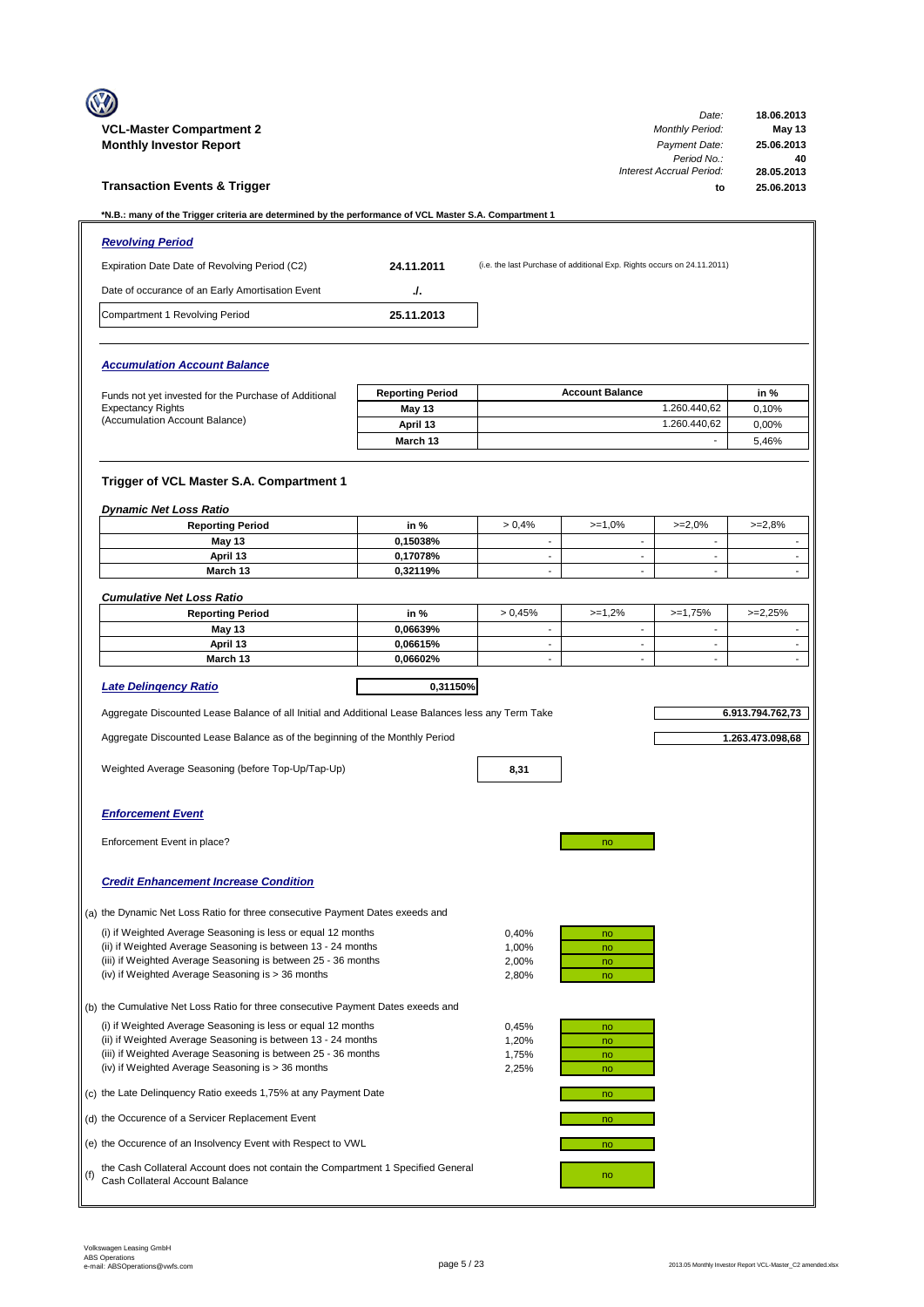| <b>VCL-Master Compartment 2</b>                                                                                                                                                                                                                        |                  | Date:<br><b>Monthly Period:</b> | 18.06.2013<br><b>May 13</b> |
|--------------------------------------------------------------------------------------------------------------------------------------------------------------------------------------------------------------------------------------------------------|------------------|---------------------------------|-----------------------------|
| <b>Monthly Investor Report</b>                                                                                                                                                                                                                         |                  | Payment Date:                   | 25.06.2013                  |
|                                                                                                                                                                                                                                                        |                  | Period No.:                     | 40                          |
|                                                                                                                                                                                                                                                        |                  | <b>Interest Accrual Period:</b> | 28.05.2013                  |
| <b>Transaction Events &amp; Trigger</b>                                                                                                                                                                                                                |                  | to                              | 25.06.2013                  |
| *N.B.: many of the Trigger criteria are determined by the performance of VCL Master S.A. Compartment 1                                                                                                                                                 |                  |                                 |                             |
| <b>German Trade Tax</b>                                                                                                                                                                                                                                |                  |                                 |                             |
| German Trade Tax Increase Event has occured                                                                                                                                                                                                            |                  | no                              |                             |
| German Trade Tax Decrease Event has occured                                                                                                                                                                                                            |                  | no                              |                             |
| current German Trade Tax Level (Hebesatz)                                                                                                                                                                                                              |                  | 450%                            |                             |
| German Trade Tax Increase-/ Decrease Amount                                                                                                                                                                                                            |                  |                                 |                             |
| <b>Early Amortisation Event</b>                                                                                                                                                                                                                        |                  |                                 |                             |
| Early Amortisation Event in effect?                                                                                                                                                                                                                    |                  |                                 |                             |
| (i) Occurence of a Foreclosure Event                                                                                                                                                                                                                   |                  | no                              |                             |
| (ii) Compartment 1 Accumulation Account Balance > 10% of Total discounted Lease Receivables on<br>two consecutive months                                                                                                                               |                  | no                              |                             |
| (iii) Compartment 2 Accumulation Account Balance > 10% of Total discounted Expectancy Rights on<br>three consecutive months                                                                                                                            |                  | no                              |                             |
| (v) In case of Default/Termination Event: Failure to replace Swap Counterparty or failure to post<br>Collatereal by Swap Counterparty                                                                                                                  |                  | no                              |                             |
| <b>Clean-Up Call Condition</b>                                                                                                                                                                                                                         |                  |                                 |                             |
| Clean-Up @                                                                                                                                                                                                                                             | 10,00%           |                                 |                             |
| <b>Current Percentage</b>                                                                                                                                                                                                                              | 86,22%           |                                 |                             |
| Aggregate Discounted Expectancy Rights Balance                                                                                                                                                                                                         | 1.227.395.626,39 |                                 |                             |
| Maximum Discounted Expectancy Rights Balance                                                                                                                                                                                                           | 1.423.516.838,33 |                                 |                             |
| Fulfilled when the Aggregate Discounted Expectancy Rights Balance is<br>less than 10 per cent. of the Maximum Discounted Expectancy<br>Rights Balance provided that all payment obligations under the<br>Compartment 2 Notes will be thereby fulfilled |                  | no                              |                             |

\*N.B. This percentage may become greater 100% whenever the Current Total Outstanding Discounted Lease Balance is larger than the highest Total<br>Outstanding Discounted Lease Balance we have seen in the past (excluding the cu Balance" must not include the current period as it is an input parameter for the waterfall calculation (which has to take place before any Top-Up can occur for the current period).

## *Repurchase of Receivables*

|                         | Number of contracts | Outstanding<br>Discounted<br>Balance | <b>Re-Purchase Price</b> |
|-------------------------|---------------------|--------------------------------------|--------------------------|
| <b>Current Period</b>   |                     |                                      |                          |
| <b>Previous Periods</b> |                     |                                      |                          |
| Total                   | -                   | $\overline{\phantom{0}}$             |                          |

## *Transaction Party Replacements*

| <b>Capacity of Transaction Party</b> | Date of Replacement | <b>Reason for</b><br>Replacement | <b>Replaced Party</b>   | Replaced by            |
|--------------------------------------|---------------------|----------------------------------|-------------------------|------------------------|
| <b>Account Bank</b>                  | 26.11.2012 Renewal  |                                  | <b>HSBC</b>             | <b>BNY</b>             |
| Subloan Lender                       | 26.11.2012 Renewal  |                                  | <b>VIPS</b>             | <b>VW Bank</b>         |
| Swap-Counterparty Series 2010-1      | 26.11.2012 Renewal  |                                  | <b>BBVA</b>             | <b>Credit Agricole</b> |
| Swap-Counterparty Series 2010-2      | 26.11.2012 Renewal  |                                  | <b>BBVA</b>             | Commerzbank            |
| Swap-Counterparty Series 2010-4      | 26.11.2012 Renewal  |                                  | <b>BBVA and DZ Bank</b> | Commerzbank            |
| Swap-Counterparty Series 2010-3      |                     | 27.12.2012 Downgrade             | <b>BBVA</b>             | Helaba                 |
|                                      |                     |                                  |                         |                        |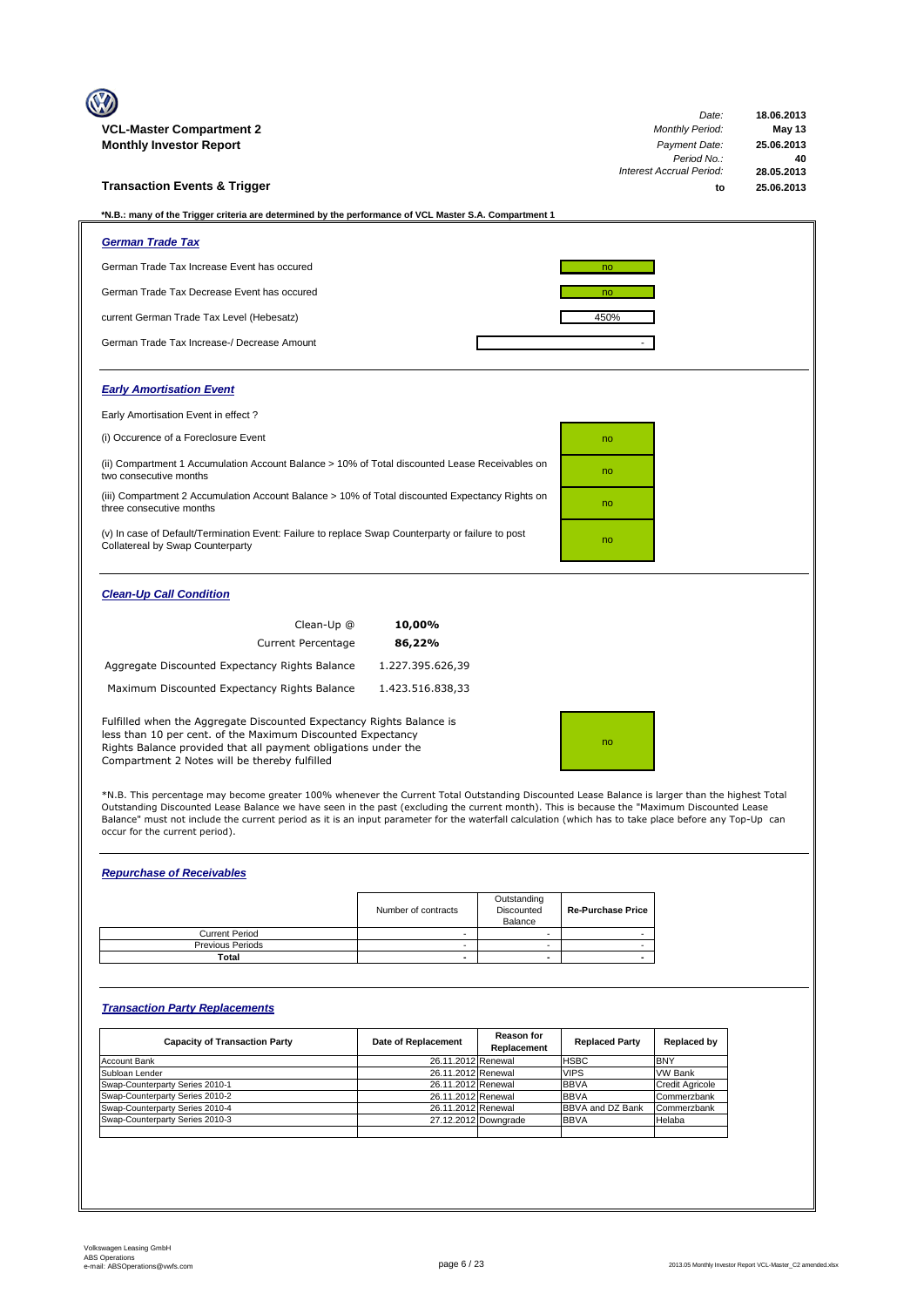| $\mathbb{C}$                                                      |
|-------------------------------------------------------------------|
| <b>VCL-Master Compartment</b> :<br><b>Monthly Investor Report</b> |

**Transaction Party Ratings**

| Fitch<br>Moody's                                                                                                                                                                                                                                                                                                                                                         | DBRS<br>S&P                                                                                     |
|--------------------------------------------------------------------------------------------------------------------------------------------------------------------------------------------------------------------------------------------------------------------------------------------------------------------------------------------------------------------------|-------------------------------------------------------------------------------------------------|
| <b>Long Term</b><br><b>Short Term</b><br>Outlook<br>Long Term<br>Short Term<br>Outlook<br><b>Account Bank:</b>                                                                                                                                                                                                                                                           | Long Term<br>Short Term<br>Outlook<br><b>Short Term</b><br>Outlook<br><b>Long Term</b>          |
| <b>BNY Mellon</b><br>$F1+$<br>$P-1$<br>Aa3<br><b>Current Rating</b><br>AA-<br>Stable<br>Negative                                                                                                                                                                                                                                                                         | $A+$<br>A-1<br>Negative                                                                         |
| F1<br><b>Minimum required Rating</b><br>n.a.<br>n.a<br>n.a.<br>(if no short term Rating available, the higher long                                                                                                                                                                                                                                                       | n.a<br>n.a<br>n.a.<br>$A-1$                                                                     |
| n.a.<br>n.a.<br>n.a.<br>n.a.<br>term rating is applicable)                                                                                                                                                                                                                                                                                                               | n.a.<br>n.a.<br>n.a.<br>n.a.                                                                    |
|                                                                                                                                                                                                                                                                                                                                                                          |                                                                                                 |
| the Account Bank ceases to have the Account Bank Required Rating it shall, at its own cost,<br>(i) transfer the accounts to an Eligible Collateral Bank, or                                                                                                                                                                                                              | Required<br>Rating:                                                                             |
| (i) provide a guarantee from an Eligible Guarantor, $\alpha$<br>(ii) provide a guarantee from an Eligible Guarantor, $\alpha$<br>(ii) take any other action in order to maintain the rating of the Notes.<br>none of the measures is taken within a given timespan, the Issuer may enter into new banking arrangements at its own initiative with another Account Bank   | fulfilled                                                                                       |
| lease refer to the Prospectus for a complete description of the mechanism)                                                                                                                                                                                                                                                                                               |                                                                                                 |
| Swap Counterparty:<br>Fitch - Rating<br><b>NO</b><br><b>Landesbank Hessen Thueringen</b><br>Watch Negative?                                                                                                                                                                                                                                                              |                                                                                                 |
| Girozentrale<br>$F1+$<br>$P-1$<br><b>Current Rating</b><br>A+<br>Stable<br>A2<br>Stable                                                                                                                                                                                                                                                                                  | $\mathbb O$<br>$\mathbb O$<br>$\theta$<br>А<br>A-1<br>Stable                                    |
| <b>Minimum required Rating</b><br>F1<br>A2<br>$P-1$<br>А                                                                                                                                                                                                                                                                                                                 | А<br>$A-1$                                                                                      |
| š<br>(if no short term Rating available, the higher long<br>$\mathbb{A}1$<br>term rating is applicable)                                                                                                                                                                                                                                                                  |                                                                                                 |
| <b>Minimum required Rating</b><br>BBB+<br>F2                                                                                                                                                                                                                                                                                                                             |                                                                                                 |
| š<br>(if no short term Rating available, the higher long<br>term rating is applicable)                                                                                                                                                                                                                                                                                   | BBB+                                                                                            |
|                                                                                                                                                                                                                                                                                                                                                                          |                                                                                                 |
| If the Swap Bank falls below the above mentioned Minimum Rating (Level I) it shall provide Eligible Credit Support by means of Cash or certain types of Prime Debt Obligations                                                                                                                                                                                           | Required<br>Rating:                                                                             |
| f the Swap Bank ceases to have the even lower Rating as an Eligible Swap Counterparty (Level II) it shall, at its own cost,<br>(i) transfer all rights and obligations under the Swap Agreement to another Eligible Swap Partner <u>or</u><br>(ii) provides a guarantee from an Eligible Quanantor.<br>none of the measures is taken within a given timespan, the Issuer | fulfilled                                                                                       |
| Please refer to the Prospectus for a complete description of the mechanism)                                                                                                                                                                                                                                                                                              |                                                                                                 |
| Collateral has been transfered to the counterparty downgrade collateral account according to the<br>ISDA Credit Support Annex for VCL Master C2 dated February 23rd 2010.                                                                                                                                                                                                |                                                                                                 |
| Fitch - Rating<br>Swap Counterparty:                                                                                                                                                                                                                                                                                                                                     |                                                                                                 |
| <b>NO</b><br>Watch Negative?<br><b>Crédit Agricole</b><br>$F1+$<br>Negative<br>$P-1$<br>Stable<br><b>Current Rating</b><br>A+<br>A2                                                                                                                                                                                                                                      | Negative<br>$\circ$<br>$\theta$<br>$\theta$<br>A<br>A-1                                         |
| F1<br>A <sub>2</sub><br>$P-1$<br><b>Minimum required Rating</b><br>А                                                                                                                                                                                                                                                                                                     | $A-1$<br>А                                                                                      |
| <b>Sevent</b><br>(if no short term Rating available, the higher long<br>term rating is applicable)<br>$\mathbb{A}1$                                                                                                                                                                                                                                                      |                                                                                                 |
| <b>Minimum required Rating</b><br><b>RRR+</b><br>F <sub>2</sub><br><b>Several</b><br>(if no short term Rating available, the higher long<br>term rating is applicable)                                                                                                                                                                                                   | BBB+                                                                                            |
|                                                                                                                                                                                                                                                                                                                                                                          |                                                                                                 |
|                                                                                                                                                                                                                                                                                                                                                                          |                                                                                                 |
| If the Swap Bank falls below the above mentioned Minimum Rating (Level I) it shall provide Eligible Credit Support by means of Cash or certain types of Prime Debt Obligations                                                                                                                                                                                           |                                                                                                 |
| If the Swap Bank ceases to have the even lower Rating as an Eligible Swap Counterparty (Level II) it shall, at its own cost,<br>(i) transfer all rights and obligations under the Swap Agreement to another Eligible Swap Partner                                                                                                                                        | Required<br>Rating:                                                                             |
| f none of the measures is taken within a given timespan, the Issuer may enter into new arrangements at its own initiative with another Swap Bank                                                                                                                                                                                                                         |                                                                                                 |
| lease refer to the Prospectus for a complete description of the mechanism)<br>Collateral has been transfered to the counterparty downgrade collateral account according to the                                                                                                                                                                                           | fulfilled                                                                                       |
| ISDA Credit Support Annex for VCL Master C2 dated February 23rd 2010.                                                                                                                                                                                                                                                                                                    |                                                                                                 |
|                                                                                                                                                                                                                                                                                                                                                                          |                                                                                                 |
| Fitch - Rating<br>Swap Counterparty:<br><b>NO</b><br>Watch Negative?<br><b>Commerzbank AG</b>                                                                                                                                                                                                                                                                            |                                                                                                 |
| <b>Current Rating</b><br>$A+$<br>$F1+$<br><b>Stable</b><br>Baa1<br>$p-2$<br>Stable                                                                                                                                                                                                                                                                                       | n.a<br>n.a<br>A-<br>$A-2$<br>Negative<br>na                                                     |
| <b>Minimum required Rating</b><br>F1<br>A2<br>p.s<br>A<br>Ī<br>$\mathbb{A}1$                                                                                                                                                                                                                                                                                             | A<br>$A-1$                                                                                      |
| (if no short term Rating available, the higher long<br>term rating is applicable)<br><b>Minimum required Rating</b><br>BBB+<br>F <sub>2</sub>                                                                                                                                                                                                                            |                                                                                                 |
| (if no short term Rating available, the higher long<br>term rating is applicable)                                                                                                                                                                                                                                                                                        | BBB+                                                                                            |
|                                                                                                                                                                                                                                                                                                                                                                          |                                                                                                 |
|                                                                                                                                                                                                                                                                                                                                                                          |                                                                                                 |
| If the Swap Bank falls below the above mentioned Minimum Rating (Level I) it shall provide Eligible Credit Support by means of Cash or certain types of Prime Debt Obligations                                                                                                                                                                                           |                                                                                                 |
| the Swap Bank ceases to have the even lower Rating as an Eligible Swap Counterparty (Level II) it shall, at its own cost, (i) translations under the Swap Agreement to another Eligible Swap Partner or (i)                                                                                                                                                              | Required<br>Rating:                                                                             |
| (ii) provide a guarantee from an Eligible Guarantor.<br>(ii) provide a guarantee from an Eligible Guarantor.<br>none of the measures is taken within a given timespan, the Issuer may enter into new arrangements at its own initiat<br>(Please refer to the Prospectus for a complete description of the mechanism)                                                     | <b>Level I not</b><br>fulfilled                                                                 |
| Collateral has been transfered to the counterparty downgrade collateral account according to the                                                                                                                                                                                                                                                                         |                                                                                                 |
| ISDA Credit Support Annex for VCL Master C2 dated February 23rd 2010.                                                                                                                                                                                                                                                                                                    |                                                                                                 |
| Swap Counterparty:<br>Fitch - Rating<br><b>NO</b><br>Watch Negative?<br>Bank of Nova Scotia                                                                                                                                                                                                                                                                              |                                                                                                 |
| AA-<br>$F1+$<br><b>Stable</b><br>Aa2<br>$P-1$<br>Stable<br>Current Rating<br>A <sub>2</sub><br>$P-1$                                                                                                                                                                                                                                                                     | $R-1$<br>stable<br>Stable<br>AA<br>A+<br>A-1                                                    |
| $\frac{1}{3}$ Minimum required Rating<br>$\frac{1}{3}$ ( <i>I</i> no short term Ration $\sim$<br>F1<br>А<br>(If no short term Rating available, the higher long<br>term rating is applicable)<br>$\mathbb{A}1$<br>ä,                                                                                                                                                     | А<br>$A-1$                                                                                      |
| BBB+<br>F2                                                                                                                                                                                                                                                                                                                                                               | ÷.<br>BBB+                                                                                      |
| Minimum required Rating<br>$\sum_{n=0}^{\infty}$ (if no short term Rating available, the higher long<br>term rating form $\frac{1}{2}$<br>term ration is annicable)                                                                                                                                                                                                      |                                                                                                 |
|                                                                                                                                                                                                                                                                                                                                                                          |                                                                                                 |
|                                                                                                                                                                                                                                                                                                                                                                          |                                                                                                 |
| f the Swap Bank falls below the above mentioned Minimum Rating (Level I) it shall provide Eligible Credit Support by means of Cash or certain types of Prime Debt Obligations                                                                                                                                                                                            |                                                                                                 |
| If the Swap Bank ceases to have the even lower Rating as an Eligible Swap Counterparty (Level II) it shall, at its own cost,                                                                                                                                                                                                                                             | Required<br>Rating:                                                                             |
| f none of the measures is taken within a given timespan, the Issuer may enter into new arrangements at its own initiative with another Swap Bank.                                                                                                                                                                                                                        |                                                                                                 |
| lease refer to the Prospectus for a complete description of the mechanism)                                                                                                                                                                                                                                                                                               | fulfilled                                                                                       |
| Collateral has been transfered to the counterparty downgrade collateral account according to the<br>ISDA Credit Support Annex for VCL Master C2 dated February 23rd 2010.                                                                                                                                                                                                |                                                                                                 |
|                                                                                                                                                                                                                                                                                                                                                                          |                                                                                                 |
| Servicer:<br><b>Volkswagen Leasing GmbH</b>                                                                                                                                                                                                                                                                                                                              |                                                                                                 |
| <b>Current Rating</b><br>A3<br>$p-2$<br>Positive<br><b>Minimum required Rating</b><br>n.a.<br>n.a.<br>n.a.<br>n.a.<br>$\varOmega,\vartheta.$<br>n.a.                                                                                                                                                                                                                     | n.a.<br>A-<br>$A-2$<br>Positive<br>n.a<br>12.81<br>n.a.<br>n.a.<br>n.a.<br>n.a.<br>n.a.<br>n.a. |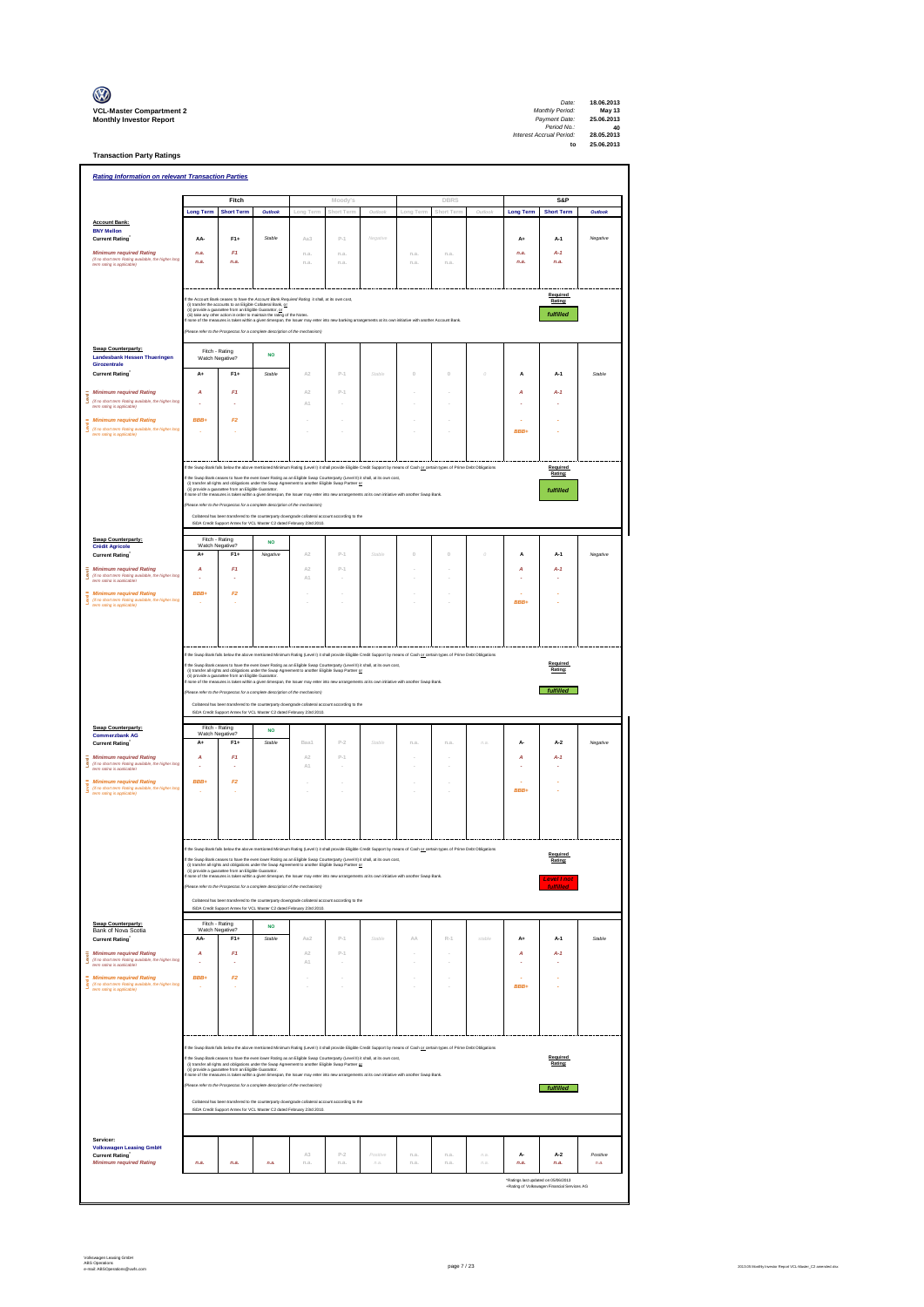| <b>VCL-Master Compartment 2</b><br><b>Monthly Investor Report</b><br>Information regarding<br>the Notes (I) |                                                                                                                                                                                                                                                                                                                                                                                                                                                                                                                                                           |                      |                       | <b>Monthly Period:</b><br>Payment Date:<br>Period No.:<br><b>Interest Accrual Period:</b><br>$(=$<br>Base Interest Rate (1-Month Euribor): | 18.06.2013<br>Date:<br>May 13<br>25.06.2013<br>40<br>28.05.2013<br>25.06.2013<br>to<br>28<br>davs)<br>$\lambda$<br>0,1120% |
|-------------------------------------------------------------------------------------------------------------|-----------------------------------------------------------------------------------------------------------------------------------------------------------------------------------------------------------------------------------------------------------------------------------------------------------------------------------------------------------------------------------------------------------------------------------------------------------------------------------------------------------------------------------------------------------|----------------------|-----------------------|--------------------------------------------------------------------------------------------------------------------------------------------|----------------------------------------------------------------------------------------------------------------------------|
| <b>Rating Details (Fitch/S&amp;P)</b>                                                                       | Class A-1                                                                                                                                                                                                                                                                                                                                                                                                                                                                                                                                                 | Class A-2            | Class A-3             | Class A-4                                                                                                                                  | Class A-5                                                                                                                  |
| Rating at Issue Date<br>Fitch<br>Standard & Poors                                                           | AAA (sf)<br>AAA (sf)                                                                                                                                                                                                                                                                                                                                                                                                                                                                                                                                      | AAA (sf)<br>AAA (sf) | AAA (sf)<br>AAA (sf)  | AAA (sf)<br>AAA (sf)                                                                                                                       | AAA (sf)<br>AAA (sf)                                                                                                       |
| <b>Current Rating</b><br>Fitch<br>Standard & Poors                                                          | AAA (sf)<br>AAA (sf)                                                                                                                                                                                                                                                                                                                                                                                                                                                                                                                                      | AAA (sf)<br>AAA (sf) | AAA (sf)<br>AAA (sf)  | AAA (sf)<br>AAA (sf)                                                                                                                       | AAA (sf)<br>AAA (sf)                                                                                                       |
| <b>Information on Notes</b>                                                                                 | Class A-1                                                                                                                                                                                                                                                                                                                                                                                                                                                                                                                                                 | Class A-1            | Class A-3             | Class A-4                                                                                                                                  | Class A-5                                                                                                                  |
| <b>ISIN</b>                                                                                                 | XS0487713512                                                                                                                                                                                                                                                                                                                                                                                                                                                                                                                                              | XS0487714247         | XS0487714320          | XS0487714593                                                                                                                               | XS0908771354                                                                                                               |
| Common Code                                                                                                 | 048771351                                                                                                                                                                                                                                                                                                                                                                                                                                                                                                                                                 | 48771424             | 048771432             | 48771459                                                                                                                                   | 90877135                                                                                                                   |
| Nominal Amount                                                                                              | € 100.000                                                                                                                                                                                                                                                                                                                                                                                                                                                                                                                                                 | € 100,000            | € 100.000             | € 100,000                                                                                                                                  | € 100.000                                                                                                                  |
| <b>Information on Interest</b>                                                                              | <b>Class A-Series</b>                                                                                                                                                                                                                                                                                                                                                                                                                                                                                                                                     |                      |                       |                                                                                                                                            |                                                                                                                            |
| Scheduled Repayment<br>Date as of Cut-Off<br>Date:<br>Legal Maturity Date:                                  | Payment Date in December 2013<br>Payment Date in November 2019                                                                                                                                                                                                                                                                                                                                                                                                                                                                                            |                      |                       |                                                                                                                                            |                                                                                                                            |
| Spread/ Margin                                                                                              | 55 bps                                                                                                                                                                                                                                                                                                                                                                                                                                                                                                                                                    | 55 bps               | 115 bps               | 55 bps                                                                                                                                     | 55 bps                                                                                                                     |
| <b>Index Rate</b>                                                                                           | 1-Month-Euribor                                                                                                                                                                                                                                                                                                                                                                                                                                                                                                                                           | 1-Month-Euribor      | 1-Month-Euribor       | 1-Month-Euribor                                                                                                                            | 1-Month-Euribor                                                                                                            |
| Fixed/Floating                                                                                              | floating                                                                                                                                                                                                                                                                                                                                                                                                                                                                                                                                                  | floating             | floating              | floating                                                                                                                                   | floating                                                                                                                   |
| Current Coupon                                                                                              | 1-M-Euribor + 55 bps                                                                                                                                                                                                                                                                                                                                                                                                                                                                                                                                      | 1-M-Euribor + 55 bps | 1-M-Euribor + 115 bps | 1-M-Euribor + 55 bps                                                                                                                       | 1-M-Euribor + 55 bps                                                                                                       |
| Day Count Convention                                                                                        | actual/360                                                                                                                                                                                                                                                                                                                                                                                                                                                                                                                                                | actual/360           | actual/360            | actual/360                                                                                                                                 | actual/360                                                                                                                 |
| <b>Clean-Up Call</b>                                                                                        | Volkswagen Leasing GmbH will have the right at its option to exercise a "Clean-Up Call" and to repurchase the Expectancy Rights from VCL-Master S.A.,<br>acting with respect to its Compartment 2, at any time when the sum of the Discounted Expectancy Rights Balances for all lease contracts is less than<br>10% of the sum of the Maximum Discounted Expectancy Rights Balances for all lease contracts at any point in time during the life of the transaction,<br>provided that all payment obligations under the Notes will be thereby fulfilled. |                      |                       |                                                                                                                                            |                                                                                                                            |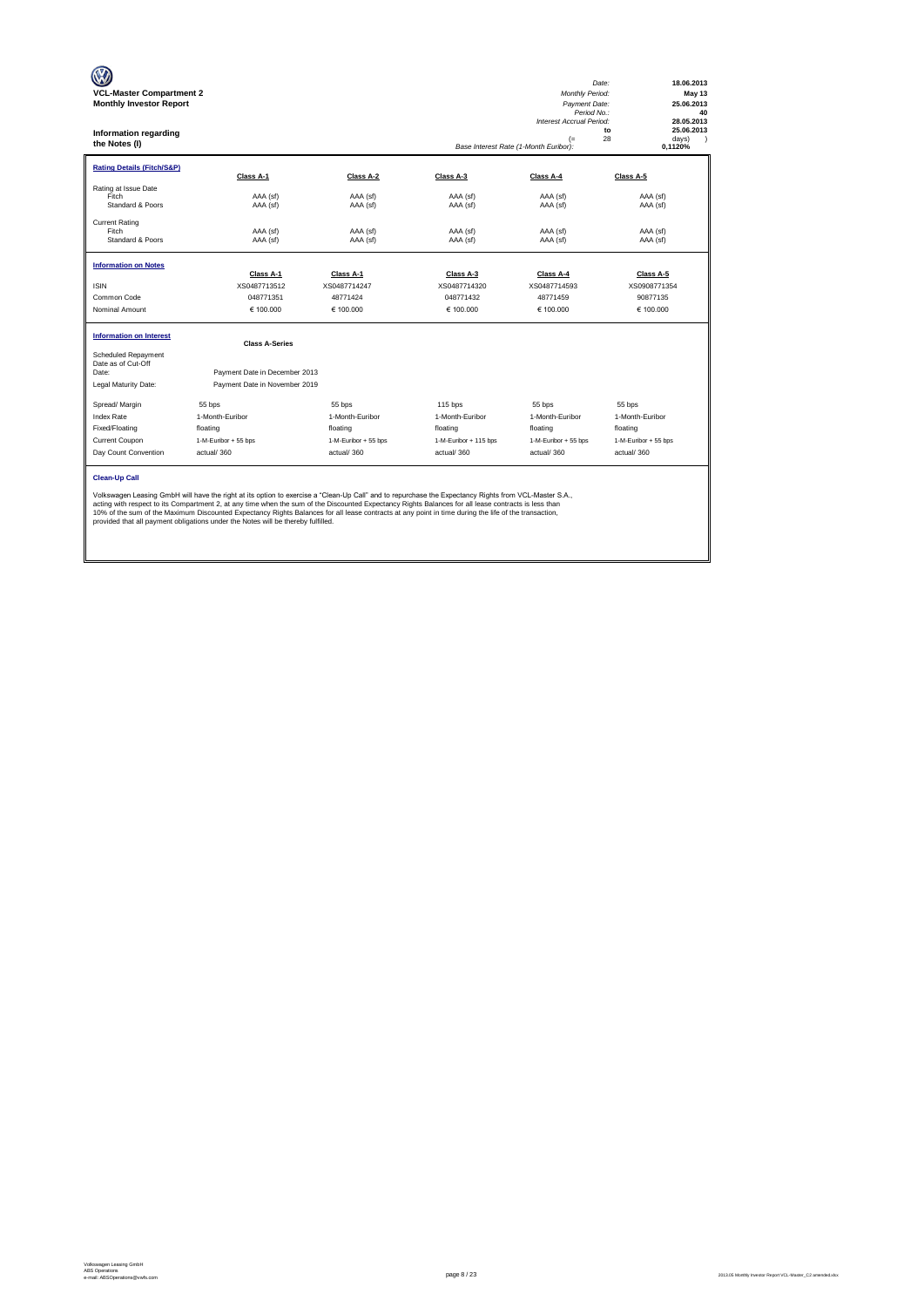|                                                                                       |        |                    |            |                 |            |                                            |   | Date:                                           |   | 18.06.2013        |
|---------------------------------------------------------------------------------------|--------|--------------------|------------|-----------------|------------|--------------------------------------------|---|-------------------------------------------------|---|-------------------|
| <b>VCL-Master Compartment 2</b>                                                       |        |                    |            |                 |            |                                            |   | Monthly Period:                                 |   | May 13            |
| <b>Monthly Investor Report</b>                                                        |        |                    |            |                 |            |                                            |   | Payment Date:<br>Period No.:                    |   | 25.06.2013<br>40  |
|                                                                                       |        |                    |            |                 |            |                                            |   | Interest Accrual Period:                        |   | 28.05.2013        |
|                                                                                       |        |                    |            |                 |            |                                            |   | to<br>28                                        |   | 25.06.2013        |
| Information regarding the Notes<br>(II)                                               |        |                    |            |                 |            | (<br>Base Interest Rate (1-Month Euribor): |   |                                                 |   | days )<br>0.1120% |
|                                                                                       |        |                    |            |                 |            |                                            |   |                                                 |   |                   |
| <b>Note Balance</b>                                                                   |        | Class A-1          |            | Class A-2       |            | Class A-3                                  |   | Class A-4                                       |   | Class A-5         |
| Initial Note Balance (at Poolcut)                                                     | €      | 75.000.000,00      | $\epsilon$ | 50.000.000,00   | $\epsilon$ | 50.000.000,00                              | € | 75.000.000,00                                   |   | € 159.100.000,00  |
| <b>During Revolving Period</b>                                                        |        |                    |            |                 |            |                                            |   |                                                 |   |                   |
| Note Balance Beginn of Period                                                         | €      | 75,000,000.00 €    |            | 50,000,000,00 € |            |                                            |   | 32.794.720.00 € 308.900.000.00 € 159.100.000.00 |   |                   |
| Overcollateralisation Amount before Top-Up<br>(all Class A Notes)                     |        | € 600.899.163,51   |            |                 |            |                                            |   |                                                 |   |                   |
| Targeted Overcollateralisation Amount                                                 |        | € 601.253.750.59   |            |                 |            |                                            |   |                                                 |   |                   |
| Available Top-Up Amount                                                               | €      | 1.260.440,62       |            |                 |            |                                            |   |                                                 |   |                   |
| (all Funds in the Accumulation Account)<br>Targeted Additional Purchase Amount        | €      |                    |            |                 |            |                                            |   |                                                 |   |                   |
| (incl. 7% additional OC)                                                              |        |                    |            |                 |            |                                            |   |                                                 |   |                   |
| Additional Purchase Amount                                                            | €      |                    |            |                 |            |                                            |   |                                                 |   |                   |
| Overcollateralisation Amount after Top-Up<br>Note Decrease per Series from Redemption | €<br>€ | 600.899.163.51     | €          |                 | $\epsilon$ | 557.385,00                                 | € |                                                 | € |                   |
| Note Decrease per Note from Redemption                                                | €      | ä,                 | €          |                 | $\in$      | (1.114, 77)                                | € |                                                 | € |                   |
| Note Increase from Tap-Up                                                             | €      |                    | €          |                 | €          |                                            | € |                                                 | € |                   |
| <b>Note Balance End of Period</b>                                                     | €      | 75.000.000.00      | €          | 50,000,000.00   | €          | 32.237.335.00                              |   | € 308.900.000.00                                |   | € 159,100,000,00  |
| <b>After Revolving Period</b>                                                         |        | Class A-1          |            | Class A-2       |            | Class A-3                                  |   | Class A-4                                       |   | Class A-5         |
| Note Balance as of the Beginning of the<br>Period                                     |        | 75.000.000.00<br>€ | €          | 50,000,000,00   |            | € 32.794.720,00                            |   | € 308.900.000,00                                |   | € 159.100.000.00  |
| Unallocated Redemption Amount                                                         | €      | ×.                 |            |                 |            |                                            |   |                                                 |   |                   |
| of the previous Period                                                                | €      |                    |            |                 |            |                                            |   |                                                 |   |                   |
| Available Redemption Amount<br>for the Reporting Period                               |        |                    |            |                 |            |                                            |   |                                                 |   |                   |
| Total Available Redemption Amount                                                     | €      |                    |            |                 |            |                                            |   |                                                 |   |                   |
| Redemption Amount per Note                                                            | €      |                    | €          |                 | €          | $(1.114.77)$ $\in$                         |   |                                                 | € |                   |
| Redemption Amount per Class                                                           | €      | ł.                 | €          |                 | €          | (557, 385, 00)                             | € |                                                 | € |                   |
| Unallocated Redemption Amount from current                                            | €      |                    | €          |                 | €          | 0.89                                       | € |                                                 | € |                   |
| Period                                                                                |        |                    |            |                 |            |                                            |   |                                                 | € |                   |
| Note Balance as of the End of the Period                                              | €      | 75,000,000,00      | $\epsilon$ | 50,000,000,00   | €          |                                            |   | 32.237.335.00 € 308.900.000.00                  |   | € 159,100,000,00  |
| Payments to Investors - per EUR 100.000<br>denomination                               |        | Class A-1          |            | Class A-2       |            | Class A-3                                  |   | Class A-4                                       |   | Class A-5         |
| Interest (1-M-Euribor + Spread A Note)                                                | €      | 38.616.67          | €          | 25.744,44       | €          | 32.189.84                                  | € | 159.049.18                                      | € | 81.918,82         |
| Redemption                                                                            | €      |                    | €          |                 | €          | (557.385,00)                               | € |                                                 | € |                   |
| Remaining Principal Amount                                                            | €      | 100.000,00         | €          | 100.000,00      | €          | 64.474,67                                  | € | 100.000,00                                      | € | 100.000,00        |
| Note Factor                                                                           |        | 1,000000           |            | 1,000000        |            | 0,644747                                   |   | 1,000000                                        |   | 1,000000          |
| <b>Unpaid Interest</b>                                                                |        | Class A-1          |            | Class A-2       |            | Class A-3                                  |   | Class A-4                                       |   | Class A-5         |
| Unpaid Interest of Reporting Period                                                   | €      |                    | €          |                 | €          |                                            | € |                                                 | € |                   |
| Cumulative Unpaid Interest                                                            | €      |                    | €          |                 | €          |                                            | € |                                                 | € |                   |
| Overcollateralisation<br><b>Total Class A</b>                                         |        | Class A-1          |            | Class A-2       |            | Class A-3                                  |   | Class A-4                                       |   | Class A-x         |
| Initial OC Percentage at Poolcut                                                      |        |                    |            |                 |            |                                            |   |                                                 |   |                   |
| Current OC Percentage<br>48,957%<br>Target OC Percentage<br>49%/52%                   |        | 48,957%            |            | 48,957%         |            | 48,957%                                    |   | 48,957%                                         |   | 48,957%           |
| (during/ after Revolving Period)                                                      |        |                    |            |                 |            |                                            |   |                                                 |   |                   |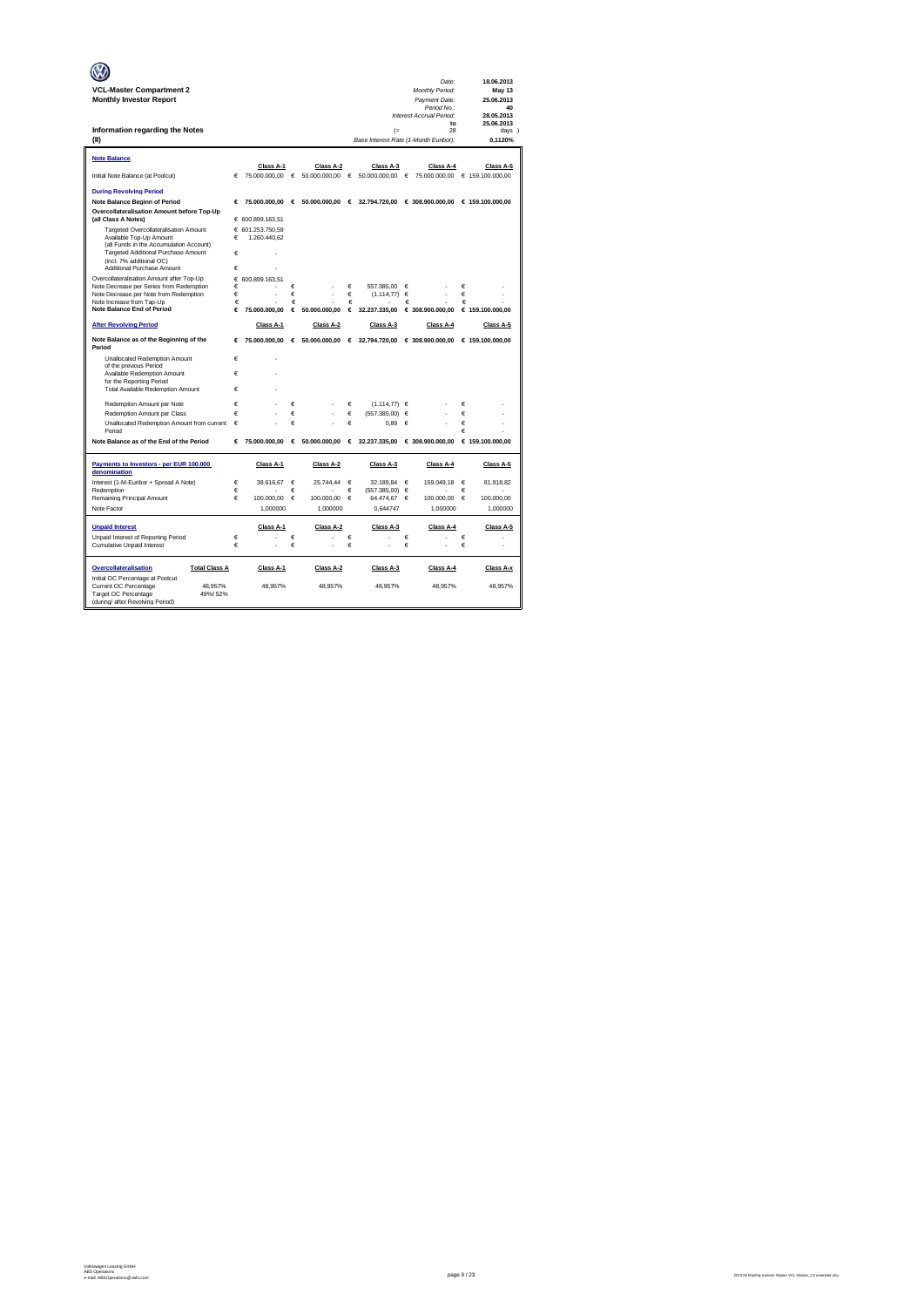| <b>VCL-Master Compartment 2</b><br><b>Monthly Investor Report</b><br><b>Credit Enhancement</b>                                                                                                                                                                                                                                                                                                                                                                                                                                                                                 | Date:<br><b>Monthly Period:</b><br>Payment Date:<br>Period No.:<br>Interest Accrual Period:<br>Base Interest Rate (1-Month Euribor): | 18.06.2013<br><b>May 13</b><br>25.06.2013<br>40<br>28.05.2013<br>25.06.2013<br>$f_{\Omega}$<br>28 days )<br>$(=$<br>0.1120%                                                           |
|--------------------------------------------------------------------------------------------------------------------------------------------------------------------------------------------------------------------------------------------------------------------------------------------------------------------------------------------------------------------------------------------------------------------------------------------------------------------------------------------------------------------------------------------------------------------------------|--------------------------------------------------------------------------------------------------------------------------------------|---------------------------------------------------------------------------------------------------------------------------------------------------------------------------------------|
| <b>Cash Collateral Account (CCA)</b><br>Initial Balance at Poolcut<br>Thereof General Cash Reserve<br>Thereof German Trade Tax Risk Reserve<br><b>Targeted Balance (Floor)</b><br>Thereof General Cash Reserve<br>Thereof German Trade Tax Risk Reserve<br>Balance as of the Beginning of the Period<br>Payment from CCA/ Payment to CCA<br>Balance as of the End of the Period<br>Thereof General Cash Reserve<br>Thereof German Trade Tax Risk Reserve<br><b>General Cash Collateral Account</b><br>percentage of Current Note Balance<br>percentage of Initial Note Balance | $-22.047.98 \in$ /                                                                                                                   | 12.950.000,00 €<br>12.950.000.00 €<br>0.00€<br>8.135.331.36 €<br>8.135.331.36 €<br>0.00€<br>27.056.379.89 €<br>0.00€<br>27.034.331.90 €<br>27.034.331.90 €<br>0.00€<br>5.80%<br>5.18% |
| <b>Set-Off Risk</b><br>No set-off risk is applicable in this transaction.                                                                                                                                                                                                                                                                                                                                                                                                                                                                                                      |                                                                                                                                      |                                                                                                                                                                                       |

**. . . .** Trigger Level 1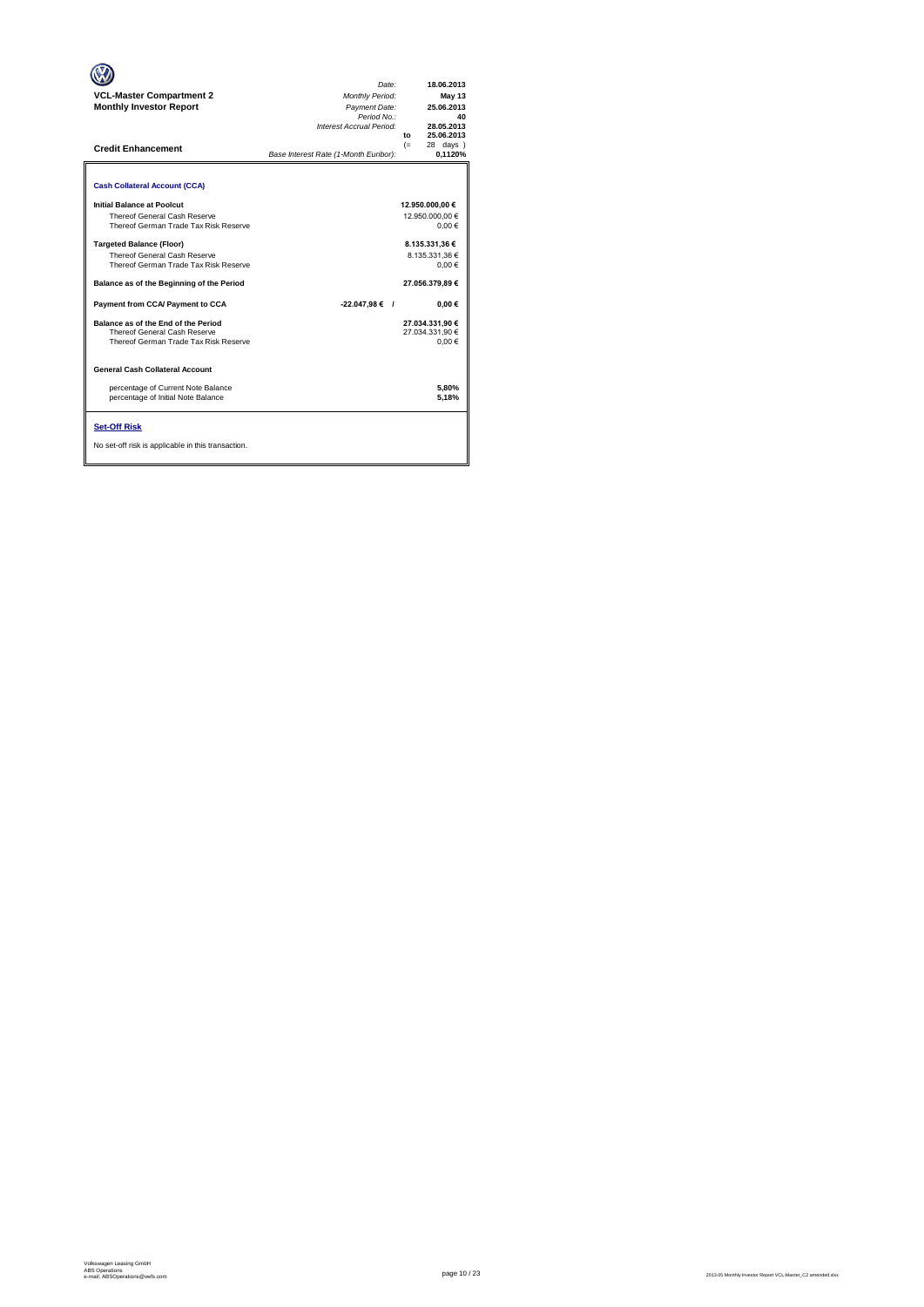| <b>VCL-Master Compartment 2</b><br><b>Monthly Investor Report</b> |                                                               |             | Date:<br>Monthly Period:<br>Payment Date:<br>Period No.:<br>Interest Accrual Period: | 18.06.2013<br>May 13<br>25.06.2013<br>40<br>28.05.2013<br>25.06.2013<br>to |
|-------------------------------------------------------------------|---------------------------------------------------------------|-------------|--------------------------------------------------------------------------------------|----------------------------------------------------------------------------|
| Waterfall                                                         |                                                               |             | Base Interest Rate (1-Month Euribor):                                                | $(=$<br>28<br>days)<br>0,1120%                                             |
| Waterfall                                                         |                                                               |             |                                                                                      |                                                                            |
| Available Collection Amount of the Period incl. Net Swap Receipts |                                                               |             | 6.322.191,35 €                                                                       |                                                                            |
| Remaining Amount from Previous Period                             |                                                               |             | 3,63€                                                                                | 6.322.194,98 €                                                             |
| Earnings from Distribution/ Accumulation Account deposits         |                                                               |             | $0,00 \in$                                                                           | 6.322.194,98 €                                                             |
| <b>Available Distribution Amount</b>                              |                                                               |             |                                                                                      | 6.322.194,98 €                                                             |
| Taxes/Fees                                                        |                                                               | less        | -1.027.343,65 €                                                                      | 5.294.851,33 €                                                             |
| <b>Net Swap Payments Class A</b>                                  |                                                               | less / plus | -120.337,62 €                                                                        | 5.174.513,71 €                                                             |
|                                                                   | Class A-1<br>Class A-2<br>Class A-3<br>Class A-4<br>Class A-5 |             | -9.820,83 €<br>-6.755,56 €<br>-27.933,81 €<br>-41.735,82 €<br>-34.091,60 €           |                                                                            |
| <b>Interest Class A</b>                                           |                                                               | less        | -337.518,95 €                                                                        | 4.836.994,76 €                                                             |
|                                                                   | Class A-1<br>Class A-2<br>Class A-3<br>Class A-4<br>Class A-5 |             | -38.616.67 €<br>-25.744,44 €<br>-32.189,84 €<br>-159.049.18€<br>-81.918,82 €         |                                                                            |
| Payment to Cash Collateral Account                                |                                                               | less        | $0,00 \in$                                                                           | 4.836.994,76 €                                                             |
| German Trade Tax                                                  |                                                               | less        | $0,00 \in$                                                                           | 4.836.994,76 €                                                             |
| Payments to the Accumulation Account                              |                                                               | less        | $0,00 \in$                                                                           | 4.836.994,76 €                                                             |
| <b>Redemption Class A</b>                                         |                                                               | less        | -557.385.00 €                                                                        | 4.279.609,76 €                                                             |
|                                                                   | Class A-1<br>Class A-2<br>Class A-3<br>Class A-4<br>Class A-5 |             | $0,00 \in$<br>0.00€<br>557.385,00 €<br>0,00€<br>0.00€                                |                                                                            |
| Remaining Amout Due to Rounding                                   |                                                               | less        | $-0,89€$                                                                             | 4.279.608,87€                                                              |
| Other Payments to Swap Counterparties                             |                                                               | less        | $0,00 \in$                                                                           | 4.279.608,87 €                                                             |
| <b>Payment to VWL</b>                                             |                                                               | less        | -4.279.608,87 €                                                                      | 0,00€                                                                      |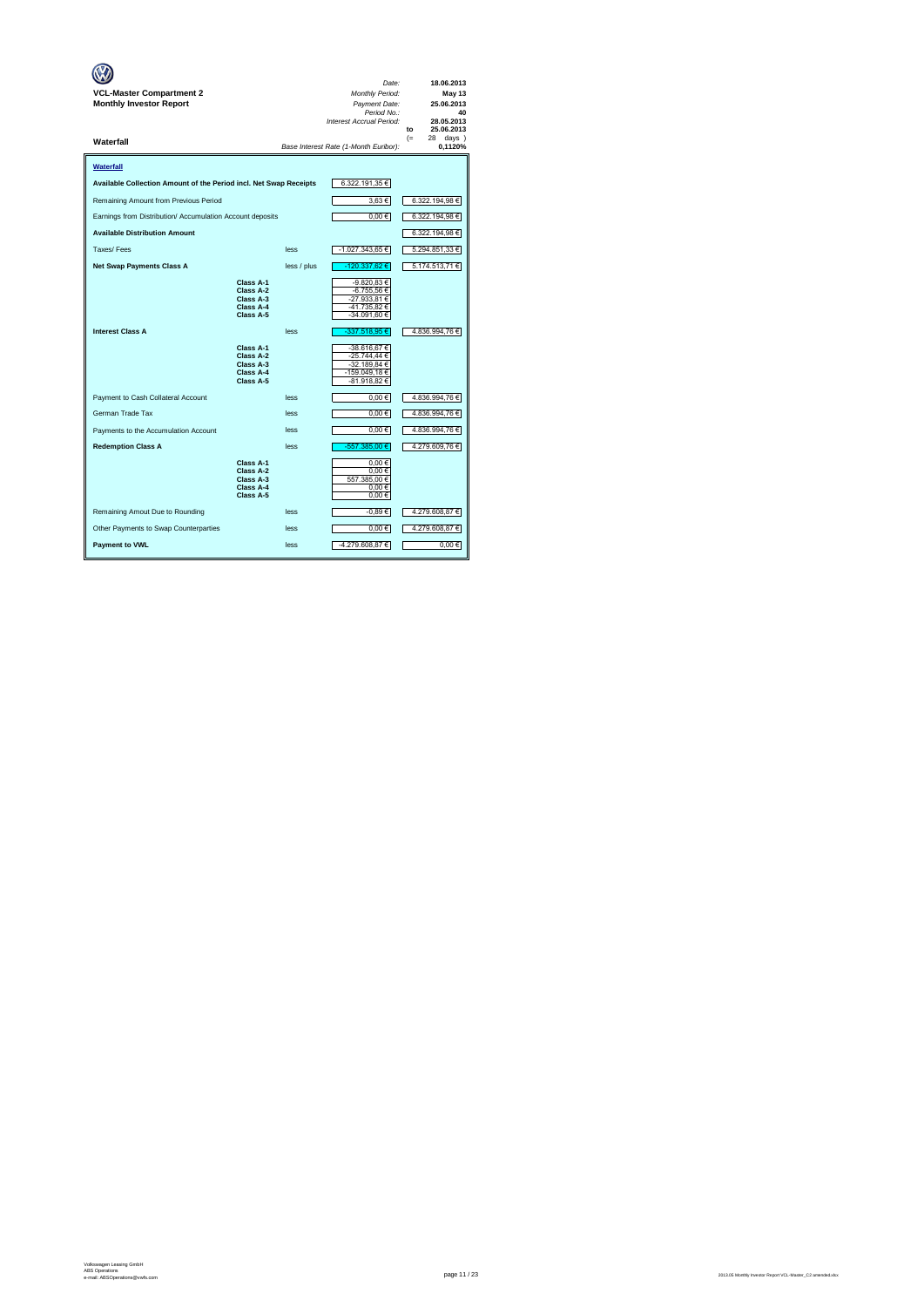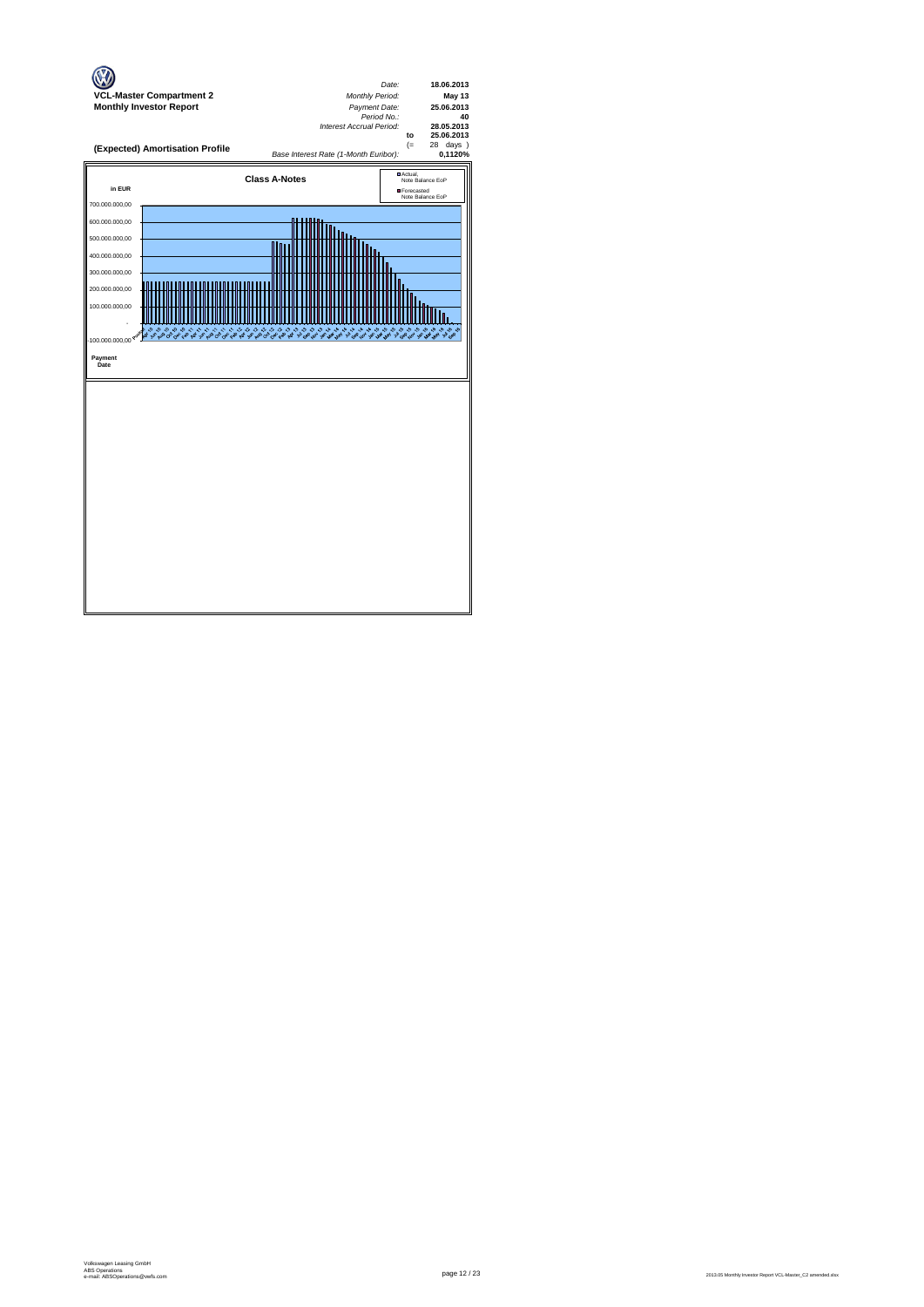

**Run Out Schedule**

*Date: Period No.: Interest Accrual Period:*

**18.06.2013 Mai 13 to 25.06.2013 28.05.2013 0,1120% 40 25.06.2013** (= 28 days)

*Base Interest Rate (1-Month Euribor):*

|                          |                                      | at the End of the current Monthly Period                                        |                                  |                             |                                | at the End of the current Monthly Period                               |                              |
|--------------------------|--------------------------------------|---------------------------------------------------------------------------------|----------------------------------|-----------------------------|--------------------------------|------------------------------------------------------------------------|------------------------------|
| <b>Monthly</b><br>Period | <b>Monthly Maturity</b>              | Outst. Disc. Exp.<br><b>Rights Funding</b><br><b>Amount at Maturity</b><br>Date | Interest                         | Remaing<br>Term in<br>Month | Monthly<br><b>Maturity</b>     | <b>Current Outst.</b><br>Disc. Exp.<br><b>Rights Funding</b><br>Amount | Interest                     |
| 04.2013                  | 1.416.794.442,60                     | 1.227.395.626,39                                                                | 189.398.816,21                   |                             |                                |                                                                        |                              |
| 05.2013                  | 1.414.666.377,29                     | 1.225.284.728,10                                                                | 189.381.649,19                   | $\mathbf{1}$                | 2.128.065,31                   | 2.110.898,29                                                           | 17.167,02                    |
| 06.2013                  | 1.413.335.035,54                     | 1.223.972.350,38                                                                | 189.362.685,16                   | $\mathbf 2$                 | 1.331.341,75                   | 1.312.377,72                                                           | 18.964,03                    |
| 07.2013                  | 1.410.931.835,02                     | 1.221.617.802,67                                                                | 189.314.032,35                   | 3                           | 2.403.200,52                   | 2.354.547,71                                                           | 48.652,81                    |
| 08.2013                  | 1.397.063.116,47                     | 1.208.113.699,82                                                                | 188.949.416,65                   | $\sqrt{4}$                  | 13.868.718,55                  | 13.504.102,85                                                          | 364.615,70                   |
| 09.2013<br>10.2013       | 1.372.516.991,23                     | 1.184.320.837,48                                                                | 188.196.153,75                   | 5                           | 24.546.125,24                  | 23.792.862,34                                                          | 753.262,90                   |
| 11.2013                  | 1.339.862.398,14<br>1.320.068.449,48 | 1.152.841.163,06<br>1.133.858.955,52                                            | 187.021.235,08<br>186.209.493,96 | 6<br>$\overline{7}$         | 32.654.593,09<br>19.793.948,66 | 31.479.674,42<br>18.982.207,54                                         | 1.174.918,67<br>811.741,12   |
| 12.2013                  | 1.316.181.814,39                     | 1.130.155.846,91                                                                | 186.025.967,48                   | 8                           | 3.886.635,09                   | 3.703.108,61                                                           | 183.526,48                   |
| 01.2014                  | 1.308.813.755,61                     | 1.123.176.447,46                                                                | 185.637.308,15                   | 9                           | 7.368.058,78                   | 6.979.399,45                                                           | 388.659,33                   |
| 02.2014                  | 1.294.299.333,59                     | 1.109.508.230,15                                                                | 184.791.103,44                   | 10                          | 14.514.422,02                  | 13.668.217,31                                                          | 846.204,71                   |
| 03.2014                  | 1.280.774.085,41                     | 1.096.834.562,46                                                                | 183.939.522,95                   | 11                          | 13.525.248,18                  | 12.673.667,69                                                          | 851.580,49                   |
| 04.2014                  | 1.260.108.872,17                     | 1.077.584.368,27                                                                | 182.524.503,90                   | 12                          | 20.665.213,24                  | 19.250.194,19                                                          | 1.415.019,05                 |
| 05.2014                  | 1.243.832.537,36                     | 1.062.512.382,74                                                                | 181.320.154,62                   | 13                          | 16.276.334,81                  | 15.071.985,53                                                          | 1.204.349,28                 |
| 06.2014                  | 1.226.373.600,81                     | 1.046.439.592,34                                                                | 179.934.008,47                   | 14                          | 17.458.936,55                  | 16.072.790,40                                                          | 1.386.146,15                 |
| 07.2014                  | 1.203.881.257,60                     | 1.025.843.291,20                                                                | 178.037.966,40                   | 15                          | 22.492.343,21                  | 20.596.301,14                                                          | 1.896.042,07                 |
| 08.2014                  | 1.178.791.817,38                     | 1.003.003.220,72                                                                | 175.788.596,66                   | 16                          | 25.089.440,22                  | 22.840.070.48                                                          | 2.249.369,74                 |
| 09.2014                  | 1.149.276.371.77                     | 976.281.539.83                                                                  | 172.994.831,94                   | 17                          | 29.515.445,61                  | 26.721.680,89                                                          | 2.793.764,72                 |
| 10.2014                  | 1.114.448.609,82                     | 944.933.139,12                                                                  | 169.515.470,70                   | 18                          | 34.827.761,95                  | 31.348.400,71                                                          | 3.479.361,24                 |
| 11.2014<br>12.2014       | 1.084.713.415,70<br>1.048.631.357,43 | 918.305.293,91<br>886.201.667,18                                                | 166.408.121,79<br>162.429.690,25 | 19<br>20                    | 29.735.194,12<br>36.082.058,27 | 26.627.845,21<br>32.103.626,73                                         | 3.107.348,91<br>3.978.431,54 |
| 01.2015                  | 980.737.715,35                       | 826.129.711.16                                                                  | 154.608.004.19                   | 21                          | 67.893.642,08                  | 60.071.956,02                                                          | 7.821.686,06                 |
| 02.2015                  | 900.284.243,54                       | 755.343.850,34                                                                  | 144.940.393,20                   | 22                          | 80.453.471,81                  | 70.785.860,82                                                          | 9.667.610,99                 |
| 03.2015                  | 829.909.121,02                       | 693.752.754,81                                                                  | 136.156.366,21                   | 23                          | 70.375.122,52                  | 61.591.095,53                                                          | 8.784.026,99                 |
| 04.2015                  | 742.930.044,34                       | 618.076.316,68                                                                  | 124.853.727,66                   | 24                          | 86.979.076,68                  | 75.676.438,13                                                          | 11.302.638,55                |
| 05.2015                  | 669.172.230,84                       | 554.276.096,65                                                                  | 114.896.134,19                   | 25                          | 73.757.813,50                  | 63.800.220,03                                                          | 9.957.593,47                 |
| 06.2015                  | 586.787.921,42                       | 483.408.633,73                                                                  | 103.379.287,69                   | 26                          | 82.384.309,42                  | 70.867.462,92                                                          | 11.516.846,50                |
| 07.2015                  | 528.769.270,53                       | 433.778.920.04                                                                  | 94.990.350,49                    | 27                          | 58.018.650,89                  | 49.629.713,69                                                          | 8.388.937,20                 |
| 08.2015                  | 464.495.101,38                       | 379.118.464,37                                                                  | 85.376.637,01                    | 28                          | 64.274.169,15                  | 54.660.455,67                                                          | 9.613.713,48                 |
| 09.2015                  | 414.381.576,07                       | 336.748.210,37                                                                  | 77.633.365,70                    | 29                          | 50.113.525,31                  | 42.370.254,00                                                          | 7.743.271,31                 |
| 10.2015                  | 359.239.360,46                       | 290.381.220,50                                                                  | 68.858.139,96                    | 30                          | 55.142.215,61                  | 46.366.989,87                                                          | 8.775.225,74                 |
| 11.2015                  | 316.987.827,17                       | 255.028.234,73                                                                  | 61.959.592,44                    | 31                          | 42.251.533,29                  | 35.352.985,77                                                          | 6.898.547,52                 |
| 12.2015                  | 297.851.126,13                       | 239.122.436,54                                                                  | 58.728.689,59                    | 32                          | 19.136.701,04                  | 15.905.798,19                                                          | 3.230.902,85                 |
| 01.2016<br>02.2016       | 269.426.587,02<br>240.119.022,30     | 215.628.851,49<br>191.546.147,31                                                | 53.797.735,53<br>48.572.874,99   | 33<br>34                    | 28.424.539,11                  | 23.493.585,05                                                          | 4.930.954,06                 |
| 03.2016                  | 213.769.632,87                       | 170.005.071,75                                                                  | 43.764.561,12                    | 35                          | 29.307.564,72<br>26.349.389,43 | 24.082.704,18<br>21.541.075,56                                         | 5.224.860,54<br>4.808.313,87 |
| 04.2016                  | 178.411.522,64                       | 141.273.011,90                                                                  | 37.138.510,74                    | 36                          | 35.358.110,23                  | 28.732.059,85                                                          | 6.626.050,38                 |
| 05.2016                  | 150.534.843,11                       | 118.750.067,48                                                                  | 31.784.775,63                    | 37                          | 27.876.679,53                  | 22.522.944,42                                                          | 5.353.735,11                 |
| 06.2016                  | 118.698.388,24                       | 93.171.216,36                                                                   | 25.527.171,88                    | 38                          | 31.836.454,87                  | 25.578.851,12                                                          | 6.257.603,75                 |
| 07.2016                  | 97.011.790,36                        | 75.844.519,79                                                                   | 21.167.270,57                    | 39                          | 21.686.597,88                  | 17.326.696,57                                                          | 4.359.901,31                 |
| 08.2016                  | 72.157.856,70                        | 56.102.260,17                                                                   | 16.055.596,53                    | 40                          | 24.853.933,66                  | 19.742.259,62                                                          | 5.111.674,04                 |
| 09.2016                  | 52.042.076,85                        | 40.216.140,59                                                                   | 11.825.936,26                    | 41                          | 20.115.779,85                  | 15.886.119,58                                                          | 4.229.660.27                 |
| 10.2016                  | 33.677.640,20                        | 25.791.865,46                                                                   | 7.885.774,74                     | 42                          | 18.364.436,65                  | 14.424.275,13                                                          | 3.940.161,52                 |
| 11.2016                  | 21.850.878,83                        | 16.549.878,50                                                                   | 5.301.000,33                     | 43                          | 11.826.761,37                  | 9.241.986,96                                                           | 2.584.774,41                 |
| 12.2016                  | 19.691.114,35                        | 14.873.570,68                                                                   | 4.817.543,67                     | 44                          | 2.159.764,48                   | 1.676.307,82                                                           | 483.456,66                   |
| 01.2017                  | 17.092.823,40                        | 12.867.465,63                                                                   | 4.225.357,77                     | 45                          | 2.598.290,95                   | 2.006.105,05                                                           | 592.185,90                   |
| 02.2017<br>03.2017       | 14.501.811,56<br>12.503.367,07       | 10.878.641,64<br>9.353.095,14                                                   | 3.623.169,92<br>3.150.271,93     | 46<br>47                    | 2.591.011,84<br>1.998.444,49   | 1.988.823,99<br>1.525.546,50                                           | 602.187,85<br>472.897,99     |
| 04.2017                  | 9.783.920,19                         | 7.288.848,89                                                                    | 2.495.071,30                     | 48                          | 2.719.446,88                   | 2.064.246,25                                                           | 655.200,63                   |
| 05.2017                  | 7.644.978,39                         | 5.674.095,94                                                                    | 1.970.882,45                     | 49                          | 2.138.941,80                   | 1.614.752,95                                                           | 524.188,85                   |
| 06.2017                  | 5.523.267,08                         | 4.082.049,92                                                                    | 1.441.217,16                     | 50                          | 2.121.711,31                   | 1.592.046,02                                                           | 529.665,29                   |
| 07.2017                  | 4.380.554,46                         | 3.229.188,92                                                                    | 1.151.365,54                     | 51                          | 1.142.712,62                   | 852.861,00                                                             | 289.851.62                   |
| 08.2017                  | 2.823.408,64                         | 2.073.530,49                                                                    | 749.878,15                       | 52                          | 1.557.145,82                   | 1.155.658,43                                                           | 401.487,39                   |
| 09.2017                  | 1.690.061,98                         | 1.237.648,36                                                                    | 452.413,62                       | 53                          | 1.133.346,66                   | 835.882,13                                                             | 297.464,53                   |
| 10.2017                  | 634.372,14                           | 463.247,84                                                                      | 171.124,30                       | 54                          | 1.055.689,84                   | 774.400,52                                                             | 281.289,32                   |
| 11.2017                  |                                      |                                                                                 |                                  | 55                          | 634.372,14                     | 463.247,84                                                             | 171.124,30                   |
| 12.2017                  | $\blacksquare$                       | $\blacksquare$                                                                  | $\overline{\phantom{a}}$         | 56                          | $\blacksquare$                 | $\overline{\phantom{a}}$                                               | $\overline{\phantom{a}}$     |
|                          | $\mathcal{L}_{\mathcal{A}}$          | $\mathcal{L}_{\mathcal{A}}$                                                     |                                  | 57                          | $\overline{\phantom{a}}$       |                                                                        |                              |
|                          | $\omega$                             | $\sim$                                                                          | $\tilde{\phantom{a}}$            | 58                          | $\overline{\phantom{a}}$       | $\overline{\phantom{a}}$                                               |                              |
|                          | $\blacksquare$<br>$\sim$             | $\blacksquare$<br>$\sim$                                                        | $\blacksquare$                   | 59                          | $\overline{\phantom{a}}$       | $\overline{\phantom{a}}$                                               | $\overline{\phantom{a}}$     |
|                          |                                      |                                                                                 | $\blacksquare$                   | 60                          | $\overline{\phantom{a}}$       | $\overline{\phantom{a}}$                                               | $\overline{\phantom{a}}$     |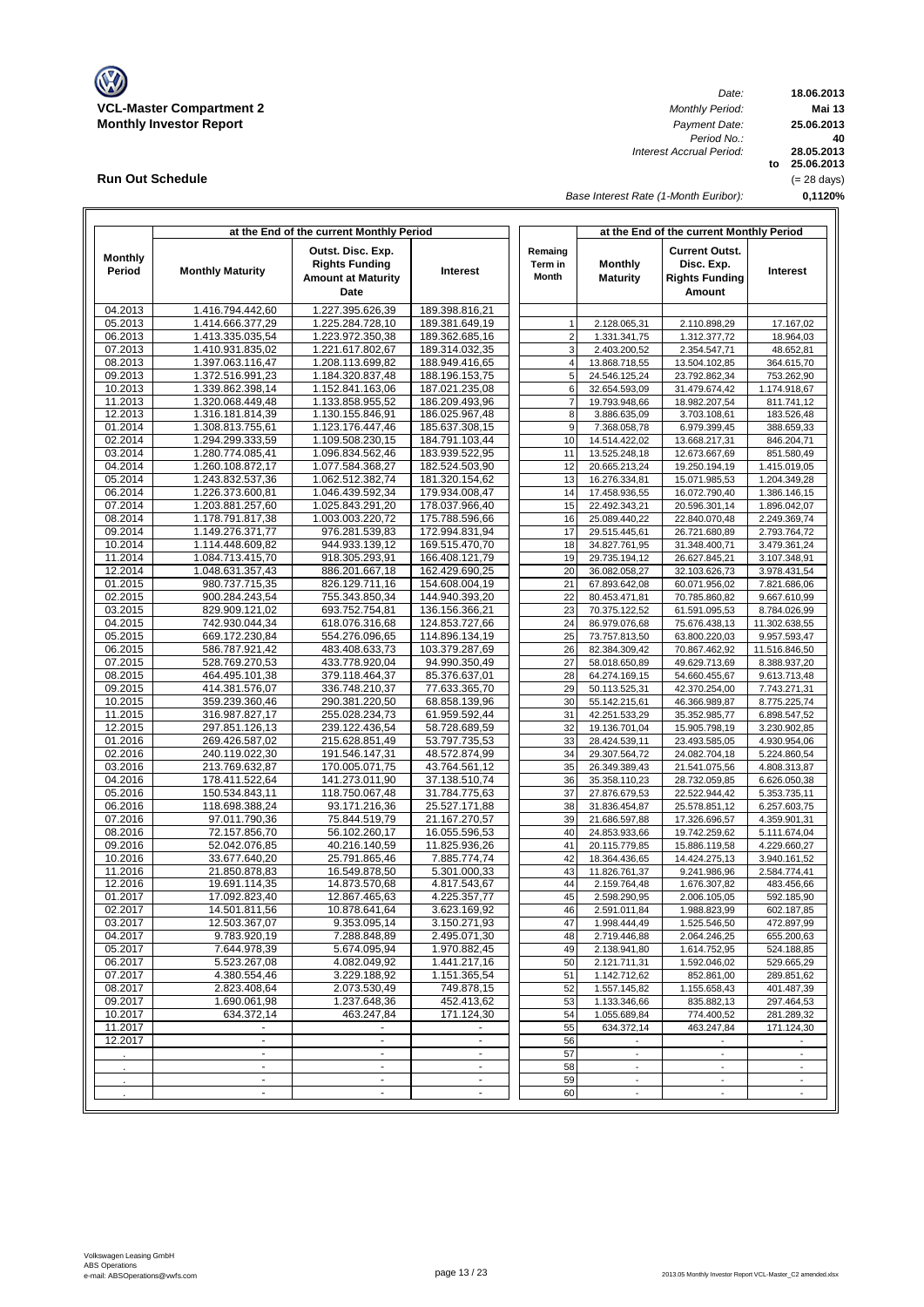| <b>OZ</b>                       |
|---------------------------------|
| <b>VCL-Master Compartment 2</b> |
| <b>Monthly Investor Report</b>  |

**Information Regarding the Expectancy Rights Pool -** 

| $\mathbf{w}$                     | Date:                    |    |    | 18.06.2013 |
|----------------------------------|--------------------------|----|----|------------|
| <b>VCL-Master Compartment 2</b>  | <b>Monthly Period:</b>   |    |    | May 13     |
| <b>Monthly Investor Report</b>   | Payment Date:            |    |    | 25.06.2013 |
|                                  | Period No.:              |    |    | 40         |
|                                  | Interest Accrual Period: |    |    | 28.05.2013 |
| <b>Information Regarding the</b> |                          |    | to | 25.06.2013 |
| <b>Expectancy Rights Pool -</b>  |                          | (≔ | 28 | days )     |
| Outotonding Contracto            |                          |    |    |            |

## *Base Interest Rate (1-Month Euribor):* **Outstanding Contracts 0,1120%**

|                                           |                                 |                            |                          | Tvpe of Vehicles    |                          |                      |                          |                               |                          |
|-------------------------------------------|---------------------------------|----------------------------|--------------------------|---------------------|--------------------------|----------------------|--------------------------|-------------------------------|--------------------------|
| <b>Outstanding Expectancy Rights Pool</b> | <b>Reporting Period - Total</b> |                            |                          | <b>New Vehicles</b> |                          | <b>Used Vehicles</b> |                          | <b>Demonstration Vehicles</b> |                          |
|                                           |                                 |                            | Outstanding              |                     | Outstanding              |                      | Outstanding              |                               | Outstanding              |
|                                           |                                 | <b>Outstanding Nominal</b> | <b>Discounted</b>        |                     | <b>Discounted</b>        |                      | <b>Discounted</b>        |                               | <b>Discounted</b>        |
|                                           | No. of                          | <b>Expectancy Rights</b>   | <b>Expectancy Rights</b> | No. of              | <b>Expectancy Rights</b> | No. of               | <b>Expectancy Rights</b> | No. of                        | <b>Expectancy Rights</b> |
|                                           | <b>Contracts</b>                | <b>Funding Amount</b>      | <b>Funding Amount</b>    | Contracts           | <b>Funding Amount</b>    | Contracts            | <b>Funding Amount</b>    | Contracts                     | <b>Funding Amount</b>    |
| Initial Balance at Poolcut                | 40.937                          | 524.154.129.71             | 431.057.042.44<br>€      | 37.861              | 395.059.489.11           | 2.057                | 22.320.167.68            | 1.019                         | 13.677.385,65            |
| Balance at the Beginning of the Period    | 109.265                         | 423.516.838.33             | 1.226.693.883.51<br>€    | 104.085             | € 1.164.723.884.52       | 2.152                | 25.001.640.15            | 3.028                         | 36.968.358.84            |
| Balance at the End of the Period - before |                                 |                            |                          |                     |                          |                      |                          |                               |                          |
| origination of add. Expectancy Rights     | 108.718                         | 1.416.794.442.60           | € 1.227.395.626.39       | 103.596             | € 1.165.716.307.50       | 2.116                | 24.731.109.41            | 3.006                         | 36.948.209.48            |
| Top-Up of the Monthly Period              |                                 | $\overline{\phantom{a}}$   |                          |                     |                          |                      |                          |                               |                          |
| at the End of the Period                  | 108.718                         | .416.794.442.60            | 1.227.395.626.39<br>€    | 103.596             | € 1.165.716.307.50       | 2.116                | 24.731.109.41            | 3.006                         | 36.948.209.48            |
|                                           |                                 |                            |                          |                     |                          |                      |                          |                               |                          |

|                                                                |                  |   |                            |   |                          | Type of Vehicles    |                          |                      |                          |                               |                          |
|----------------------------------------------------------------|------------------|---|----------------------------|---|--------------------------|---------------------|--------------------------|----------------------|--------------------------|-------------------------------|--------------------------|
| Status of the Contracts at the End of the Period, after Top-Up |                  |   |                            |   |                          | <b>New Vehicles</b> |                          | <b>Used Vehicles</b> |                          | <b>Demonstration Vehicles</b> |                          |
|                                                                |                  |   |                            |   | Outstanding              |                     | Outstanding              |                      | Outstanding              |                               | Outstanding              |
|                                                                |                  |   | <b>Outstanding Nominal</b> |   | <b>Discounted</b>        |                     | <b>Discounted</b>        |                      | <b>Discounted</b>        |                               | <b>Discounted</b>        |
|                                                                | No. of           |   | <b>Expectancy Rights</b>   |   | <b>Expectancy Rights</b> | No. of              | <b>Expectancy Rights</b> | No. of               | <b>Expectancy Rights</b> | No. of                        | <b>Expectancy Rights</b> |
|                                                                | <b>Contracts</b> |   | <b>Funding Amount</b>      |   | <b>Funding Amount</b>    | Contracts           | <b>Funding Amount</b>    | <b>Contracts</b>     | <b>Funding Amount</b>    | Contracts                     | <b>Funding Amount</b>    |
| Current                                                        | 107.186          |   | € 1.398.008.996,06         |   | 1.210.795.085,84         | 102.189             | € 1.150.419.335,55       | 2.051                | 24.127.670,86            | 2.946                         | 36.248.079,43            |
| Delinguent*                                                    | 1.219            |   | 15.018.323,19              |   | 13.256.385,10            | 1.129               | 12.370.584,13            | 48                   | 427.321,66               | 42                            | 458.479,31               |
| Terminated                                                     | 313              |   | 3.767.123,35               | € | 3.344.155,45             | 278                 | 2.926.387,82             | 17                   | 176.116.89               | 18                            | 241.650,74               |
| End of Term - Paid in Full                                     | 26.270           |   |                            |   |                          | 24.401              | $\overline{\phantom{a}}$ | 1.316                | $\overline{\phantom{a}}$ | 553                           |                          |
| Early Settlement - Paid in Full                                | 6.284            |   |                            |   |                          | 5.449               |                          | 537                  | $\sim$                   | 298                           |                          |
|                                                                | 141.272          |   | € 1.416.794.442,60         | € | 1.227.395.626,39         | 133.446             | 1.165.716.307,50         | 3.969                | 24.731.109,41            | 3.857                         | 36.948.209,48            |
| *delinquent in terms of Instalments sold to Compartment 1      |                  |   |                            |   |                          |                     |                          |                      |                          |                               |                          |
|                                                                |                  |   |                            |   |                          |                     |                          |                      |                          |                               |                          |
|                                                                |                  |   |                            |   |                          |                     |                          |                      |                          |                               |                          |
|                                                                |                  |   | <b>Poolcut</b>             |   | <b>Reporting Period</b>  |                     |                          |                      |                          |                               |                          |
| <b>Minimum</b> Remaining Term in months                        |                  |   |                            |   |                          |                     |                          |                      |                          |                               |                          |
| <b>Maximum</b> Remaining Term in months                        |                  |   | 60                         |   | 55                       |                     |                          |                      |                          |                               |                          |
| Weighted Average Remaining Term in months                      |                  |   | 33,65                      |   | 24,49                    |                     |                          |                      |                          |                               |                          |
| Seasoning in months                                            |                  |   | 3,36                       |   | 15,51                    |                     |                          |                      |                          |                               |                          |
| <b>Average Discounted Balance per Contract</b>                 |                  | € | 10.529,77                  | € | 11.289,72                |                     |                          |                      |                          |                               |                          |
|                                                                |                  |   |                            |   |                          |                     |                          |                      |                          |                               |                          |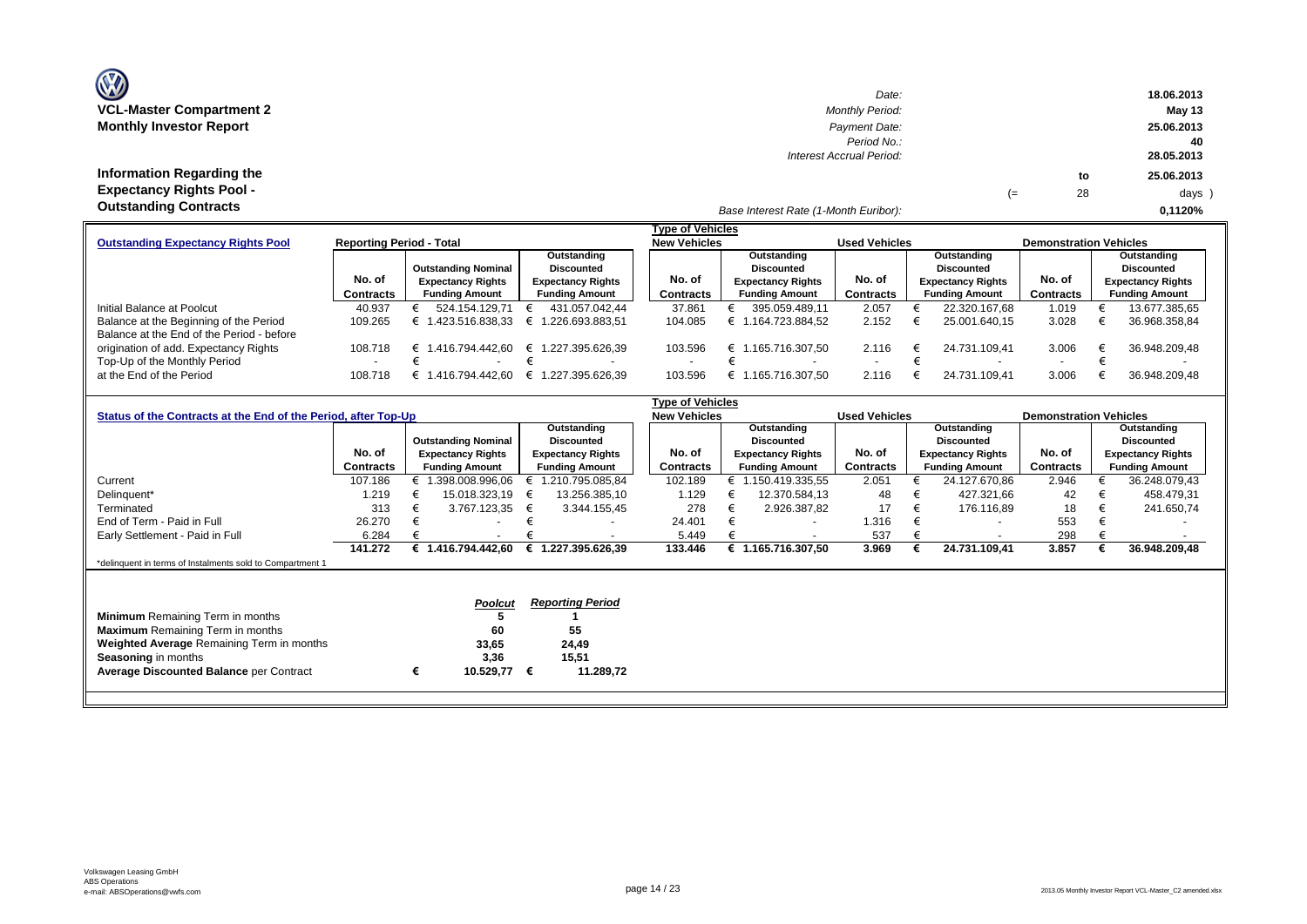|                                                                                                 | Date:                                                                    | 18.06.2013              |
|-------------------------------------------------------------------------------------------------|--------------------------------------------------------------------------|-------------------------|
| <b>VCL-Master Compartment 2</b>                                                                 | <b>Monthly Period:</b>                                                   | May 13                  |
| <b>Monthly Investor Report</b>                                                                  | Payment Date:                                                            | 25.06.2013              |
|                                                                                                 | Period No.:<br>Interest Accrual Period:                                  | 40<br>28.05.2013        |
|                                                                                                 |                                                                          | 25.06.2013<br>to        |
|                                                                                                 |                                                                          | $(=$<br>28 days )       |
| <b>Early Settlements/ Collections</b>                                                           | Base Interest Rate (1-Month Euribor):                                    | 0,1120%                 |
|                                                                                                 |                                                                          |                         |
|                                                                                                 |                                                                          |                         |
| <b>Early Settlements</b>                                                                        |                                                                          |                         |
| <b>Early Settlements of the Monthly Period</b>                                                  | <b>No. of Contracts</b>                                                  | Amount                  |
| Thereof > Terminations due to insured Events                                                    | 39                                                                       | 370.434,90 €            |
| > Terminations due to Insolvency                                                                | 40                                                                       | 438.473,11 €            |
| > Terminations not due to Insolvency                                                            | 202                                                                      | 2.479.631,50 €          |
| > Partial Settlements due to Contract Changes                                                   |                                                                          | 38.050,17 €             |
|                                                                                                 | 281                                                                      | 3.326.589,68 €          |
| > Cancellation of Early Settlements from Previous Periods                                       | ۰                                                                        | €                       |
| > Repayment of Interests Due to Contract Settlement                                             |                                                                          | €                       |
| <b>Total Settlements</b>                                                                        | 281                                                                      | 3.326.589,68 €          |
| (Nominal Expectancy Rights Funding Amount)                                                      |                                                                          | $(3.744.940, 27)$ €)    |
|                                                                                                 |                                                                          |                         |
|                                                                                                 |                                                                          |                         |
| <b>Monthly Collections (Principal + Interest)</b>                                               |                                                                          |                         |
|                                                                                                 | <b>No. of Contracts</b>                                                  | Amount                  |
| <b>Expectancy Rights Receivables of the Monthly Period</b>                                      | 141.272                                                                  | 2.995.601,67 €          |
| Thereof > Payments by Lessee/Dealer (nominal)                                                   |                                                                          | 2.995.601,67 €          |
| > Payments by VWL (nominal)                                                                     |                                                                          | €                       |
|                                                                                                 |                                                                          |                         |
| <b>Early Settlements of Discounted Expectancy Rights Funding</b>                                | 281                                                                      | 3.326.589,68 €          |
| Amount of the Monthly Period<br>Thereof > Payments by Lessee/ Prepayments of the Monthly Period |                                                                          | 3.326.589,68 €          |
| > Early Settlements not paid                                                                    |                                                                          | $\epsilon$              |
|                                                                                                 |                                                                          |                         |
|                                                                                                 |                                                                          |                         |
|                                                                                                 | <b>Current Prepayment Rate</b><br><b>Total Collections of the Period</b> | 3,20%<br>6.322.191,35 € |
|                                                                                                 |                                                                          |                         |
|                                                                                                 |                                                                          |                         |
| <b>Calculation of Additional Expectancy Rights</b>                                              |                                                                          |                         |
| <b>Total Collections of the Period</b>                                                          |                                                                          | 6.322.191,35 €          |
| Plus: Remaining Amount from Previous Period                                                     |                                                                          | $3.63 \in$              |
| Plus: Earnings from Distribution/Accumulation Account deposits                                  |                                                                          | €                       |
| <b>Available Distribution Amount</b>                                                            |                                                                          | 6.322.194,98 €          |
|                                                                                                 |                                                                          |                         |
| Less: (Pos 1 - 10) of the Waterfall                                                             |                                                                          | 2.042.585,22 €          |
|                                                                                                 |                                                                          |                         |
| Payments to the accumulation account (Pos.10) of the Waterfall                                  |                                                                          | €                       |
| <b>Targeted Additional Purchase Amount from Waterfall</b>                                       |                                                                          | €                       |
|                                                                                                 |                                                                          |                         |
|                                                                                                 |                                                                          | €                       |
| Targeted Aggregate Discounted Lease Balance for Issuance of new Notes                           |                                                                          |                         |
| <b>Aggregate Discounted Lease Balance Increase Amount</b>                                       |                                                                          | €                       |
| Additional Expectancy Rights purchased (Top Up)                                                 |                                                                          | €                       |
|                                                                                                 |                                                                          |                         |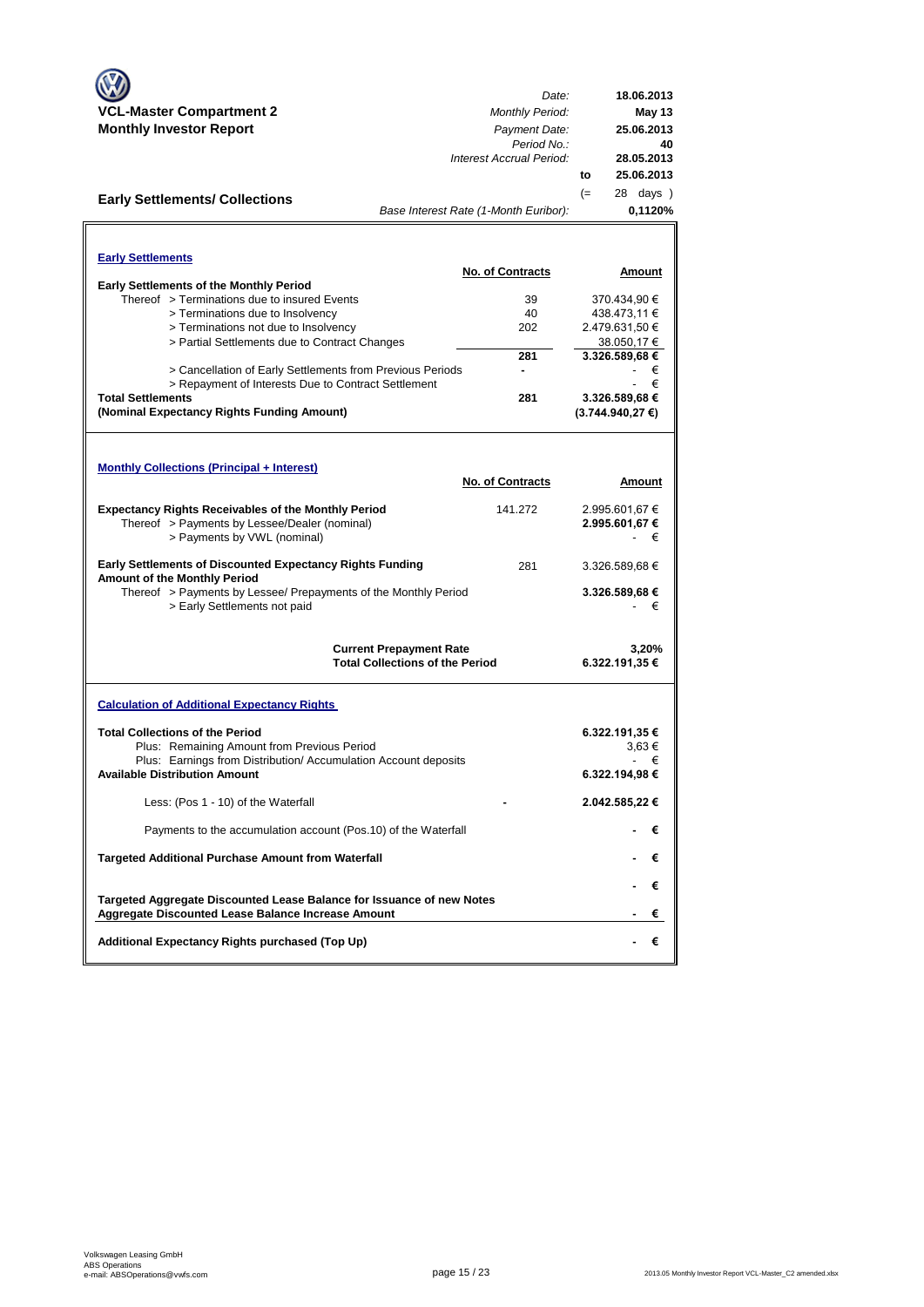| O                               | Date:                                 |      | 18.06.2013 |
|---------------------------------|---------------------------------------|------|------------|
| <b>VCL-Master Compartment 2</b> | <b>Monthly Period:</b>                |      | May 13     |
| <b>Monthly Investor Report</b>  | Payment Date:                         |      | 25.06.2013 |
|                                 | Period No.:                           |      | 40         |
| Information regarding the       | <b>Interest Accrual Period:</b>       |      | 28.05.2013 |
| <b>Expectancy Rights Pool -</b> |                                       | to   | 25.06.2013 |
|                                 |                                       | $(=$ | 28 days    |
| <b>Remaining Pool Data</b>      | Base Interest Rate (1-Month Euribor): |      | 0.1120%    |

|                                                                          | <b>Distribution of Expectancy Rights by Lessee/ Contract</b> |                           |            |                              |           |  |                               |        |          |                         |                                                       |                           |           |  |                           |           |  |                           |
|--------------------------------------------------------------------------|--------------------------------------------------------------|---------------------------|------------|------------------------------|-----------|--|-------------------------------|--------|----------|-------------------------|-------------------------------------------------------|---------------------------|-----------|--|---------------------------|-----------|--|---------------------------|
|                                                                          |                                                              |                           |            |                              |           |  |                               |        |          | <b>Type of Vehicles</b> |                                                       |                           |           |  |                           |           |  |                           |
| <b>New Vehicles</b><br>Poolcut<br><b>End of Reporting Period - Total</b> |                                                              |                           |            |                              |           |  |                               |        |          |                         | <b>Used Vehicles</b><br><b>Demonstration Vehicles</b> |                           |           |  |                           |           |  |                           |
|                                                                          |                                                              |                           |            | <b>Distribution of Lease</b> |           |  |                               |        |          |                         |                                                       |                           |           |  |                           |           |  |                           |
| No. of                                                                   |                                                              | <b>Discounted Amounts</b> |            | Contracts by Lessee/         | No. of    |  | <b>Discounted Balance Not</b> | % of   | change   | No. of                  |                                                       | <b>Discounted Balance</b> | No. of    |  | <b>Discounted Balance</b> | No. of    |  | <b>Discounted Balance</b> |
| Contracts                                                                |                                                              | Not Yet Due in EUR        | % of Total | Contract                     | Contracts |  | Yet Due in EUR                | Total  | in %     | Contracts               |                                                       | Not Yet Due in EUR        | Contracts |  | Not Yet Due in EUR        | Contracts |  | Not Yet Due in EUR        |
| 21.510                                                                   |                                                              | 238.249.962.68            | 55.27%     |                              | 55.004    |  | 655.524.790.88                | 53.41% | $-1.86%$ | 50.816                  |                                                       | 603.617.952.04            | 1.704     |  | 20.869.662.85             | 2.484     |  | 31.037.175.99             |
| 14.170                                                                   |                                                              | 139.053.925.98            | 32.26%     | $2 - 10$                     | 39.460    |  | 424.672.629.62                | 34,60% | 2.34%    | 38,605                  |                                                       | 415.719.484.10            | 368       |  | 3.478.533.69              | 487       |  | 5.474.611.83              |
| 2.551                                                                    |                                                              | 25.018.463.44             | 5.80%      | $11 - 20$                    | 8.220     |  | 85.269.179.71                 | 6.95%  | 1.14%    | 8.172                   |                                                       | 84.698.284.50             | 17        |  | 170,814.73                | 31        |  | 400.080.48                |
| 2.207                                                                    |                                                              | 22.354.989.95             | 5.19%      | $21 - 50$                    | 5.553     |  | 57.109.178.00                 | 4.65%  | $-0.53%$ | 5.523                   |                                                       | 56.870.311.88             | 26        |  | 202.524.94                |           |  | 36,341.18                 |
| 499                                                                      |                                                              | 6.379.700.39              | .48%       | > 50                         | 481       |  | 4.819.848.18                  | 0.39%  | $-1.09%$ | 480                     |                                                       | 4.810.274.98              |           |  | 9.573.20                  |           |  |                           |
| 40.937                                                                   |                                                              | 431.057.042.44 €          | 100.00%    | Total                        | 108,718   |  | 1.227.395.626.39 100.00%      |        | 0.00%    | 103.596                 |                                                       | .165.716.307.50           | 2.116     |  | 24.731.109.41             | 3.006     |  | 36,948,209.48             |

#### **Distribution of Expectancy Rights by Discounted Amounts**

|           |                           |                |            |                          | Distribution of Expectancy Rights by Discounted Amounts |  |                                 |         |          |                         |                                                       |                           |           |                           |                    |           |   |                           |
|-----------|---------------------------|----------------|------------|--------------------------|---------------------------------------------------------|--|---------------------------------|---------|----------|-------------------------|-------------------------------------------------------|---------------------------|-----------|---------------------------|--------------------|-----------|---|---------------------------|
|           |                           |                |            |                          |                                                         |  |                                 |         |          | <b>Type of Vehicles</b> |                                                       |                           |           |                           |                    |           |   |                           |
| Poolcut   |                           |                |            |                          |                                                         |  | End of Reporting Period - Total |         |          | <b>New Vehicles</b>     | <b>Used Vehicles</b><br><b>Demonstration Vehicles</b> |                           |           |                           |                    |           |   |                           |
| No. of    | <b>Discounted Amounts</b> |                |            |                          | No. of                                                  |  | <b>Discounted Amounts</b>       | % of    | change   | No. of                  |                                                       | <b>Discounted Balance</b> | No. of    | <b>Discounted Balance</b> |                    | No. of    |   | <b>Discounted Balance</b> |
| Contracts | Not Yet Due in EUR        |                | % of Total | <b>Discounted Amount</b> | Contracts                                               |  | Not Yet Due in EUR              | Total   | in %     | Contracts               |                                                       | Not Yet Due in EUR        | Contracts |                           | Not Yet Due in EUR | Contracts |   | Not Yet Due in EUR        |
| 4.059     |                           | 16.290.965.42  | 3.78%      | Up to Euro 5,000         | 7,840                                                   |  | 32.600.853.17                   | 2.66%   | $-1,12%$ | 7.178                   |                                                       | 30.062.447.88             | 284       |                           | 1.046.402.44       | 378       |   | 1.492.002.85              |
| 18.685    |                           | 139.854.158.59 | 32.44%     | Up to Euro 10,000        | 47.597                                                  |  | 363.678.711.16                  | 29.63%  | $-2.81%$ | 45.693                  |                                                       | 349.619.529.44            | 804       |                           | 5.908.903.24       | 1.100     | € | 8.150.278.48              |
| 11.339    |                           | 137.734.335.14 | 31.95%     | Up to Euro 15,000        | 31.462                                                  |  | 381.372.702.85                  | 31.07%  | $-0,88%$ | 30.404                  |                                                       | 368.472.222.60            | 428       |                           | 5.190.543.17       | 630       | € | 7.709.937.08              |
| 4.439     |                           | 75,803,145.89  | 17.59%     | Up to Euro 20,000        | 12.184                                                  |  | 208.557.614.72                  | 16.99%  | $-0,59%$ | 11,486                  |                                                       | 196.408.619,31            | 282       |                           | 4.946.305.93       | 416       |   | 7.202.689.48              |
| 1.579     |                           | 34.744.057.11  | 8.06%      | Up to Euro 25,000        | 5.862                                                   |  | 130.106.508.27                  | 10.60%  | 2,54%    | 5.348                   |                                                       | 118.650.873.02            | 239       |                           | 5.332.777.92       | 275       |   | 6.122.857,33              |
| 464       |                           | 12.518.368.05  | 2.90%      | Up to Euro 30,000        | 2.621                                                   |  | 71.040.751.31                   | 5.79%   | 2,88%    | 2.434                   |                                                       | 65.985.397.70             | 59        |                           | 1.586.471,41       | 128       |   | 3.468.882.20              |
| 184       |                           | 5.931.016.33   | 1.38%      | Up to Euro 35,000        | 800                                                     |  | 25.601.756.17                   | 2.09%   | 0.71%    | 737                     |                                                       | 23.591.598.95             | 13        |                           | 417.791.43         | 50        |   | 1.592.365.79              |
| 69        |                           | 2.570.067.20   | 0.60%      | Up to Euro 40,000        | 220                                                     |  | 8.171.509.73                    | 0.67%   | 0.07%    | 201                     |                                                       | 7.465.343.74              |           |                           | 144,560.99         | 15        |   | 561.605,00                |
| 53        |                           | 2.236.865.99   | 0.52%      | Up to Euro 45,000        | 79                                                      |  | 3.339.972,05                    | 0.27%   | $-0,25%$ | 71                      |                                                       | 3.000.363.32              |           |                           |                    |           |   | 339,608.73                |
| 38        |                           | 1.795.920.82   | 0.42%      | Up to Euro 50,000        | 17                                                      |  | 802.852,26                      | 0.07%   | $-0.35%$ | 13                      |                                                       | 614.766.03                |           |                           | 47.038.91          |           |   | 141.047.32                |
| 14        |                           | 733,459.79     | 0.17%      | Up to Euro 55,000        | 13                                                      |  | 675.642,98                      | 0.06%   | $-0.12%$ | 10                      |                                                       | 517.417.83                |           |                           | 52.431,54          |           |   | 105.793.61                |
|           |                           | 342.197.52     | 0.08%      | Up to Euro 60,000        |                                                         |  | 401.681,59                      | 0.03%   | $-0,05%$ |                         |                                                       | 343,799.16                |           |                           | 57.882,43          |           |   |                           |
|           |                           | 433,802.02     | 0.10%      | Up to Euro 65,000        |                                                         |  | 565.585.31                      | 0.05%   | $-0.05%$ |                         |                                                       | 504.443.70                |           |                           |                    |           |   | 61.141.61                 |
|           |                           | 68.682.57      | 0.02%      | Up to Euro 70,000        |                                                         |  | 334.208,22                      | 0.03%   | 0,01%    |                         |                                                       | 334.208.22                |           |                           |                    |           |   |                           |
|           |                           |                | 0.00%      | Up to Euro 75,000        | 2                                                       |  | 145.276.60                      | 0.01%   | 0.01%    |                         |                                                       | 145.276.60                |           |                           |                    |           |   |                           |
| 40.937    |                           | 431.057.042.44 | 100.00%    | <b>Total</b>             | 108,718                                                 |  | 1.227.395.626.39€               | 100.00% | 0.00%    | 103,596                 |                                                       | 1.165.716.307.50          | 2.116     |                           | 24.731.109.41      | 3.006     |   | 36,948,209.48             |

| <b>Contract Term</b> |                           |         |                               |           |                                        |         |          |                          |                          |                          |                               |           |                               |        |
|----------------------|---------------------------|---------|-------------------------------|-----------|----------------------------------------|---------|----------|--------------------------|--------------------------|--------------------------|-------------------------------|-----------|-------------------------------|--------|
|                      |                           |         |                               |           |                                        |         |          | <b>Type of Vehicles</b>  |                          |                          |                               |           |                               |        |
| Poolcut              |                           |         |                               |           | <b>End of Reporting Period - Total</b> |         |          | <b>New Vehicles</b>      |                          | <b>Used Vehicles</b>     |                               |           | <b>Demonstration Vehicles</b> |        |
| No. of               | <b>Discounted Amounts</b> | in % of |                               | No. of    | <b>Discounted Amounts</b>              | in % of | change   | No. of                   | Discounted Balance       | No. of                   | <b>Discounted Balance</b>     | No. of    | <b>Discounted Balance</b>     |        |
| Contracts            | Not Yet Due               | Total   | <b>Contract Term in Month</b> | Contracts | Not Yet Due                            | Total   | in %     | Contracts                | Not Yet Due in EUR       | Contracts                | Not Yet Due in EUR            | Contracts | Not Yet Due in EUR            |        |
| 1.705 €              | 26.318.834.50             | 6.11%   | 12                            | 19        | 197.862,42<br>€                        | 0.02%   | $-6.09%$ | 11                       | 141.762,43               | 8                        | 56.099.99                     |           |                               |        |
| 144                  | 1.605.380.44<br>€         | 0.37%   | 18                            | 57        | 778.052.20<br>€                        | 0.06%   | $-0.31%$ | 45                       | 652.577.30               |                          | 75.156.90                     |           | 50,318.00                     |        |
|                      |                           | 0.00%   | 22                            |           | €<br>8.820.03                          | 0.00%   | 0.00%    |                          | 8,820.03                 |                          | €                             |           | $\epsilon$                    |        |
| 3.008                | 33.211.759.80             | 7.70%   | 24                            | 3.139     | $\epsilon$<br>37.597.217.06            | 3.06%   | $-4.64%$ | 3.009                    | 36.181.929.63<br>€       | 94                       | 860.232.05<br>€               | 36        | 555.055.38                    |        |
|                      | 14,656.28                 | 0.00%   | 26                            |           | £<br>$\overline{\phantom{a}}$          | 0.00%   | 0.00%    | $\overline{\phantom{a}}$ |                          | $\sim$                   |                               | $\sim$    |                               |        |
|                      | 25,798.66                 | 0.01%   | 28                            |           |                                        | 0.00%   | $-0.01%$ | $\overline{\phantom{a}}$ |                          | $\sim$                   | €                             |           |                               |        |
|                      |                           | 0.00%   | 29                            |           | €<br>$\overline{\phantom{a}}$          | 0.00%   | 0.00%    | $\overline{\phantom{a}}$ | $\overline{\phantom{a}}$ | $\blacksquare$           | €<br>٠                        |           | €                             | $\sim$ |
| 841                  | 8.867.877.12              | 2.06%   | 30                            | 1.418     | €<br>16,416,315.98                     | 1.34%   | $-0.72%$ | 1.382                    | 16.014.883.04            | 28                       | 284.052.74                    | 8         | 117.380,20                    |        |
|                      |                           | 0.00%   | 33                            |           | €<br>$\overline{\phantom{a}}$          | 0.00%   | 0.00%    | $\blacksquare$           | $\overline{\phantom{a}}$ | $\blacksquare$           | €<br>$\overline{\phantom{a}}$ | $\sim$    |                               |        |
|                      | 23,760.26                 | 0.01%   | 34                            |           | €                                      | 0.00%   | $-0.01%$ | $\blacksquare$           |                          | $\blacksquare$           | €                             |           |                               |        |
|                      |                           | 0.00%   | 35                            |           | 47.258.03                              | 0.00%   | 0.00%    | 5                        | 47.258,03                | $\blacksquare$           | €                             | $\sim$    |                               |        |
| 23,316               | 268.681.076.87            | 62.33%  | 36                            | 58,015    | €<br>738.208.661.41                    | 60.15%  | $-2.19%$ | 55.424                   | 700.271.783.91           | 1.220                    | €<br>17.354.363.92            | 1.371     | 20.582.513.58<br>€            |        |
|                      |                           | 0.00%   | 38                            |           | €<br>$\overline{\phantom{a}}$          | 0.00%   | 0.00%    | $\blacksquare$           | $\overline{\phantom{a}}$ | $\sim$                   | €                             | $\sim$    |                               |        |
|                      |                           | 0.00%   | 39                            |           | €                                      | 0.00%   | 0.00%    | $\blacksquare$           |                          | $\blacksquare$           | €                             |           | €                             |        |
| 736                  | 6.731.434.49              | 1.56%   | 42                            | 1.614     | 17.346.997.05<br>€                     | 1.41%   | $-0.15%$ | 1.497                    | 16.131.821.54            | 70                       | 647.708,50<br>€               | 47        | 567.467.01                    |        |
|                      |                           | 0.00%   | 45                            |           | €<br>12.620.06                         | 0.00%   | 0.00%    |                          | 12.620.06                | $\overline{\phantom{a}}$ |                               | $\sim$    |                               |        |
|                      |                           | 0.00%   | 46                            |           | €<br>7.714.32                          | 0.00%   | 0.00%    |                          | 7.714,32                 | $\overline{\phantom{a}}$ | €                             |           |                               |        |
|                      |                           | 0.00%   | 47                            |           | €                                      | 0.00%   | 0.00%    | $\blacksquare$           |                          | $\overline{\phantom{a}}$ | €                             |           |                               |        |
| 9,500                | 75.513.203.89             | 17.52%  | 48                            | 39.117    | $\epsilon$<br>378.577.772.33           | 30.84%  | 13.33%   | 37.226                   | 360.293.925.03           | 624                      | 4.947.692.83<br>€             | 1.267     | €<br>13.336.154.47            |        |
| 777 €                | 4.733.423.19              | 1.10%   | 54                            | 1.951     | 14.051.777.00<br>$\epsilon$            | 1.14%   | 0.05%    | 1.777                    | 12.766.454.25            | 46                       | 388,053,68<br>€               | 128       | 897.269.07<br>€               |        |
| 905 $\epsilon$       | 5.329.836.94              | 1.24%   | 60                            | 3,379     | $\epsilon$<br>24.126.790.58            | 1.97%   | 0.73%    | 3.216                    | 23.166.990.01            | 18                       | 117.748,80                    | 145       | 842.051.77                    |        |
| 40.937               | 431.057.042.44 €          | 100,00% | Total                         | 108,717   | 1.227.377.858.47 €                     | 100.00% | 0.00%    | 103.595                  | 1.165.698.539.58         | $2.116$ $\epsilon$       | 24.731.109.41                 | 3.006     | 36.948.209,48                 |        |
|                      |                           |         |                               |           |                                        |         |          |                          |                          |                          |                               |           |                               |        |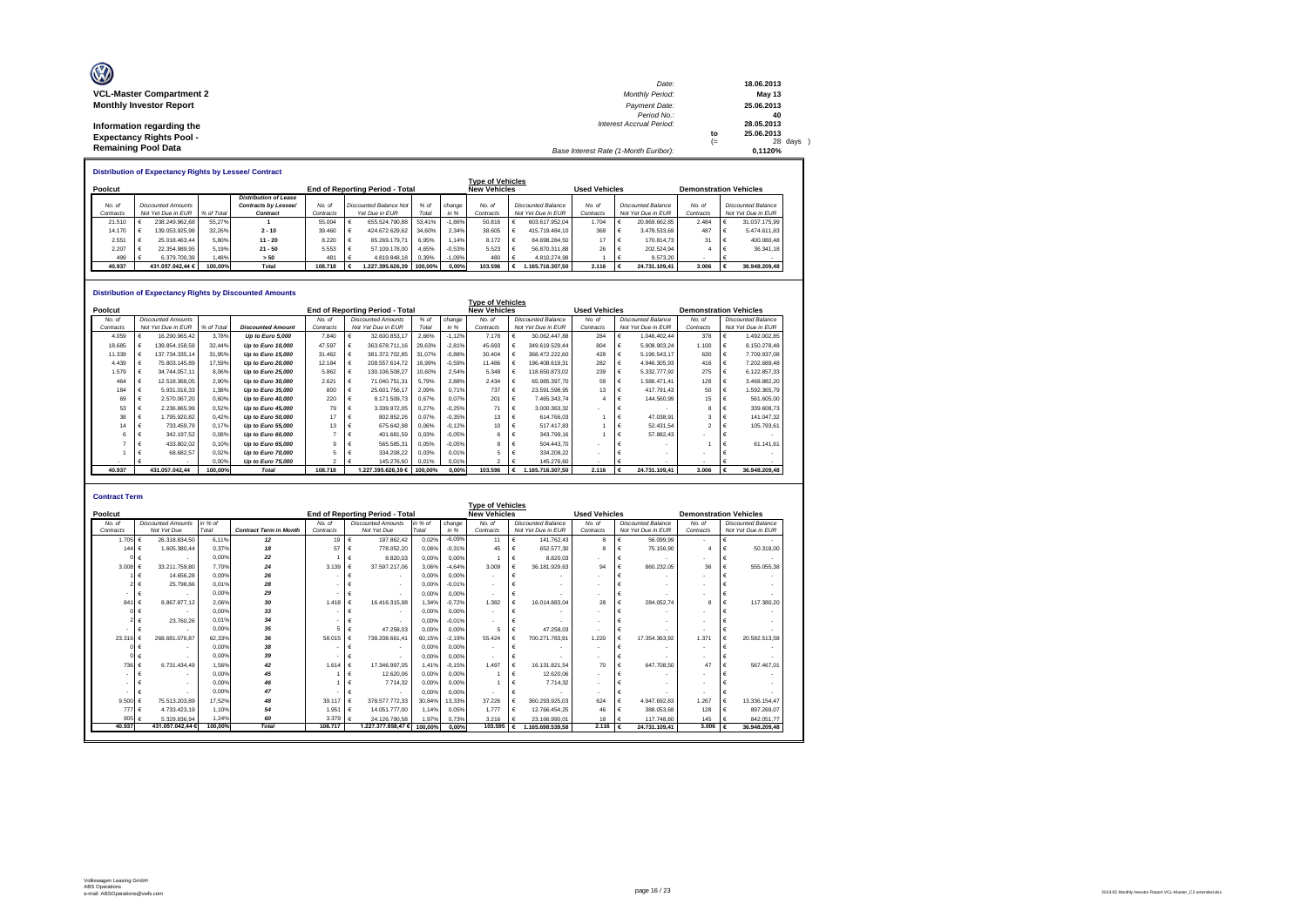| O<br><b>VCL-Master Compartment 2</b> | Date:                                 |      | 18.06.2013<br>May 13 |
|--------------------------------------|---------------------------------------|------|----------------------|
|                                      | <b>Monthly Period:</b>                |      |                      |
| <b>Monthly Investor Report</b>       | Payment Date:                         |      | 25.06.2013           |
|                                      | Period No.:                           |      | 40                   |
| Information regarding the            | <b>Interest Accrual Period:</b>       |      | 28.05.2013           |
| <b>Expectancy Rights Pool -</b>      |                                       | to   | 25.06.2013           |
|                                      |                                       | $(=$ | 28 days              |
| <b>Remaining Pool Data</b>           | Base Interest Rate (1-Month Euribor): |      | 0.1120%              |

|                   |            |                                          |                  |                          |                   |                                          |                  |                | <b>Type of Vehicles</b> |                                                 |                          |                                                 |                               |                                                 |
|-------------------|------------|------------------------------------------|------------------|--------------------------|-------------------|------------------------------------------|------------------|----------------|-------------------------|-------------------------------------------------|--------------------------|-------------------------------------------------|-------------------------------|-------------------------------------------------|
| Poolcut           |            |                                          |                  |                          |                   | End of Reporting Period - Total          |                  |                | <b>New Vehicles</b>     |                                                 | <b>Used Vehicles</b>     |                                                 | <b>Demonstration Vehicles</b> |                                                 |
| No a<br>Contracts |            | <b>Discounted Amounts</b><br>Not Yet Due | in % of<br>Total | Make/ Modell             | No o<br>Contracts | <b>Discounted Amounts</b><br>Not Yet Due | in % of<br>Total | change<br>in % | No of<br>Contracts      | <b>Discounted Balance</b><br>Not Yet Due in EUR | No. of<br>Contracts      | <b>Discounted Balance</b><br>Not Yet Due in EUR | No of<br>Contracts            | <b>Discounted Balance</b><br>Not Yet Due in EUR |
| 721               | €          | 2.772.607,78                             | 0,649            | Fox                      | 327               | 1.344.225,47                             | 0.11%            | $-0.539$       | 305                     | 1.266.216,12<br>€                               | 5                        | 18.870,62<br>e.                                 | 17                            | €                                               |
| 2.191             | €          | 12.826.659,38                            | 2,98%            | Polo                     | 5.047             | €<br>31.590.906,25                       | 2,57%            | $-0,40%$       | 4.928                   | 30.901.154,97<br>€                              | 41                       | €<br>201.697,07                                 | 78                            | €<br>488.054,21                                 |
| 3.036             | €          | 26.877.521,90                            | 6,24%            | Golf                     | 12.191            | €<br>104.076.300,52                      | 8.48%            | 2,249          | 11.829                  | 101.328.517,22<br>€                             | 222                      | €<br>1.525.635,21                               | 140                           | €<br>1.222.148,09                               |
| 2.130             | €          | 17.039.646,06                            | 3,95%            | <b>Golf Variant</b>      |                   | €                                        | 0,00%            | $-3,959$       |                         | €                                               |                          | €                                               |                               | €                                               |
| 674               | €          | 5.885.669,15                             | 1.379            | <b>Golf Plus</b>         |                   | €                                        | 0.00%            | $-1,37%$       |                         | €                                               |                          | €                                               |                               | €                                               |
|                   | €          |                                          | 0.00%            | Golf Cabrio              |                   | €                                        | 0.00%            | 0.00%          |                         | €                                               |                          | €                                               |                               | €                                               |
| 90                | $\epsilon$ | 998.274,24                               | 0.23%            | Eos                      | 225               | €<br>2.757.322,55                        | 0.22%            | $-0.01%$       | 207                     | €<br>2.572.602.43                               | 10                       | €<br>89 426 50                                  | 8                             | €                                               |
| 11                | €          | 81.467,52                                | 0,029            | Jetta                    | 147               | €<br>1.225.386.51                        | 0,10%            | 0.08%          | 8S                      | €<br>775 379 95                                 | 52                       | €<br>402.694.40                                 | 6                             | €                                               |
| 5                 | €          | 29.489,71                                | 0,01%            | <b>New Beetle</b>        | 385               | €<br>3.530.560,13                        | 0,29%            | 0.28%          | 355                     | €<br>3.229.271,71                               | 6                        | €<br>53.142,62                                  | 24                            | 248.145,80<br>€                                 |
| 11                | €          | 93.710,56                                | 0,02%            | <b>New Beetle Cabrio</b> |                   | €                                        | 0,00%            | $-0,029$       |                         | €                                               |                          | €                                               |                               | €                                               |
| 643               | €          | 7.248.012.84                             | 1.68%            | Passat                   | 12.662            | €<br>135.707.195,74                      | 11,06%           | 9,38%          | 12.289                  | €<br>131.921.208,44                             | 238                      | €<br>2.331.110,77                               | 135                           | €<br>1.454.876,53                               |
| 3.883             | €          | 37.292.650,65                            | 8,65%            | Passat Variant           |                   | €                                        | 0,00%            | $-8,65%$       |                         | €                                               |                          | €                                               |                               | €                                               |
| 176               | €          | 1869 639 21                              | 0.43%            | Scirocco                 | 210               | €<br>2.316.107.90                        | 0.19%            | $-0.25%$       | 194                     | €<br>2 158 638 34                               | 8                        | €<br>83 285 83                                  | 8                             | €<br>74.183.73                                  |
| 1.170             | €          | 10.459.333,63                            | 2,43%            | Touran                   | 4.380             | €<br>41.079.801,37                       | 3,35%            | 0,92%          | 4.301                   | €<br>40.431.569,10                              | 48                       | €<br>356.744,45                                 | 31                            | €<br>291.487,82                                 |
| 975               | €          | 11.892.982.13                            | 2.76%            | Tiguan                   | 4.119             | €<br>52.490.716.09                       | 4.28%            | 1.52%          | 4.038                   | €<br>51.565.354.65                              | 28                       | €<br>276.771.40                                 | 53                            | €<br>648,590.04                                 |
|                   |            |                                          |                  | Sharan                   |                   | $\in$                                    | 2,07%            |                |                         |                                                 |                          | €                                               |                               | €                                               |
| 183<br>232        | €          | 1.702.394,60<br>3 663 999 99             | 0,399<br>0.85%   | Touareg                  | 1.875<br>1 439    | 25.426.556,57<br>€<br>30.902.350.61      | 2.52%            | 1,68%<br>1.67% | 1.848<br>1.328          | €<br>25.124.523,63<br>€                         | 8<br>46                  | 83.371,24<br>€<br>787.338.66                    | 19<br>65                      | 218.661,70<br>€                                 |
|                   | €<br>€     |                                          |                  |                          |                   | €                                        |                  |                |                         | 28.801.792,30<br>€                              | 444                      | Ë                                               | 2                             | 1.313.219,65<br>€                               |
| 573               |            | 14.308.603,93                            | 3.329            | Phaeton<br><b>VW</b>     | 564               | 13.231.154,40                            | 1.08%            | $-2.249$       | 118                     | 3.899.409,14                                    |                          | 9.288.917,56                                    |                               | 42.827,70                                       |
| 16.704            | €          | 155.042.663.28                           | 35.97%           |                          | 43.571            | €<br>445.678.584.11                      | 36,319           | 0.34%          | 41.829                  | 423.975.638.00<br>€                             | 1.156                    | 15,499,006.33<br>€                              | 586                           | €<br>6.203.939.78                               |
| 2.933             |            | 16.474.528,84 €                          | 3,82%            | Caddy                    | 6.819             | €<br>41.795.154,53                       | 3,41%            | $-0,42%$       | 6.570                   | €<br>40.524.864,91                              | 107                      | €<br>555.282,81                                 | 142                           | €<br>715.006,81                                 |
| 2.656             |            | 21.963.719,12€                           | 5,10%            | <b>Transporter</b>       | 7.694             | €<br>77.089.487,34                       | 6,28%            | 1,19%          | 7 165                   | €<br>72.159.663,91                              | 271                      | €<br>2.505.186,96                               | 258                           | €<br>2.424.636,47                               |
|                   |            | - €                                      | 0,00%            | Amarok                   | 358               | €<br>4.036.795,25                        | 0.339            | 0,339          | 304                     | €<br>3.471.975,02                               | 10                       | €<br>88.836,70                                  | 44                            | €<br>475.983,53                                 |
| 1.180             |            | 10.917.917,33 €                          | 2,53%            | Crafter                  | 3.262             | €<br>32.767.090,03                       | 2,67%            | 0,14%          | 3.123                   | €<br>31.643.785,58                              | 59                       | €<br>435.179,21                                 | 80                            | €<br>688.125,24                                 |
|                   |            | 5.623,50 €                               | 0,00%            | LT                       |                   |                                          | 0.00%            | 0,00%          |                         |                                                 |                          |                                                 |                               |                                                 |
| 6.771             | €          | 49.361.788,79                            | 11,45%           | <b>VWN</b>               | 18.133            | 155.688.527,15<br>€                      | 12,68%           | 1,23%          | 17.162                  | €<br>147.800.289,42                             | 447                      | €<br>3.584.485,68                               | 524                           | €<br>4.303.752,05                               |
|                   | €          |                                          | 0,00%            | Audi A1                  | 1.829             | €<br>15.238.042.56                       | 1,24%            | 1.24%          | 1.679                   | €<br>13.981.070,10                              | 24                       | €<br>172,778.28                                 | 126                           | €<br>1.084.194,18                               |
| 2.370             | €          | 25.318.315.94                            | 5.87%            | Audi A3                  | 3.360             | €<br>36.131.280.22                       | 2,94%            | $-2.93%$       | 3.199                   | 34.614.329.51<br>€                              | 46                       | €<br>354.244,80                                 | 115                           | €<br>1.162.705.91                               |
| 103               | €          | 1.278.966,83                             | 0,30%            | Audi A3 Cabrio           |                   | €                                        | 0.00%            | $-0.30%$       |                         | €                                               |                          | €                                               |                               | €                                               |
| 489               | €          | 6.376.497,45                             | 1.48%            | Audi A4                  | 8.077             | €<br>116.243.674,04                      | 9.47%            | 7,99%          | 7.832                   | 113.075.975,36<br>€                             | 104                      | €<br>1.157.613,87                               | 141                           | €<br>2.010.084,81                               |
| 3.939             | €          | 55.568.275,61                            | 12.89%           | Audi A4 Avant            |                   | €                                        | 0.00%            | 12.89%         |                         | €                                               |                          | €                                               |                               | €                                               |
| $\mathbf{Q}$      | €          | 100.078,81                               | 0,02%            | Audi A4 Cabrio           |                   | €                                        | n nns            | $-0.02%$       |                         | €                                               |                          | €                                               |                               | €                                               |
| 798               | €          | 13.553.463,57                            | 3,14%            | Audi A5                  | 2.829             | €<br>52.119.148,61                       | 4,25%            | 1,10%          | 2.644                   | €<br>48.772.695,36                              | 36                       | €<br>533.768,79                                 | 149                           | €<br>2.812.684,46                               |
| 277               | €          | 5.473.541,95                             | 1,27%            | Audi A5 Cabrio           |                   | €                                        | 0,00%            | $-1,279$       |                         | €                                               |                          | €                                               |                               | €                                               |
| 1.433             | €          | 25.422.358,62                            | 5,90%            | Audi Q5                  | 2.293             | €<br>43.208.770.44                       | 3.52%            | $-2,38%$       | 2.173                   | €<br>41.035.781.64                              | 15                       | €<br>222.480,54                                 | 105                           | €<br>1.950.508,26                               |
| 612               | €          | 8.992.279,98                             | 2,09%            | Audi A6                  | 7.893             | €<br>163.116.463,07                      | 13,29%           | 11,209         | 7.479                   | €<br>155.246.571,88                             | 83                       | €<br>1.127.547,28                               | 331                           | €<br>6.742.343,91                               |
| 2.071             | €          | 34.595.715,21                            | 8,03%            | Audi A6 Avant            |                   | €                                        | 0.00%            | $-8.039$       |                         | €                                               |                          | €                                               |                               | €                                               |
|                   | €          |                                          | 0,00%            | Audi A7                  | 777               | €<br>20.284.240,29                       | 1,65%            | 1.659          | 701                     | €<br>18.415.275,50                              | 8                        | €<br>149.503,44                                 | 68                            | €<br>1.719.461,35                               |
| 415               | €          | 10.629.771,82                            | 2,479            | Audi Q7                  | 734               | €<br>18.852.501,05                       | 1.54%            | $-0,93%$       | 689                     | €<br>17.784.083,67                              | 12                       | €<br>246 718 07                                 | 33                            | €<br>821.699,31                                 |
| 176               | €          | 5.090.336.45                             | 1.189            | Audi A8                  | 315               | €<br>10.232.552,67                       | 0,83%            | $-0.359$       | 225                     | €<br>7.644.218,61                               | 12                       | €<br>244.952,30                                 | 78                            | €<br>2.343.381,76                               |
|                   | €          |                                          | 0,00%            | Audi R8                  | 42                | €<br>2.215.403,73                        | 0.18%            | 0.189          | 28                      | €<br>1.633.790,54                               | 5                        | €<br>193.799,76                                 | 9                             | €<br>387.813,43                                 |
| 114               | €          | 1.576.314,14                             | 0,37%            | <b>TT Coupé</b>          |                   | €                                        | 0,00%            | $-0.379$       |                         | €                                               |                          | €                                               |                               | €                                               |
| 43                | €          | 656 154 50                               | 0.15%            | <b>TT Roadster</b>       |                   |                                          | 0.00%            | $-0.15%$       |                         |                                                 |                          |                                                 |                               |                                                 |
| 12.849            | €          | 194.632.070,88                           | 45,15%           | Audi                     | 28.149            | 477.642.076,68                           | 38,92%           | $-6,24%$       | 26.649                  | 452.203.792,17                                  | 345                      | 4.403.407,13<br>€                               | 1.155                         | 21.034.877,38                                   |
| 488               | €          | 2.486.805,33                             | 0.58%            | lbiza                    | 1.037             | 5.465.994,58<br>€                        | 0,45%            | $-0.139$       | 903                     | 4.828.583,60<br>€                               | 14                       | €<br>61.876,12                                  | 120                           | 575.534,86<br>€                                 |
| 176               | €          | 1.305.871,34                             | 0,30%            | Altea                    | 357               | €<br>2.510.834,17                        | 0,20%            | $-0,10$ %      | 313                     | €<br>2.232.610,00                               | 6                        | €<br>35.259,93                                  | 38                            | €<br>242.964,24                                 |
| 186               | €          | 1.276.354.13                             | 0.30%            | Leon                     | 399               | €<br>2.699.014,62                        | 0,22%            | $-0.089$       | 340                     | €<br>2.347.968.31                               | $\overline{\phantom{a}}$ | €<br>9.442.88                                   | 57                            | €<br>341.603,43                                 |
| 79                | €          | 635.448,54                               | 0,15%            | Alhambra                 | 650               | €<br>7.437.556,72                        | 0,61%            | 0,46%          | 627                     | €<br>7.217.044,69                               | $\overline{4}$           | €<br>34.797,33                                  | 19                            | €<br>185.714,70                                 |
| 354               | €          | 3.284.113.74                             | 0.76%            | Exeo                     | 561               | €<br>4.797.348.05                        | 0.39%            | $-0.379$       | 508                     | €<br>4.355.636.77                               | $\overline{3}$           | Ë<br>16,321.71                                  | 50                            | 425.389.57                                      |
| 1.283             |            | 8.988.593,08                             | 2,09%            | Seat                     | 3.004             | 22.910.748,14                            | 1,87%            | $-0.22%$       | 2.691                   | £<br>20.981.843,37                              | 29                       | 157.697,97 €                                    | 284                           | 1.771.206,80                                    |
| 568               | €          | 2 530 558 31                             | 0.59%            | Fabia                    | 1.579             | €<br>7.739.386.52                        | 0.63%            | 0.04%          | 1.470                   | €<br>7 262 384 27                               | 17                       | €<br>67.713.35                                  | 92                            | €<br>409.288.90                                 |
| 320               | €          | 1.649.766,05                             | 0,38%            | <b>Fabia Combi</b>       |                   | €                                        | 0.00%            | $-0,38%$       |                         | €                                               |                          | €                                               |                               | €                                               |
| 85                | €          | 593.971.83                               | 0.14%            | Octavia                  | 4.977             | €<br>39.330.363.38                       | 3,20%            | 3.07%          | 4.883                   | 38.638.668.88<br>€                              | 14                       | €<br>93.817,57                                  | 80                            | €<br>597.876,93                                 |
| 1.377             | €          | 10.979.819,27                            | 2.55%            | Octavia Combi            |                   | €                                        | 0.00%            | $-2.55$        |                         | €                                               |                          | €                                               |                               | €                                               |
| 349               | €          | 1 689 795 70                             | 0.39%            | Roomster                 | 806               | €<br>4 009 713 14                        | 0,33%            | $-0.079$       | 779                     | €<br>3 889 708 05                               | $\overline{7}$           | €<br>25 313 34                                  | 20                            | €<br>94 691 75                                  |
| 218               | €          | 2.196.943,44                             | 0,51%            | <b>Superb</b>            | 2.130             | €<br>21.583.661,39                       | 1,76%            | 1,25%          | 2.062                   | €<br>20.924.127.68                              | 8                        | €<br>60.192,97                                  | 60                            | €<br>599.340,74                                 |
|                   |            |                                          | 0.01%            |                          |                   | €                                        | 0,00%            | $-0.019$       |                         | €                                               |                          | €                                               |                               | €                                               |
| 5                 | $\epsilon$ | 59.327,37                                |                  | <b>Superb Combi</b>      |                   |                                          | 0.00%            |                |                         |                                                 |                          |                                                 |                               |                                                 |
| 139               | €          | 1.227.707,86                             | 0,28%            | Skoda Yeti               |                   |                                          |                  | $-0.28$        |                         |                                                 |                          |                                                 |                               |                                                 |
| 3.061             | €          | 20.927.889,83<br>2.104.036.58            | 4,86%<br>0.49%   | Skoda<br>other           | 9.492<br>6.368    | 72.663.124,43<br>€<br>€<br>52.794.797.96 | 5,92%<br>4.30°   | 1,07%<br>3.81% | 9.194<br>6.070          | €<br>70.714.888,88<br>50.022.087.74<br>€        | 46<br>93                 | €<br>247.037,23<br>839.475.07<br>€              | 252<br>205                    | 1.701.198,32<br>€<br>1.933.235.15<br>€          |
| 269               | €          |                                          |                  |                          |                   |                                          |                  |                |                         |                                                 |                          |                                                 |                               |                                                 |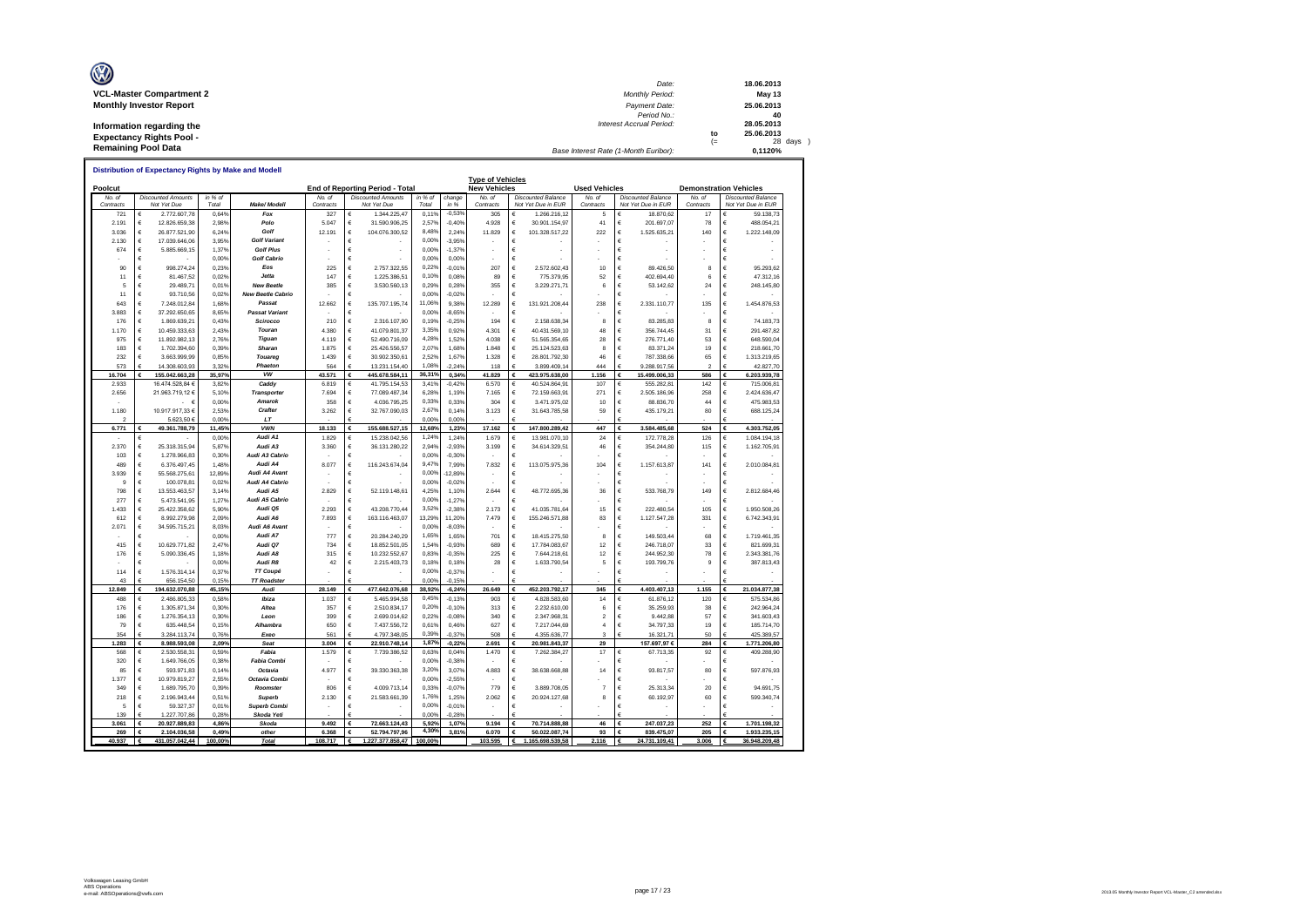| O                               | Date:                                 |     | 18.06.2013 |
|---------------------------------|---------------------------------------|-----|------------|
| <b>VCL-Master Compartment 2</b> | <b>Monthly Period:</b>                |     | May 13     |
| <b>Monthly Investor Report</b>  | Payment Date:                         |     | 25.06.2013 |
|                                 | Period No.:                           |     | 40         |
| Information regarding the       | Interest Accrual Period:              |     | 28.05.2013 |
| <b>Expectancy Rights Pool -</b> |                                       | to  | 25.06.2013 |
|                                 |                                       | $=$ | 28 days    |
| <b>Remaining Pool Data</b>      | Base Interest Rate (1-Month Euribor): |     | 0.1120%    |

|           | <b>Geographic distribution of Expectancy Rights</b> |                           |            |                                   |           |  |                                 |         |          |                         |  |                           |                      |            |                           |                               |                    |
|-----------|-----------------------------------------------------|---------------------------|------------|-----------------------------------|-----------|--|---------------------------------|---------|----------|-------------------------|--|---------------------------|----------------------|------------|---------------------------|-------------------------------|--------------------|
|           |                                                     |                           |            |                                   |           |  |                                 |         |          | <b>Type of Vehicles</b> |  |                           |                      |            |                           |                               |                    |
| Poolcut   |                                                     |                           |            |                                   |           |  | End of Reporting Period - Total |         |          | <b>New Vehicles</b>     |  |                           | <b>Used Vehicles</b> |            |                           | <b>Demonstration Vehicles</b> |                    |
| No. of    |                                                     | <b>Discounted Amounts</b> |            |                                   | No. of    |  | <b>Discounted Amounts</b>       | % of    | change   | No. of                  |  | <b>Discounted Balance</b> | No. of               |            | <b>Discounted Balance</b> | No. of                        | Discounted Balance |
| Contracts |                                                     | Not Yet Due in EUR        | % of Total | <b>Federal State</b>              | Contracts |  | Not Yet Due in EUR              | Total   | in %     | Contracts               |  | Not Yet Due in EUR        | Contracts            |            | Not Yet Due in EUR        | Contracts                     | Not Yet Due in EUR |
| 5.818     |                                                     | 63.382.878.97             | 14.70%     | <b>Baden-Wuerttemberg</b>         | 16.579    |  | 193.105.259.58                  | 15.73%  | 1.03%    | 15,899                  |  | 184.548.122.16            | 256                  | €          | 2.879.523.45              | 424                           | 5.677.613.97       |
| 6.692     |                                                     | 75.130.927.98             | 17.43%     | Bavaria                           | 17,684    |  | 210.728.372.58                  | 17,17%  | $-0.26%$ | 16.674                  |  | 198.560.461.29            | 459                  | €          | 5.202.945.99              | 551                           | 6.964.965.30       |
| 1.263     |                                                     | 13.397.548.66             | 3.11%      | <b>Berlin</b>                     | 3.038     |  | 34.892.392.37                   | 2,84%   | $-0.27%$ | 2.855                   |  | 32.440.465.72             | 75                   |            | 953,775.09                | 108                           | 1.498.151.56       |
| 925       |                                                     | 8.627.503.80              | 2,00%      | <b>Brandenburg</b>                | 2.277     |  | 23.692.630.85                   | 1,93%   | $-0.07%$ | 2.136                   |  | 22.107.402.46             | 70                   |            | 698.574.20                | 71                            | 886.654.19         |
| 389       |                                                     | 4.049.037.33              | 0.94%      | <b>Bremen</b>                     | 1.039     |  | 11.259.691.71                   | 0,92%   | $-0.02%$ | 1.003                   |  | 10.766.446.77             | 18                   |            | 246.641.61                | 18                            | 246.603,33         |
| 1.362     |                                                     | 15.233.573.72             | 3.53%      | Hamburg                           | 3.470     |  | 41.090.359.64                   | 3,35%   | $-0.19%$ | 3.364                   |  | 39.606.393.54             | 21                   |            | 242.654.06                | 85                            | 1.241.312.04       |
| 3.543     |                                                     | 39.748.342.34             | 9,22%      | Hesse                             | 8.973     |  | 104.448.571.69                  | 8,51%   | $-0.71%$ | 8.543                   |  | 99.298.435,16             | 174                  |            | 2.085.414.06              | 256                           | 3.064.722,47       |
| 672       |                                                     | 6.397.079.37              | 1.48%      | Mecklenburg-<br><b>Vorpommern</b> | 1.800     |  | 18.687.447.73                   | 1,52%   | 0.04%    | 1.704                   |  | 17.562.042.78             | 34                   |            | 424.301.41                | 62                            | 701.103.54         |
| 3.788     |                                                     | 37.435.339.20             | 8.68%      | <b>Lower Saxonv</b>               | 10.467    |  | 109.960.402.22                  | 8,96%   | 0.27%    | 9.922                   |  | 103.838.833.47            | 254                  |            | 2.782.883.67              | 291                           | 3.338.685.08       |
| 8.849     |                                                     | 92.396.738.89             | 21,43%     | <b>North Rhine-Westphalia</b>     | 23.506    |  | 269.051.873.41                  | 21,92%  | 0.49%    | 22.546                  |  | 257.505.444.71            | 401                  |            | 4.987.575.98              | 559                           | 6.558.852.72       |
| 1.469     |                                                     | 15.006.654.55             | 3.48%      | Rhineland-Palatinate              | 3.746     |  | 41.229.204.95                   | 3.36%   | $-0.12%$ | 3.558                   |  | 39.025.643.84             | 82                   |            | 919.521.52                | 106                           | 1.284.039.59       |
| 264       |                                                     | 2.682.607.30              | 0.62%      | Saarland                          | 583       |  | 6.710.299.86                    | 0,55%   | $-0.08%$ | 539                     |  | 6.204.290.98              | 17                   | €          | 186.079.50                | 27                            | 319.929.38         |
| 2.279     |                                                     | 22.549.321.16             | 5.23%      | Saxonv                            | 6.094     |  | 63.499.539.40                   | 5.17%   | $-0.06%$ | 5.842                   |  | 60.501.438.87             | 87                   |            | 1.099.077.36              | 165                           | 1.899.023.17       |
| 998       |                                                     | 9.235.095.77              | 2.14%      | Saxony-Anhalt                     | 2.652     |  | 26.865.531.09                   | 2,19%   | 0.05%    | 2.529                   |  | 25.327.384.77             | 50                   |            | 514.920.29                | 73                            | 1.023.226.03       |
| 1.353     |                                                     | 13.850.075.98             | 3,21%      | <b>Schleswig-Holstein</b>         | 3.653     |  | 39.552.222.26                   | 3,22%   | 0.01%    | 3 4 7 1                 |  | 37.378.529.20             | 70                   |            | 966.280.98                | 112                           | 1.207.412.08       |
| 1.273     |                                                     | 11.934.317.42             | 2,77%      | <b>Thuringia</b>                  | 3.157     |  | 32.621.827.05                   | 2,66%   | $-0.11%$ | 3.011                   |  | 31.044.971.78             | 48                   |            | 540.940,24                | 98                            | 1.035.915,03       |
| 40.937    |                                                     | 431.057.042,44            | 100.00%    | <b>Total</b>                      | 108.718   |  | .227.395.626.39                 | 100.00% | 0.00%    | 103.596                 |  | 1.165.716.307.50          | 2.116                | $\epsilon$ | 24.731.109.41             | 3.006                         | 36.948.209.48      |

### **Type of Vehicle**

| Poolcut          |                           |         |                           |                    | <b>End of Reporting Period - Total</b> |               |             |
|------------------|---------------------------|---------|---------------------------|--------------------|----------------------------------------|---------------|-------------|
| No. of           | <b>Discounted Amounts</b> | in % of |                           | No of              | <b>Discounted Amounts</b>              |               |             |
| Contracts        | Not Yet Due               | Total   | <b>Type of Vehicles</b>   | Contracts          | Not Yet Due                            | in % of Total | change in % |
| 37.861 $\in$     | 395.059.489.11            | 91.65%  | <b>New Vehicles</b>       | $103.596 \in$      | 1.165.716.307.50                       | 94.97%        | 3.33%       |
| 2.057 €          | 22.320.167.68             | 5.18%   | <b>Used Vehicles</b>      | $2.116$ €          | 24.731.109.41                          | 2.01%         | $-3.16%$    |
| 1.019 $\epsilon$ | 13.677.385.65             | 3.17%   | <b>Demonstr.</b> Vehicles | 3.006 $\epsilon$   | 36,948,209.48                          | 3.01%         | $-0.16%$    |
| 40.937           | 431.057.042.44            | 100.00% | <b>Total</b>              | 108.718 $\epsilon$ | .227.395.626.39                        | 100.00%       | 0.00%       |

### **Age of Vehicles**

| Poolcut                 |                   |                           |         |                                |             |   | <b>End of Reporting Period - Total</b> |               |          |                         |                           |                      |                    |           |                               |
|-------------------------|-------------------|---------------------------|---------|--------------------------------|-------------|---|----------------------------------------|---------------|----------|-------------------------|---------------------------|----------------------|--------------------|-----------|-------------------------------|
| No. of                  |                   | <b>Discounted Amounts</b> | in % of |                                | No. of      |   | <b>Discounted Amounts</b>              |               |          |                         |                           |                      |                    |           |                               |
| Contracts               |                   | Not Yet Due               | Total   |                                | Contracts   |   | Not Yet Due                            | in % of Total |          | change in %             |                           |                      |                    |           |                               |
|                         | 37,861 €          | 395.059.489.11            | 91.65%  | <b>New Vehicles</b>            | 103,596 €   |   | 1.165.716.307.50                       |               | 94.97%   | 3.33%                   |                           |                      |                    |           |                               |
|                         | 37,861 €          | 395.059.489.11            | 91,65%  | $= 1$ year                     | 103.596     |   | 1.165.716.307.50                       |               | 94.97%   | 3.33%                   |                           |                      |                    |           |                               |
|                         | $0 \in$           |                           | 0.00%   | $1-2$ yrs                      |             |   |                                        |               | 0.00%    | 0.00%                   |                           |                      |                    |           |                               |
|                         | $0 \in$           |                           | 0.00%   | $2-3$ yrs                      |             |   |                                        |               | 0.00%    | 0.00%                   |                           |                      |                    |           |                               |
|                         | €                 |                           | 0.00%   | > 3yrs                         |             |   |                                        |               | 0.00%    | 0.00%                   |                           |                      |                    |           |                               |
|                         | 2.057 €           | 22.320.167.68             | 5.18%   | <b>Used vehicles</b>           | 2.116 €     |   | 24.731.109,41                          |               | 2.01%    | $-3,16%$                |                           |                      |                    |           |                               |
|                         | 469 €             | 4.462.130.26              | 1,04%   | $= 1$ year                     | 28          |   | 231.416.34                             |               | 0,02%    | $-1.02%$                |                           |                      |                    |           |                               |
|                         | 1.009 €           | 11.284.632.92             | 2.62%   | $1-2$ vrs                      | 655         | € | 7.177.649.80                           |               | 0.58%    | $-2.03%$                |                           |                      |                    |           |                               |
|                         | 359 €             | 4.934.611.37              | 1.14%   | $2-3$ yrs                      | 903         | € | 12.428.204.71                          |               | 1.01%    | $-0.13%$                |                           |                      |                    |           |                               |
|                         | 220 €             | 1.638.793.13              | 0.38%   | > 3vrs                         | 530         |   | 4.893.838.56                           |               | 0.40%    | 0.02%                   |                           |                      |                    |           |                               |
|                         |                   |                           |         |                                |             |   |                                        |               |          |                         |                           |                      |                    |           |                               |
|                         | 1.019             | 13,677,385,65 €           | 3.17%   | <b>Demonstation Vehicles</b>   | 3.006 €     |   | 36.948.209.48                          |               | 3.01%    | $-0,16%$                |                           |                      |                    |           |                               |
|                         | 40.937 $\epsilon$ | 431.057.042.44            | 100.00% | <b>Total</b>                   | 108.718     |   | 1.227.395.626,39                       |               | 100,00%  | 0,00%                   |                           |                      |                    |           |                               |
|                         |                   |                           |         |                                |             |   |                                        |               |          |                         |                           |                      |                    |           |                               |
|                         |                   |                           |         |                                |             |   |                                        |               |          |                         |                           |                      |                    |           |                               |
| <b>Type of Contract</b> |                   |                           |         |                                |             |   |                                        |               |          | <b>Type of Vehicles</b> |                           |                      |                    |           |                               |
|                         |                   |                           |         |                                |             |   | <b>End of Reporting Period - Total</b> |               |          | <b>New Vehicles</b>     |                           | <b>Used Vehicles</b> |                    |           |                               |
| Poolcut                 |                   |                           |         |                                |             |   |                                        |               |          |                         |                           |                      |                    |           | <b>Demonstration Vehicles</b> |
| No. of                  |                   | <b>Discounted Amounts</b> | in % of |                                | No. of      |   | <b>Discounted Amounts</b>              | $%$ of        | change   | No. of                  | <b>Discounted Balance</b> | No. of               | Discounted Balance | No. of    | <b>Discounted Balance</b>     |
| Contracts               |                   | Not Yet Due               | Total   | <b>Type of Contract</b>        | Contracts   |   | Not Yet Due in EUR                     | Total         | in %     | Contracts               | Not Yet Due in EUR        | Contracts            | Not Yet Due in EUR | Contracts | Not Yet Due in EUR            |
|                         | 1.641             | 12.417.715.71             | 2.88%   | <b>Open End Lease Contract</b> | 2.399       |   | 17.825.636.29                          | 1,45%         | $-1,43%$ | 1.887                   | 14.055.539.94             | 264                  | €<br>2.101.950.64  | 248       | 1.668.145,71<br>€             |
|                         | 39.296 €          | 418.639.326.73            | 97.12%  | <b>Closed End Contract</b>     | 106.319 € € |   | 1.209.569.990.10                       | 98.55%        | 1,43%    | 101.709 € €             | .151.660.767.56           | 1.852 €              | 22.629.158.77      | 2.758 €   | 35.280.063,77                 |
|                         | 40.937 €          | 431.057.042.44            | 100.00% | <b>Total</b>                   | 108.718 €   |   | 1.227.395.626.39                       | 100,00%       | $0.00\%$ | 103,596 €               | 1.165.716.307.50          | 2.116 €              | 24.731.109.41      | 3,006 €   | 36.948.209.48                 |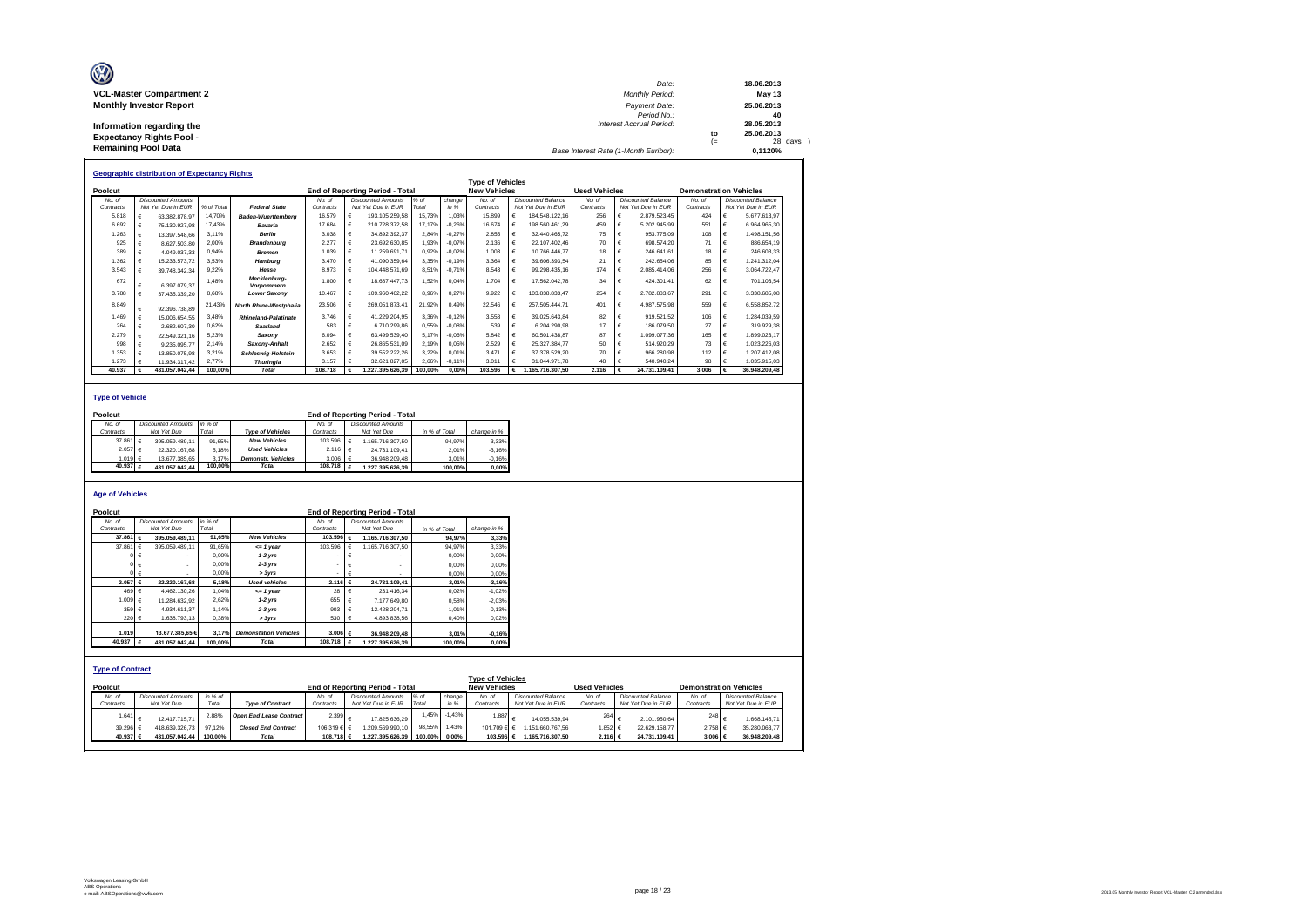| Ø                                                            | Date:                                 | 18.06.2013                     |
|--------------------------------------------------------------|---------------------------------------|--------------------------------|
| <b>VCL-Master Compartment 2</b>                              | <b>Monthly Period:</b>                | May 13                         |
| <b>Monthly Investor Report</b>                               | Payment Date:<br>Period No.:          | 25.06.2013<br>40               |
| Information regarding the<br><b>Expectancy Rights Pool -</b> | <b>Interest Accrual Period:</b>       | 28.05.2013<br>25.06.2013<br>to |
| <b>Remaining Pool Data</b>                                   | Base Interest Rate (1-Month Euribor): | 28 days<br>$(=$<br>0.1120%     |
|                                                              |                                       |                                |

|                      | <b>Distribution by Industry of Expectancy Rights</b> |         |                                                                                        |           |            |                                        |         |          |                         |                  |                           |                      |            |                           |                               |            |                           |
|----------------------|------------------------------------------------------|---------|----------------------------------------------------------------------------------------|-----------|------------|----------------------------------------|---------|----------|-------------------------|------------------|---------------------------|----------------------|------------|---------------------------|-------------------------------|------------|---------------------------|
|                      |                                                      |         |                                                                                        |           |            |                                        |         |          | <b>Type of Vehicles</b> |                  |                           |                      |            |                           |                               |            |                           |
| Poolcut              |                                                      |         |                                                                                        |           |            | <b>End of Reporting Period - Total</b> |         |          | <b>New Vehicles</b>     |                  |                           | <b>Used Vehicles</b> |            |                           | <b>Demonstration Vehicles</b> |            |                           |
| No. of               | <b>Discounted Amounts</b>                            | in % of |                                                                                        | No. of    |            | <b>Discounted Amounts</b>              | in % of | change   | No. of                  |                  | <b>Discounted Amounts</b> | No. of               |            | <b>Discounted Amounts</b> | No. of                        |            | <b>Discounted Amounts</b> |
| Contracts            | Not Yet Due                                          | Total   | Industry                                                                               | Contracts |            | Not Yet Due                            | Total   | in %     | Contracts               |                  | Not Yet Due               | Contracts            |            | Not Yet Due               | Contracts                     |            | Not Yet Due               |
| 257                  | €<br>2.519.571.21                                    | 0.58%   | <b>Agriculture/ Forestrv</b>                                                           | 806       | €          | 8.981.128.81                           | 0.73%   | $-0.15%$ | 763                     | €                | 8.521.025.32              | 16 €                 |            | 139.111.19                | 27                            | $\epsilon$ | 320.992.30                |
| 566                  | 6.162.558.95<br>€                                    | 1.43%   | <b>Chemical Industry</b>                                                               | 1.296     | $\epsilon$ | 15.017.599.55                          | 1.22%   | 0.21%    | 1.273                   | $\epsilon$       | 14.753.341.40             | $15 \quad \in$       |            | 154, 183, 16              | 8                             |            | 110.074.99                |
| 1.204                |                                                      | 2.80%   | <b>Communications and</b>                                                              | 3.321     |            |                                        | 2.86%   | $-0.069$ | 3.154                   |                  |                           | 84                   |            |                           | 83                            |            |                           |
|                      | 12.049.572.89<br>€                                   |         | <b>Information Transmission</b>                                                        |           |            | 35.098.424.05                          |         |          |                         |                  | 33.360.989.06             |                      |            | 852.355.33                |                               |            | 885.079.66                |
| 3.839                | 36.316.564.21<br>€                                   | 8.43%   | Construction                                                                           | 11.734    |            | 122.491.483.41                         | 9.98%   | $-1.55%$ | 11.068                  |                  | 115.377.586.41            | 254                  | $\vdash$   | 2.294.119.33              | 412                           |            | 4.819.777.67              |
| 987                  | $\epsilon$<br>9.016.331.36                           | 2.09%   | Energy/Mining                                                                          | 1.687     | €          | 18.283.209.78                          | 1.49%   | 0.60%    | 1.618                   | $\mathsf{I} \in$ | 17.577.576.62             | 28                   | $\epsilon$ | 302.146.48                | 41                            | €          | 403.486.68                |
| 2.030                |                                                      | 5.69%   | <b>Financial Services.</b>                                                             | 6.239     |            |                                        | 6,33%   | $-0.649$ | 5.877                   |                  |                           | 154                  |            |                           | 208                           |            |                           |
|                      | 24.508.697.13                                        |         | <b>Leasing and Housing</b>                                                             |           | €          | 77.698.056.45                          |         |          |                         | €                | 72.745.126.99             |                      | €          | 2.213.363.36              |                               |            | 2.739.566.10              |
| 689                  | 7.057.651.11                                         | 1.64%   | <b>Hotel and Restaurant</b><br>Industry                                                | 1.853     | €          | 20.715.706.39                          | 1.69%   | $-0.059$ | 1.669                   | €                | 18.458.130.86             | 65                   | $\epsilon$ | 718.001.25                | 119                           |            | 1.539.574.28              |
| 7.298                | 78 089 686 97                                        | 18.129  | <b>Manufacturing Industry</b>                                                          | 21.964    |            | 254 625 446 55                         | 20.75%  | $-2.63%$ | 21.195                  |                  | 245.710.705.88            | 336                  | $\epsilon$ | 3 697 174 01              | 433                           |            | 5.217.566.66              |
| 6.970                | $\epsilon$<br>79.809.772.87                          | 18.51%  | <b>Other Services</b>                                                                  | 20.299    |            | 251.134.181.29                         | 20.46%  | $-1.95%$ | 19.345                  | $\epsilon$       | 237.932.006.97            | 400                  | $\epsilon$ | 5.557.933.15              | 554                           |            | 7.644.241.17              |
| 9.772                | 94.510.204.43<br>€                                   | 21.93%  | <b>Public Administration.</b><br><b>Education, Health Care.</b><br><b>Public Serv.</b> | 20,577    |            | 212.286.886.74                         | 17.30%  | 4.63%    | 19,568                  | €                | 200.519.926.62            | 372                  | €          | 4.542.094.02              | 637                           |            | 7.224.866.10              |
| 6.945                | 77.372.066.20<br>$\epsilon$                          | 17.95%  | Retail/ Wholesale                                                                      | 18,085    |            | 202.734.402.68                         | 16.52%  | 1.43%    | 17.263                  |                  | 193.017.086.64            | 369 €                |            | 3.924.939.44              | 453                           |            | 5.792.376.60              |
| 305                  | 2.779.524.35<br>$\epsilon$                           | 0.64%   | Private                                                                                | 684       | €          | 6.181.132.64                           | 0.50%   | 0.14%    | 640                     | €                | 5.725.655.37              | 18                   | $\epsilon$ | 279.469.04                | 26                            |            | 176,008.23                |
| 75                   | $\epsilon$<br>864.840.76                             | 0.20%   | Other                                                                                  | 173       | €          | 2.147.968.05                           | 0.18%   | 0.03%    | 163                     | $\epsilon$       | 2.017.149.36              | 5                    | $\epsilon$ | 56.219.65                 |                               | €          | 74.599.04                 |
| 40.937 $\varepsilon$ | 431.057.042.44                                       | 100,00% | <b>Total</b>                                                                           | 108,718   |            | 1.227.395.626.39                       | 100,00% | 0.00%    | 103,596                 | €                | 1.165.716.307.50          | 2.116 $\varepsilon$  |            | 24.731.109,41             | 3.006                         |            | 36.948.209,48             |
|                      | <b>Top 10 Lessees</b><br><b>Type of Vehicles</b>     |         |                                                                                        |           |            |                                        |         |          |                         |                  |                           |                      |            |                           |                               |            |                           |

| TYPE OF FEMICIES<br><b>New Vehicles</b><br><b>Used Vehicles</b><br>Poolcut<br><b>End of Reporting Period - Total</b> |           |  |                           |         |                |                 |                           |         |                   |           |  |                           |           | <b>Demonstration Vehicles</b> |                          |                           |
|----------------------------------------------------------------------------------------------------------------------|-----------|--|---------------------------|---------|----------------|-----------------|---------------------------|---------|-------------------|-----------|--|---------------------------|-----------|-------------------------------|--------------------------|---------------------------|
|                                                                                                                      |           |  |                           |         |                |                 |                           |         |                   |           |  |                           |           |                               |                          |                           |
|                                                                                                                      | No. of    |  | <b>Discounted Amounts</b> | in % of |                | No. of          | <b>Discounted Amounts</b> | in % of | change            | No. of    |  | <b>Discounted Amounts</b> | No. of    | <b>Discounted Amounts</b>     | No. of                   | <b>Discounted Amounts</b> |
|                                                                                                                      | Contracts |  | Not Yet Due               | Total   | Top 10 Lessees | Contracts       | Not Yet Due               | Total   | in %              | Contracts |  | Not Yet Due               | Contracts | Not Yet Due                   | Contracts                | Not Yet Due               |
|                                                                                                                      | 60        |  | 1.234.721.87              | 0.29%   |                | 66              | 593.430.07                | 0.05%   | $-0.24%$          | 66        |  | 593.430.07                |           |                               |                          |                           |
|                                                                                                                      | 63        |  | 991.393.77                | 0.23%   |                | 56 €            | 581.527.71                | 0.05%   | $-0.18%$          | 56        |  | 581.527.71                |           |                               |                          |                           |
|                                                                                                                      | 61        |  | 957.316.85                | 0.22%   |                | 48 $\epsilon$   | 564.642.99                | 0.05%   | $-0.18%$          | 48        |  | 564.642.99                |           |                               |                          |                           |
|                                                                                                                      | 52        |  | 802.592.91                | 0.19%   |                | 43 <sup>6</sup> | 528,467.13                | 0.04%   | $-0.14%$          | 43        |  | 528,467.13                |           |                               |                          |                           |
|                                                                                                                      | 62        |  | 771.194.22                | 0.18%   |                | 44              | 519,636.50                |         | $0.04\% -0.14\%$  | 44        |  | 519,636.50                |           |                               |                          |                           |
|                                                                                                                      | 44        |  | 659.203.87                | 0.15%   |                | 38              | 512,605.75                |         | 0.04% -0.11%      | 38        |  | 512,605.75                |           |                               |                          |                           |
|                                                                                                                      | 46        |  | 619,350.01                | 0.14%   |                | $42 \mid 6$     | 511,757.98                | 0.04%   | $-0.10%$          | 42        |  | 511,757.98                |           |                               |                          |                           |
|                                                                                                                      | 57        |  | 610.754.63                | 0.14%   |                | 47              | 503.924.40                |         | 0,04% -0,10%      | 47        |  | 503.924.40                |           |                               |                          |                           |
|                                                                                                                      | 44        |  | 598.005.45                | 0.14%   |                | 34              | 501.457.00                | 0.04%   | $-0.10%$          | 34        |  | 501.457.00                |           |                               |                          |                           |
|                                                                                                                      | 49        |  | 568.170.84                | 0.13%   | 10             | 50 (            | 485,790.81                |         | 0,04% -0,09%      | 50        |  | 485,790.81                |           |                               |                          |                           |
|                                                                                                                      | 538       |  | 7.812.704.42              | 1.81%   | <b>Total</b>   | 468             | 5.303.240.34              |         | $-0.95\% -1.38\%$ | 468       |  | 5.303.240.34              | ۰         |                               | $\overline{\phantom{a}}$ |                           |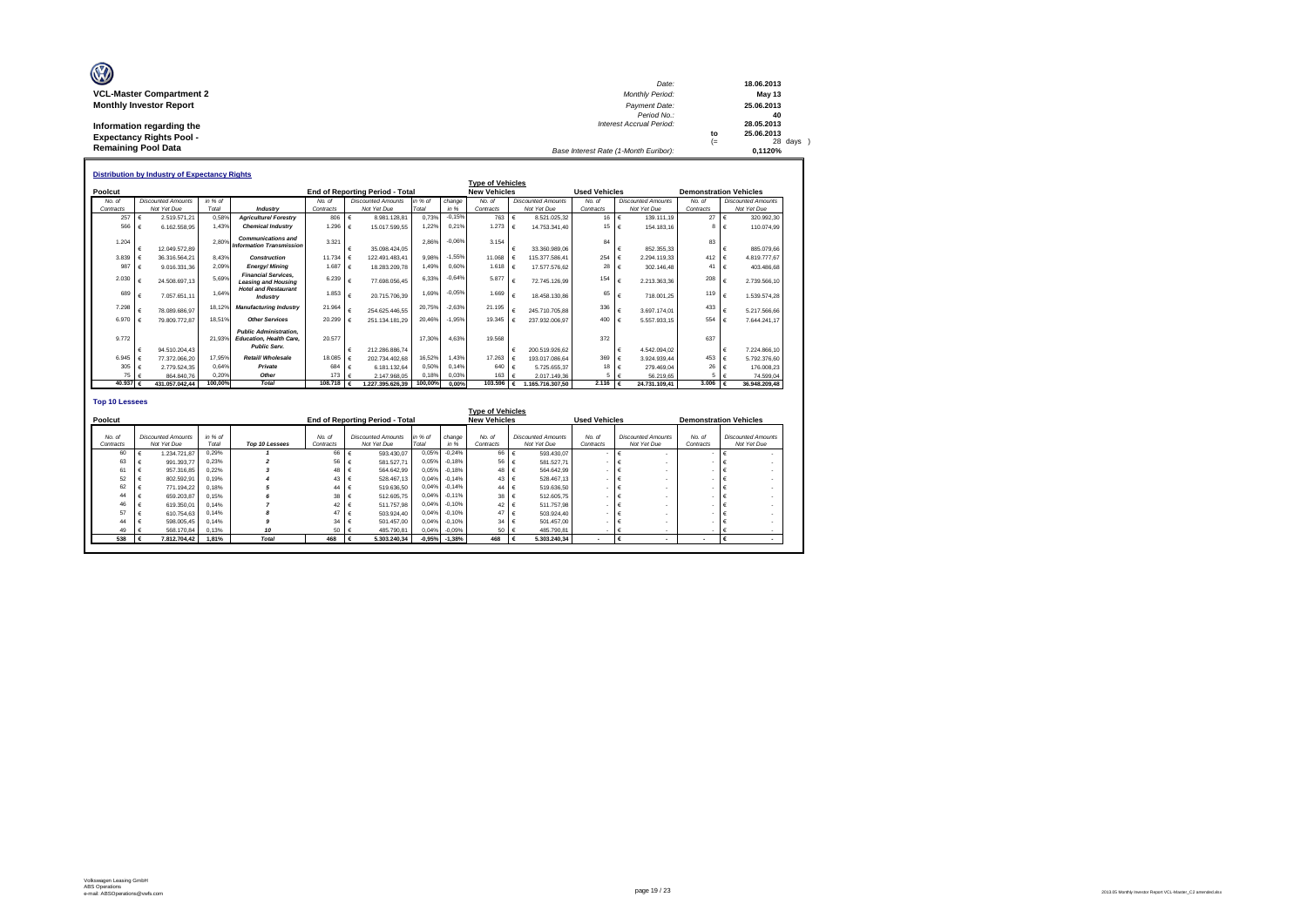

*Reporting Date:* **18.06.2013 VCL-Master Compartment 2** *Monthly Period:* **31.05.2013 Monthly Investor Report** *Payment Date:* **25.06.2013** *Period No.:* **40** *Interest Accrual Period:* **28.05.2013 to 25.06.2013 28** *Base Interest Rate (1-Month Euribor):* **0,112**

**Contracts in Arrears I. \*)**

| <b>Contracts in Arrears *)</b> | <b>Reporting Period - Total</b> |   |                                                          |   |                                                      |   |                                                                 |                                                    | <b>New Vehicles</b>        |   |                                                                 | <b>Used Vehicles</b>       |                                                                 |            | <b>Demonstration Vehicles</b> |   |                                                                 |
|--------------------------------|---------------------------------|---|----------------------------------------------------------|---|------------------------------------------------------|---|-----------------------------------------------------------------|----------------------------------------------------|----------------------------|---|-----------------------------------------------------------------|----------------------------|-----------------------------------------------------------------|------------|-------------------------------|---|-----------------------------------------------------------------|
| by month                       | No. of<br><b>Contracts</b>      |   | <b>Delinguent</b><br><b>Discounted</b><br><b>Balance</b> |   | <b>Future</b><br><b>Discounted</b><br><b>Balance</b> |   | <b>Total Outstanding</b><br><b>Discounted</b><br><b>Balance</b> | in % of<br><b>Discounted</b><br>Poolbalance<br>EoP | No. of<br><b>Contracts</b> |   | <b>Total Outstanding</b><br><b>Discounted</b><br><b>Balance</b> | No. of<br><b>Contracts</b> | <b>Total Outstanding</b><br><b>Discounted</b><br><b>Balance</b> |            | No. of<br><b>Contracts</b>    |   | <b>Total Outstanding</b><br><b>Discounted</b><br><b>Balance</b> |
| not overdue                    | 80                              | € | $\overline{\phantom{0}}$                                 | € | 828.951,72                                           | € | 828.951,72                                                      | 0,07%                                              | 75                         | € | 771.639,35                                                      | $\overline{4}$             | €                                                               | 45.303,27  |                               | € | 12.009,10                                                       |
| 1-month overdue                | 838                             | € | $\blacksquare$                                           | € | 9.023.650,98                                         | € | 9.023.650,98                                                    | 0,74%                                              | 782                        | € | 8.457.467,22                                                    | 27                         | €                                                               | 219.064,62 | 29                            | € | 347.119,14                                                      |
| 2-month overdue                | 265                             | € | $\sim$                                                   | € | 3.017.782,09                                         | € | 3.017.782,09                                                    | 0,25%                                              | 237                        | € | 2.696.126,11                                                    | 16                         | €                                                               | 144.203,09 | 12                            | € | 177.452,89                                                      |
| 3-month overdue                | 135                             | € | $\sim$                                                   | € | 1.504.386,05                                         | € | 1.504.386,05                                                    | 0,12%                                              | 129                        | € | 1.424.799,71                                                    | 4                          | €                                                               | 64.497,36  | $\overline{2}$                | € | 15.088,98                                                       |
| 4-month overdue                | 84                              | € | $\sim$                                                   | € | 898.194,92                                           | € | 898.194,92                                                      | 0,07%                                              | 71                         | € | 774.478,21                                                      | 4                          | €                                                               | 35.933,49  | 9                             | € | 87.783,22                                                       |
| 5-month overdue                | 46                              | € | $\sim$                                                   | € | 511.677,83                                           | € | 511.677,83                                                      | 0,04%                                              | 43                         | € | 490.495,03                                                      |                            | €                                                               |            | 3                             | € | 21.182,80                                                       |
| 6-month overdue                | 29                              | € | $\overline{\phantom{a}}$                                 | € | 270.927,28                                           | € | 270.927,28                                                      | 0,02%                                              | 24                         | € | 213.576.94                                                      | $\overline{4}$             | €                                                               | 50.530,88  |                               | € | 6.819,46                                                        |
| 7-month overdue                | 20                              | € | $\sim$                                                   | € | 186.678,21                                           | € | 186.678,21                                                      | 0,02%                                              | 19                         | € | 171.786,43                                                      |                            | €                                                               |            |                               | € | 14.891,78                                                       |
| 8-month overdue                | 11                              | € | $\sim$                                                   | € | 115.747.92                                           | € | 115.747,92                                                      | 0.01%                                              | 10                         | € | 105.569,32                                                      | ٠                          | €                                                               |            |                               | € | 10.178,60                                                       |
| 9-month overdue                | 15                              | € | $\blacksquare$                                           | € | 148.017,52                                           | € | 148.017,52                                                      | 0.01%                                              | 9                          | € | 104.111,68                                                      | 6                          | €                                                               | 43.905,84  |                               | € |                                                                 |
| 10-month overdue               |                                 |   |                                                          | € | 9.164.06                                             | € | 9.164.06                                                        | 0,00%                                              |                            | € | 9.164,06                                                        |                            | €                                                               |            |                               | € |                                                                 |
| > 10-month overdue             | 8                               |   |                                                          | € | 85.361,97                                            | € | 85.361,97                                                       | 0.01%                                              |                            | € | 77.757,89                                                       |                            | €                                                               |            |                               | € | 7.604,08                                                        |
|                                | 1.532                           | € |                                                          | € | 16.600.540,55                                        | € | 16.600.540,55                                                   | 1,35%                                              | 1.407                      |   | 15.296.971.95                                                   | 65                         | €                                                               | 603.438,55 | 60                            | € | 700.130,05                                                      |
| by Status                      |                                 |   |                                                          |   |                                                      |   |                                                                 |                                                    |                            |   |                                                                 |                            |                                                                 |            |                               |   |                                                                 |
| Delinquent                     | 1.219                           | € |                                                          | € | 13.256.385,10 €                                      |   | 13.256.385,10                                                   | 1,08%                                              |                            |   |                                                                 |                            |                                                                 |            |                               |   |                                                                 |
| <b>Terminated</b>              | 313                             | € | $\sim$                                                   | € | 3.344.155,45 €                                       |   | 3.344.155,45                                                    | 0,27%                                              |                            |   |                                                                 |                            |                                                                 |            |                               |   |                                                                 |
| (Early) Settlements -          |                                 |   |                                                          |   |                                                      |   |                                                                 |                                                    |                            |   |                                                                 |                            |                                                                 |            |                               |   |                                                                 |
| Not Paid in Full               |                                 | € | $\sim$                                                   | € |                                                      | € |                                                                 | 0,00%                                              |                            |   |                                                                 |                            |                                                                 |            |                               |   |                                                                 |
| Total                          | 1.532                           | € | $\sim$ 100 $\mu$                                         | € | 16.600.540,55 €                                      |   | 16.600.540,55                                                   | 1,35%                                              |                            |   |                                                                 |                            |                                                                 |            |                               |   |                                                                 |
|                                |                                 |   |                                                          |   |                                                      |   |                                                                 |                                                    |                            |   |                                                                 |                            |                                                                 |            |                               |   |                                                                 |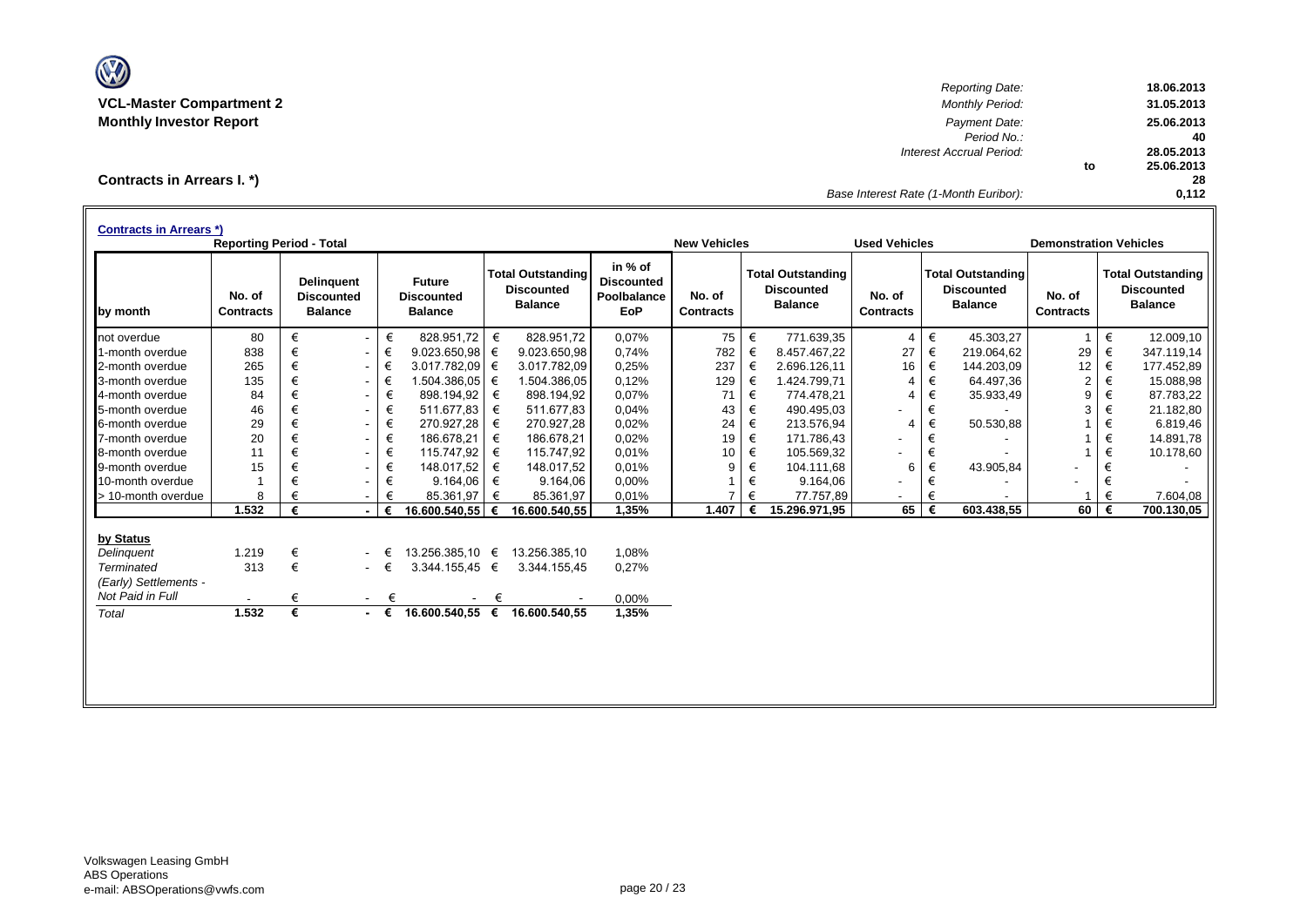| $\mathbf{\overline{V}}$                                                                   |                            |                                                                                 |                                                                                 |                                                            |                           |                                                                                  |                                               |
|-------------------------------------------------------------------------------------------|----------------------------|---------------------------------------------------------------------------------|---------------------------------------------------------------------------------|------------------------------------------------------------|---------------------------|----------------------------------------------------------------------------------|-----------------------------------------------|
| <b>VCL-Master Compartment 2</b><br><b>Monthly Investor Report</b>                         |                            |                                                                                 |                                                                                 |                                                            |                           | <b>Reporting Date:</b><br><b>Monthly Period:</b><br>Payment Date:<br>Period No.: | 18.06.2013<br>31.05.2013<br>25.06.2013<br>40  |
| Contracts in Arrears I. *)                                                                |                            |                                                                                 |                                                                                 |                                                            |                           | Interest Accrual Period:<br>Base Interest Rate (1-Month Euribor):                | 28.05.2013<br>25.06.2013<br>to<br>28<br>0,112 |
| in EUR                                                                                    |                            |                                                                                 |                                                                                 | <b>Contracts in Arrears</b><br>- Total Outstanding Balance |                           |                                                                                  |                                               |
| 23.000.000<br>18.000.000                                                                  |                            |                                                                                 |                                                                                 |                                                            |                           |                                                                                  |                                               |
| 13.000.000                                                                                |                            |                                                                                 |                                                                                 |                                                            |                           |                                                                                  |                                               |
| 8.000.000<br>3.000.000                                                                    |                            |                                                                                 |                                                                                 |                                                            |                           |                                                                                  |                                               |
| $-2.000.000$<br><b>Monthly</b><br>ş,<br>Period                                            | $\mathbf{z}^{\mathbf{y}}$  | lar<br>Ma<br>ş                                                                  | $\frac{1}{2}$<br>GRR<br>$\mathcal{S}^{\downarrow}$<br>$\mathbb{A}^{\mathbb{A}}$ | May<br>ş<br>Sep<br>لمح<br>\$,                              | ş<br>$\mathscr{L}$<br>Ya. | Sep<br>$z^{\phi}$<br>\$,<br>⇘<br>Lø                                              | చి<br>చి<br>Sep.<br>ş                         |
|                                                                                           | - not delinquent           | $-$ -1 Month                                                                    | $-2$ Month                                                                      | $-$ 3 Month<br>$-$ 4 Month                                 | $-$ 5 Month               | $\rightarrow$ 6 Month<br>$\rightarrow$ > 6 Month                                 |                                               |
| <b>Terminations</b>                                                                       | No. of<br><b>Contracts</b> | <b>TOTAL</b><br>Outstanding<br><b>Balance at</b><br>Period of<br><b>Default</b> | <b>Total Outstanding</b><br><b>Balance at</b><br><b>Current Period</b>          |                                                            |                           |                                                                                  |                                               |
| <b>Terminated</b><br>Contracts as of the<br><b>Beginning of Period</b>                    | 268                        | € 2.834.252,16                                                                  |                                                                                 |                                                            |                           |                                                                                  |                                               |
| Revocations<br>Settlements<br>New Terminations<br>(still) Terminated<br><b>Terminated</b> | 11<br>42<br>98<br>215      | 104.820,01 €<br>€<br>€<br>457.876,78 €<br>€ 1.030.766,09 €<br>€ 2.271.645,26 €  | 106.057,05<br>1.030.766,09<br>2.313.389,36                                      |                                                            |                           |                                                                                  |                                               |
| Contracts as of the<br><b>End of Period</b>                                               | 313                        | € 3.302.411,35 €                                                                | 3.344.155,45                                                                    |                                                            |                           | *) delinquent in terms of Instalments sold                                       |                                               |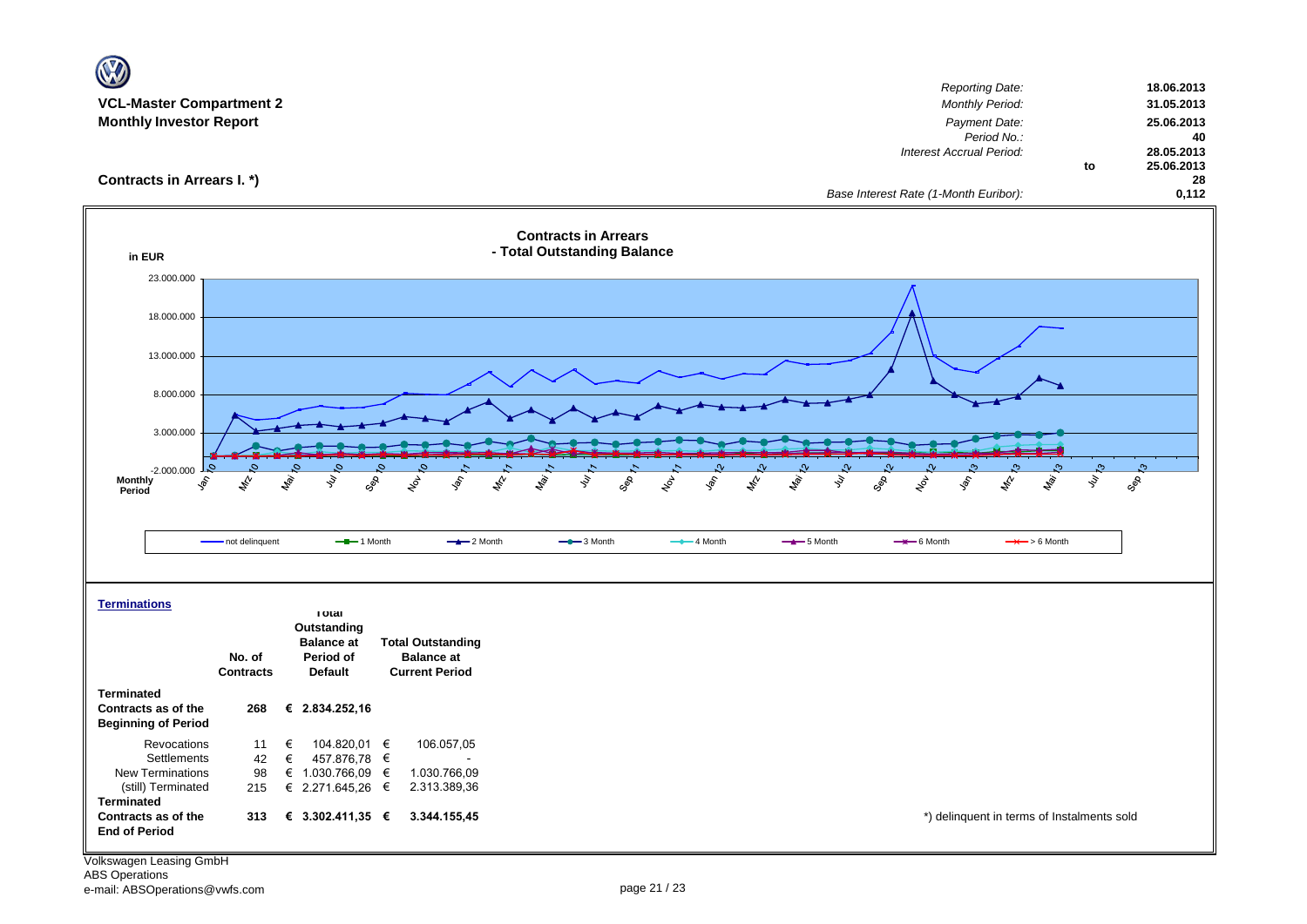|                                                                                                                                                            | Date:                      | 18.06.2013                      |  |  |  |
|------------------------------------------------------------------------------------------------------------------------------------------------------------|----------------------------|---------------------------------|--|--|--|
| <b>VCL-Master Compartment 2</b>                                                                                                                            | <b>Monthly Period:</b>     | May 13                          |  |  |  |
| <b>Monthly Investor Report</b>                                                                                                                             | Payment Date:              | 25.06.2013                      |  |  |  |
|                                                                                                                                                            | Period No.                 | 40                              |  |  |  |
|                                                                                                                                                            | Interest Accrual Period:   | 28.05.2013                      |  |  |  |
| <b>Write Offs</b> *                                                                                                                                        | 25.06.2013<br>to           |                                 |  |  |  |
| *these figures refer to Write Offs effective for VCL Master S.A. Compartment 1 only<br>(incl. those contracts whose RV has not been sold to Compartment 2) | Rate (1-Month<br>Euribor): | 0.1120%                         |  |  |  |
| <b>Cumulative Net Losses</b>                                                                                                                               |                            |                                 |  |  |  |
|                                                                                                                                                            | No. of<br>Contracts *)     | Amount of<br><b>Default</b>     |  |  |  |
|                                                                                                                                                            |                            |                                 |  |  |  |
| Defaulted Contracts registered in current Period                                                                                                           |                            | €                               |  |  |  |
| Cumulative Defaulted Contracts incl. current Period                                                                                                        | 49<br>1.192                | 158.329.55<br>4.589.804.30<br>€ |  |  |  |

| <b>Losses by Type of Vehicle</b> |                               | <b>Current Period Losses</b> |   |                 |              |   | <b>Cumulative Losses</b> |
|----------------------------------|-------------------------------|------------------------------|---|-----------------|--------------|---|--------------------------|
|                                  |                               | Number of                    |   | <b>Net Loss</b> | Number of    |   | <b>Net Loss</b>          |
|                                  |                               |                              |   | Amount          | Contracts *) |   | Amount                   |
|                                  | <b>New Vehicles</b>           | 44                           | € | 147.103,70      | 1.016        | € | 3.760.145,04             |
|                                  | <b>Used Vehicles</b>          | 3                            | € | 6.020,88        | 108          | € | 442.552,70               |
|                                  | <b>Demonstration Vehicles</b> | 2                            | € | 5.204,97        | 68           | € | 387.106,56               |
|                                  | <b>Total</b>                  | 49                           | € | 158.329,55      | 1.192        | € | 4.589.804,30             |

## **Losses by Monthly Period**

|                   |                          | <b>Write-Offs of</b><br>the Monthly Period |                          | <b>Cumulative Write-Offs</b> |
|-------------------|--------------------------|--------------------------------------------|--------------------------|------------------------------|
| <b>Monthly</b>    | Number of                | <b>Write-Offs</b>                          | Number of                | <b>Write-Offs</b>            |
| <b>Period</b>     | Contracts *)             |                                            | Contracts *)             |                              |
| Dec 09            |                          |                                            |                          |                              |
| Jan 10            |                          |                                            |                          |                              |
| Feb 10            | $\frac{1}{2}$            | $\qquad \qquad \blacksquare$               | ٠                        |                              |
| Mar 10            | $\blacksquare$           | $\overline{\phantom{a}}$                   | $\overline{a}$           | ٠                            |
| Apr 10            |                          |                                            |                          |                              |
| May 10            | $\overline{\phantom{a}}$ | $\overline{\phantom{a}}$                   | $\overline{\phantom{a}}$ | $\overline{\phantom{a}}$     |
| <b>Jun 10</b>     | $\blacksquare$           | $\overline{\phantom{a}}$                   | $\overline{\phantom{0}}$ |                              |
| <b>Jul 10</b>     |                          |                                            |                          |                              |
| Aug 10            | 9                        | 50.295,01                                  | 9                        | 50.295,01                    |
| Sep 10            | $\overline{2}$           | 8.071,60                                   | 11                       | 58.366,61                    |
| Oct 10            | $\overline{7}$           | 30.954,84                                  | 18                       | 89.321,45                    |
| Nov 10            | 15                       | 70.163,12                                  | 33                       | 159.484,57                   |
| Dec 10            | 11                       | 71.387,33                                  | 44                       | 230.871,90                   |
| Jan 11            | 16                       | 73.685,61                                  | 60                       | 304.557,51                   |
| Feb <sub>11</sub> | 7                        | 34.411,99                                  | 67                       | 338.969,50                   |
| Mar 11            | 9                        | 62.592,15                                  | 76                       | 401.561,65                   |
| Apr 11            | $\overline{15}$          | 86.288,20                                  | 91                       | 487.849,85                   |
| May 11            | 20                       | 101.111,11                                 | 111                      | 588.960,96                   |
| <b>Jun 11</b>     | 42                       | 172.816,37                                 | 153                      | 761.777,33                   |
| <b>Jul 11</b>     | 31                       | 152.827,80                                 | 184                      | 914.605,13                   |
| Aug 11            | 18                       | 80.559,83                                  | 202                      | 995.164,96                   |
| Sep 11            | 34                       | 188.002,31                                 | 236                      | 1.183.167,27                 |
| Oct 11            | 18                       | 73.464,24                                  | 254                      | 1.256.631,51                 |
| Nov 11            | 56                       | 213.523,67                                 | 310                      | 1.470.155,18                 |
| Dec 11            | 45                       | 152.121,74                                 | 355                      | 1.622.276,92                 |
| Jan 12            | 60                       | 193.538,76                                 | 415                      | 1.815.815,68                 |
| Feb <sub>12</sub> | 37                       | 162.341,73                                 | 452                      | 1.978.157,41                 |
| Mar 12            | 73                       | 214.516,98                                 | 525                      | 2.192.674,39                 |
| Apr 12            | 53                       | 162.973,38                                 | 578                      | 2.355.647,77                 |
| May 12            | 14                       | 68.864,93                                  | 592                      | 2.424.512,70                 |
| Jun 12            | 38                       | 153.404,88                                 | 630                      | 2.577.917,58                 |
| <b>Jul 12</b>     | 35                       | 113.867,54                                 | 665                      | 2.691.785,12                 |
| Aug 12            | 47                       | 177.292,45                                 | 712                      | 2.869.077,57                 |
| Sep 12            | 54                       | 177.080,66                                 | 766                      | 3.046.158,23                 |
| Oct 12            | 59                       | 225.031,79                                 | 825                      | 3.271.190,02                 |
| Nov 12            | 45                       | 170.377,61                                 | 870                      | 3.441.567,63                 |
| Dec $12$          | 65                       | 245.057,95                                 | 935                      | 3.686.625,58                 |
|                   | <b>Total</b>             | <b>Total</b>                               |                          |                              |
|                   | 935                      | 3.686.625,58                               |                          |                              |